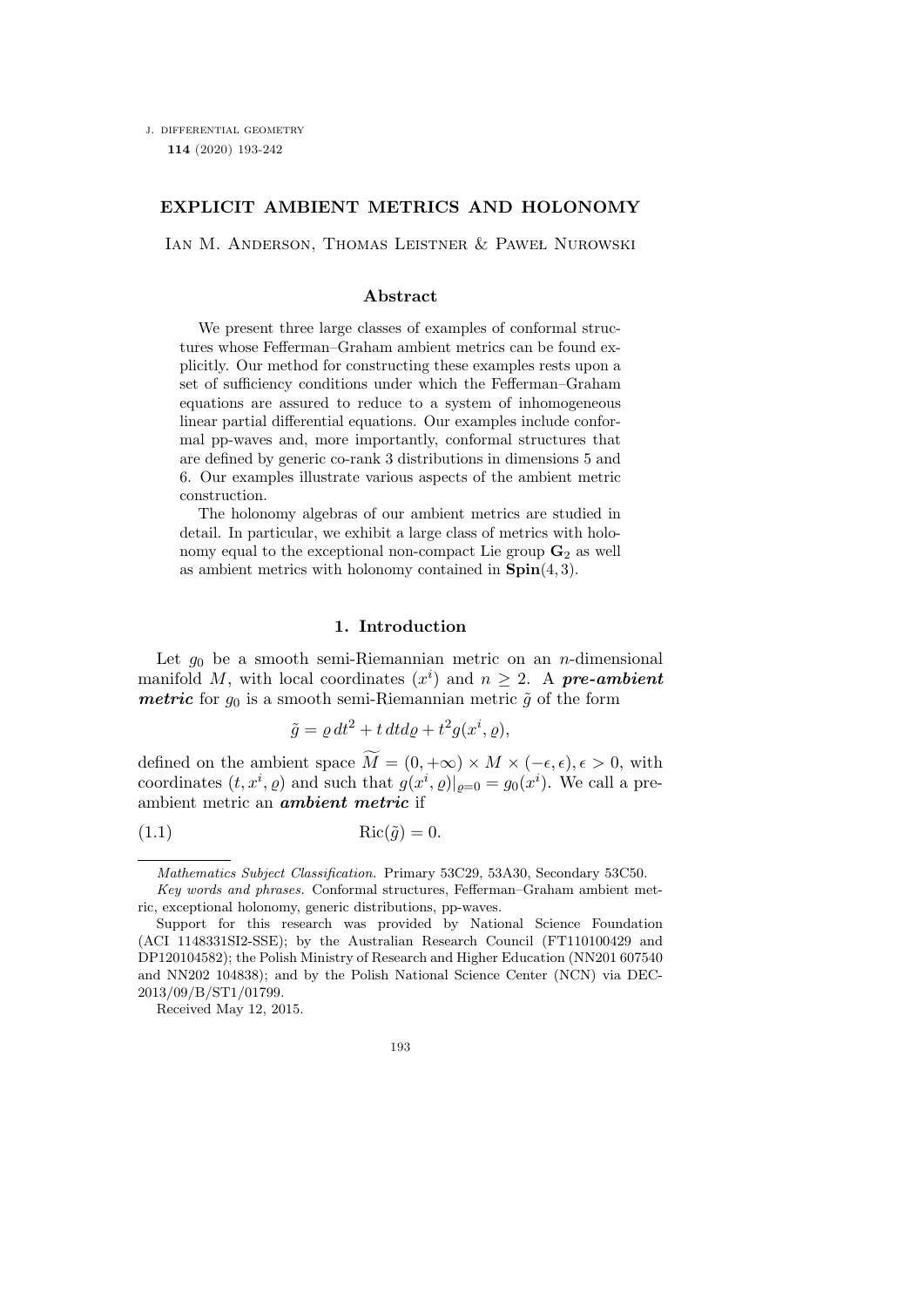The questions of existence and uniqueness of ambient metrics were fully answered by Fefferman and Graham [11, 12]. The importance of the ambient metric is that the semi-Riemannian invariants of  $\tilde{q}$  give rise to conformal invariants of  $g_0$ .

The Fefferman–Graham equations (1.1) are a complicated non-linear system of partial differential equations for  $g(x^i, \rho)$  which, in general, cannot be solved explicitly. Indeed, prior to the results of [18, 19], the only known explicit examples of ambient metrics arose from Einstein metrics  $q_0$  or certain products of Einstein metrics.

The goal of this paper is to present some interesting new classes of examples of explicit ambient metrics, to calculate the holonomy of these ambient metrics, and to exhibit the parallel forms which define the holonomy reductions. Our examples are derived from the general results of [2] wherein sufficiency conditions are presented which ensure that the Fefferman–Graham equations reduce to linear PDEs. We shall solve these linear equations in either closed form or by standard power series methods. For  $n$  odd, we give examples of non-analytic ambient metrics while, for  $n$  even, we give ambient metrics containing the socalled Fefferman–Graham ambiguity.

In Section 2, we review some basic facts regarding the ambient metric construction; we summarize the results of [2]; and we describe the Nurowski conformal class associated with any generic rank 2 distribution in 5 dimensions. Let us simply remark here that while the Fefferman– Graham equations are of second order, they have a singular point at  $\rho = 0$  and, hence, the first  $\rho$ -derivative of  $g(x, \rho)$  at  $\rho = 0$  cannot be chosen freely. Indeed, one readily finds that  $\frac{\partial g}{\partial \varrho}|_{\varrho=0} = 2P$ , where P is the Schouten tensor of  $g_0$  (see (2.7)). An essential common feature of all our examples is that the Schouten tensor of  $g_0$  is 2-step nilpotent (when considered as a 1-1 tensor). Accordingly, it is natural that to postulate that

(1.2) 
$$
g(x^i, \varrho) = g_0 + h(x^i, \varrho), \quad h|_{\varrho=0} = 0,
$$

where  $h(x^i, \varrho)$  (also considered as  $(1, 1)$  tensor) has the same image and kernel as P for all  $\rho$ .

The ambient metrics we consider arise from three different types of conformal structures. In Section 3, we consider conformal pp-waves; in Section 4 conformal structures defined by generic rank 2 distributions in dimension 5 are studied [23]; and, in Section 5, Bryant conformal structures [6], defined for certain rank 3 distributions in 6 dimensions, are examined. Because the underlying manifold dimensions are odd in Section 4 and even in Section 5, different aspects of the ambient metric construction can be explored.

The conformal pp-waves serve as a simple prototype for conformal structures for which the Fefferman–Graham equations become linear.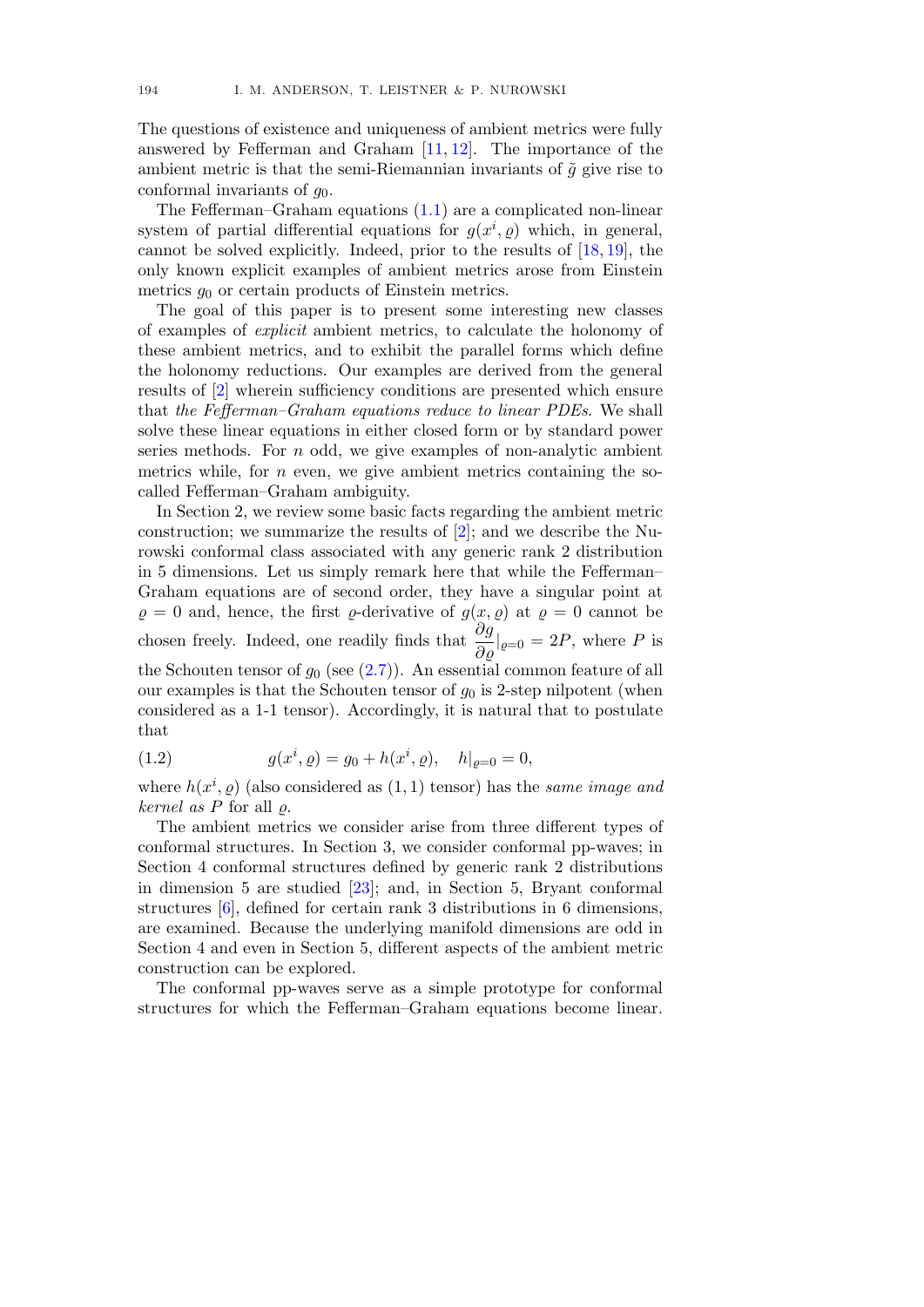We extend our results from [18] to other signatures and by determining all solutions to  $(1.1)$ . When *n* is odd, we find ambient metrics which are defined for  $\rho > 0$  but are only  $(n-1)/2$  times differentiable in  $\rho$  at  $\rho = 0$ . When *n* is even, the general ambient metrics contain logarithmic terms in  $\rho$  and are only defined on the domain  $\rho > 0$ . An upper bound for the holonomy algebras of the ambient metrics is determined.

The second class of examples arise from conformal structures, of signature (3, 2), defined by rank 2 distributions (1.3)

$$
\mathcal{D} = \text{span}\{\partial_q, \partial_x + p\,\partial_y + q\,\partial_p + F(x, y, z, p, q)\,\partial_z\}, \quad \text{with} \quad \frac{\partial^2 F}{\partial q \partial q} \neq 0.
$$

The ambient metrics for these conformal structures have been studied in the earlier work of Leistner and Nurowski [19] and in Graham and Willse [16]. The most remarkable aspect of the associated conformal structures is that their normal conformal Cartan connection reduces to the exceptional 14-dimensional, simple, non-compact Lie group  $\mathbf{G}_2$  (as shown in  $[23]$  and, hence, have their conformal holonomy<sup>1</sup> contained in this group. In [19] it was shown that for  $F = q^2 + \sum_{i=0}^{6} a_i p^i + bz$ , with  $a_i$  and b constant, the holonomy of the associated analytic ambient metric is contained in, and generically equal to,  $\mathbf{G}_2$ . These results were subsequently generalized in [16] to all conformal structures defined by analytic distributions  $(1.3)$  where it is established that the holonomy of the ambient metric is contained in  $\mathbf{G}_2$ . A sufficient criterion was given for the holonomy of the ambient metric being equal to  $\mathbf{G}_2$ . However, the examples in [19] with holonomy equal to  $\mathbf{G}_2$  do not satisfy this criterion, and in general the criterion is difficult to check.

In  $\S 4.1$  we show that the most general class of distributions  $(1.3)$ for which the associated conformal class satisfies the aforementioned criteria for linear Fefferman–Graham equations is given by

(1.4) 
$$
F = q^2 + f(x, y, p) + h(x, y)z.
$$

In §4.2 we then present the general formal solutions (in terms of power series) to the Fefferman–Graham equations, including those that are only twice differentiable in  $\rho$  at  $\rho = 0$ . We derive a linear first order system that has the same (analytic) solutions as the Fefferman–Graham equations. We believe that this reduction in order of the Fefferman– Graham is a novel feature of ambient metrics with reduced holonomy that merits further investigation. In §4.3 we use this first order system to determine the explicit formula for the parallel 3-form. We give a simple,

<sup>&</sup>lt;sup>1</sup>We point out that all of our considerations are *local* in the sense that we work on simply connected manifolds. This implies that the holonomy groups we encounter are connected and, hence, can be identified with their Lie algebras. Moreover, throughout the paper  $g_2$  and  $G_2$  refer to the *split real form* of the exceptional simple Lie algebra of type  $G_2$  and to the corresponding connected Lie group in  $SO(4,3)$ .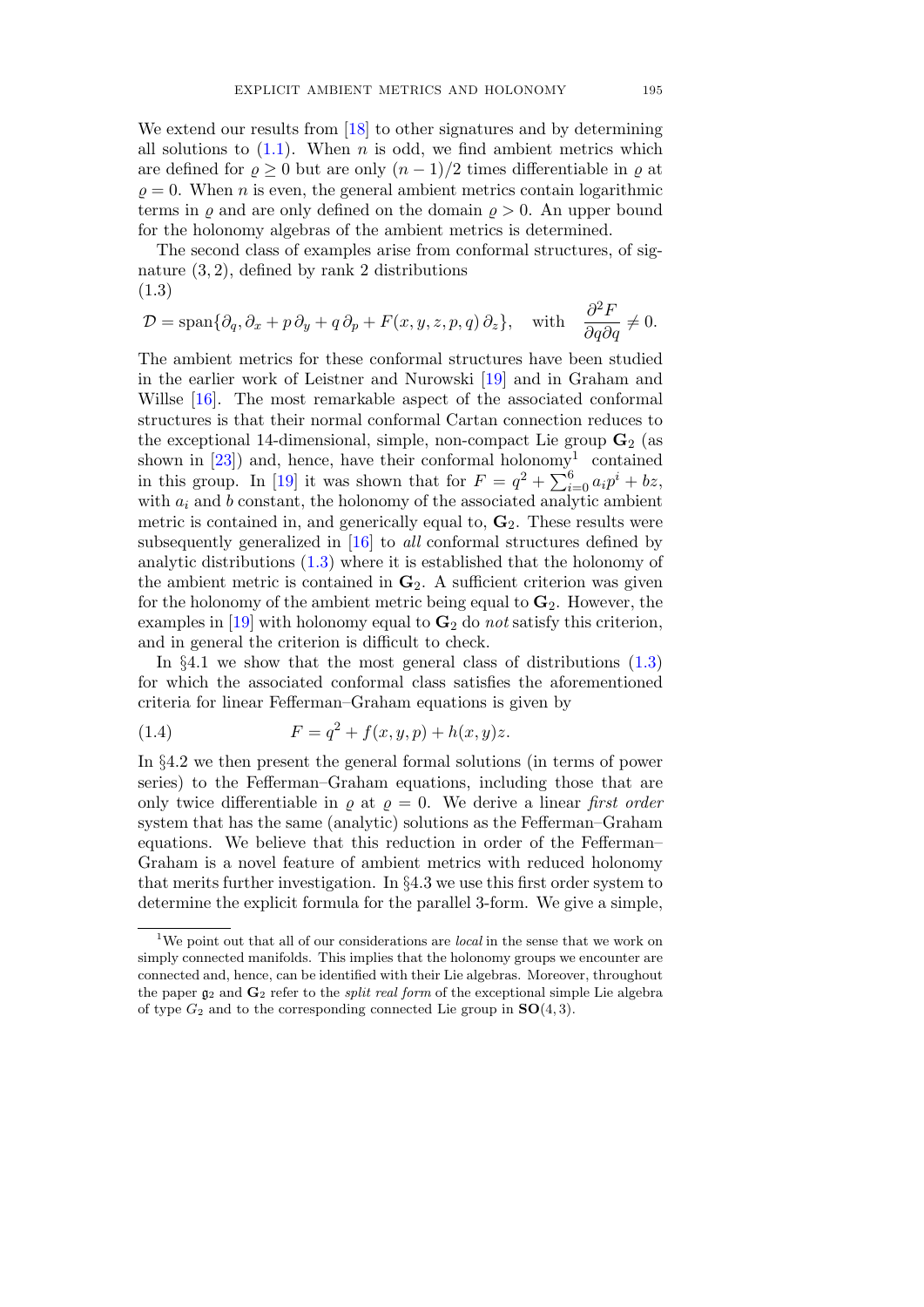effective criterion that ensures that the ambient metric has holonomy equal to  $\mathbf{G}_2$ . Closed form examples of analytic and non-analytic ambient metrics are presented. The holonomy of certain non-analytic ambient metrics are seen not to be sub-representations of  $\mathbf{G}_2$ .

The third class of examples is derived from Bryant's conformal structures for rank 3 distributions defined in  $\mathbb{R}^6$  by

(1.5) 
$$
\mathcal{D} = \text{span}\{\frac{\partial}{\partial x^3} - x^2 \frac{\partial}{\partial y^1}, \frac{\partial}{\partial x^1} - F(x^a, y^a) \frac{\partial}{\partial y^2}, \frac{\partial}{\partial x^2} - x^1 \frac{\partial}{\partial y^3}\},\
$$

with  $\frac{\partial F}{\partial x^3} \neq 0$ , and where  $(x^1, x^2, x^3, y^1, y^2, y^3)$  are coordinates on  $\mathbb{R}^6$ . According to [6] the *conformal holonomy* is contained in  $\text{Spin}(4,3)$ . As in the previous section, we first classify those distributions  $(1.5)$  whose associated conformal class satisfies the hypothesis of Theorem 2.1 and, hence, give rise to linear Fefferman–Graham equations for the ambient metric. We find that

(1.6) 
$$
F(x^1, x^2, x^3, y^1, y^2, y^3) = f(x^1, x^3, y^2).
$$

The conformal classes and ambient metrics for these distributions have many remarkable properties.

In  $\S5.2$  we prove that the conformal structure defined by  $(1.6)$  has vanishing Fefferman–Graham obstruction tensor for any function  $f$  (and is not, generically, conformally Einstein). We use this fact to further simplify the Fefferman–Graham equations and subsequently find all smooth ambient metrics. To our knowledge, these are the first examples of ambient metrics for Bryant's conformal classes.

In §5.3 we illustrate one of the fundamental properties of the ambient metric construction by calculating the diffeomorphism relating the two ambient metrics constructed from different representatives of the conformal class. We are unaware of any such explicit examples of this Fefferman–Graham diffeomorphism.

The holonomy of the ambient metrics is studied in some detail in §5.4. We discover that the algebraic properties of the covariant derivative of a certain 2-form  $\alpha$  (see (5.25)) plays a decisive role in determining the possible reductions in holonomy. See Propositions 5.2 and 5.3. The square of  $\alpha$  is always a recurrent 4-form which implies that holonomy is a sub-representation of  $\mathfrak{gl}_4(\mathbb{R}) \ltimes \Lambda^2(\mathbb{R}^4)$  (see (5.32)). If  $\alpha$  itself is recurrent, then the holonomy is a sub-representation of the Poincare algebra  $\mathfrak{po}(3,2)$  and there are exactly three parallel 4-forms (See Table 1). We are surprised once more that it is possible to obtain closed form expressions for these parallel 4-forms for all ambient metrics arising from equation (1.6). A variety of possible holonomy algebras, coming from specific choices of the function  $f(x^1, x^3, y^2)$ , is given in Table 2.

Many of the calculations for this paper were performed using the Maple DifferentialGeometry package. Sample worksheets, illustrating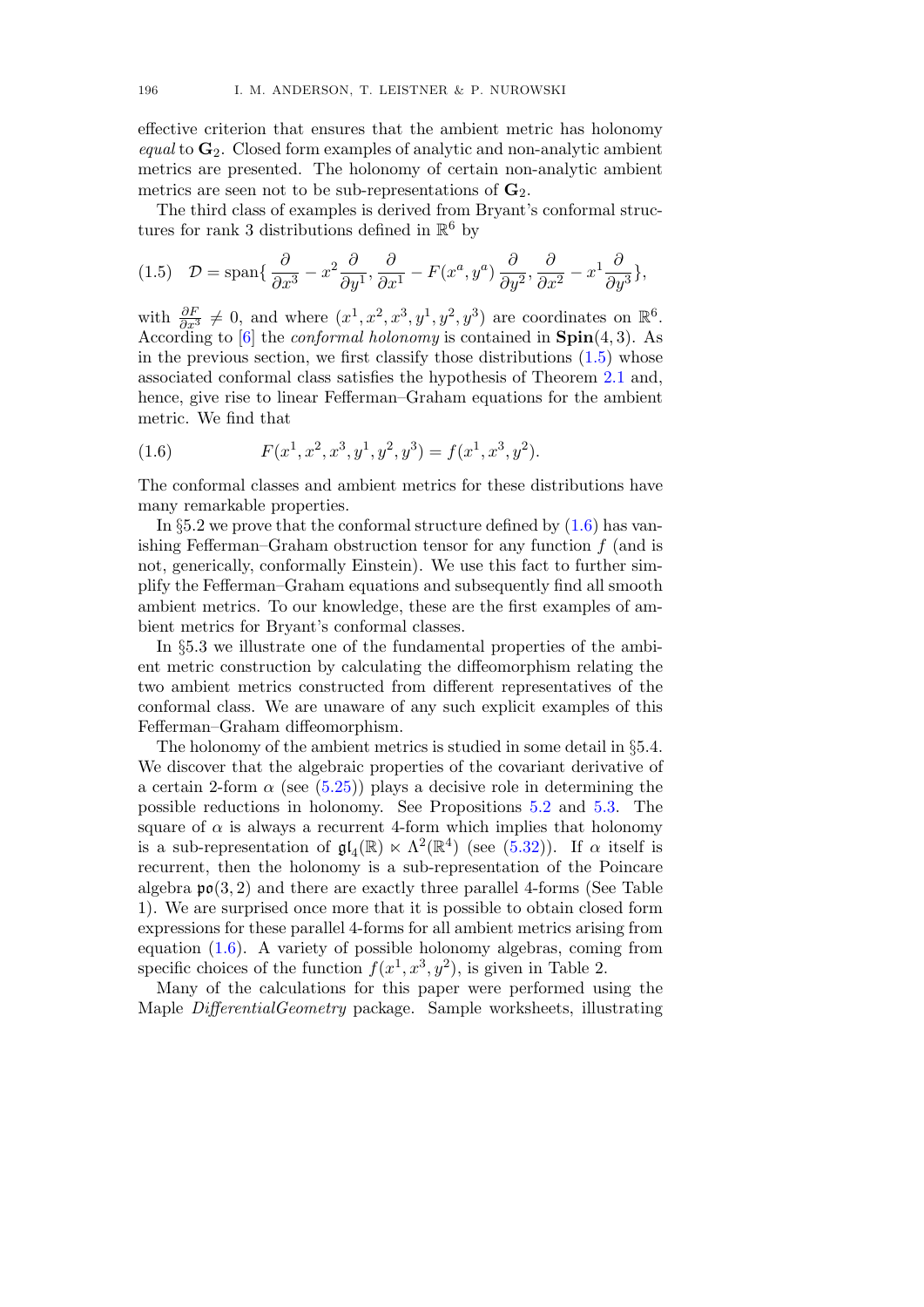the results of this paper, can be found at http://digitalcommons. usu.edu/dg\_applications/.

Acknowledgments. We thank Travis Willse for comments on the first version of this article.

# 2. Preliminaries

In this section, we provide some background material which helps to put our computations and results in perspective. Here and throughout the paper we use the convention to denote the symmetric product of two one forms  $\phi$  and  $\psi$  by

$$
\phi \psi := \frac{1}{2} \left( \phi \otimes \psi + \psi \otimes \phi \right).
$$

2.1. Invariant description of the Fefferman–Graham construction. We begin by giving a coordinate-free and conformally invariant description of the Fefferman–Graham ambient metric construction for a conformal manifold  $(M, [g_0])$ . This construction is a curved generalization of the flat setting wherein the conformal n-sphere is viewed as the projectivized light-cone in an ambient  $n+2$  dimensional Minkowski space.

In the curved setting we first have to define the space on which the ambient metric is defined. For this, consider the ray bundle  $\pi : \mathcal{C} \rightarrow$ M, defined in terms of the conformal structure  $c = [g_0]$  on M, by

$$
\mathcal{C} = \bigcup_{p \in M} \{ g|_p \mid g \in c \} \stackrel{\pi}{\longrightarrow} M.
$$

The ray bundle C carries a natural  $\mathbb{R}^+$  action, namely,  $\varphi_t(g|_p) = (t^2 g|_p)$ ,  $t > 0$ , and is, therefore, often referred to as the cone bundle for the conformal structure  $(M, [g_0])$ . The **tautological tensor** G on C is defined by

$$
G|_{(g|_p)}(X,Y) = g|_p(d\pi(X), d\pi(Y)) \quad \text{for} \quad X, Y \in T_{g|_p}C.
$$

Note that G is homogeneous of degree 2 with respect to the action  $\varphi_t$ , that is,  $\varphi_t^* G = t^2 G$ . Note also that fixing a metric  $g \in c$  trivializes C to  $\mathbb{R}^+ \times M$  by  $t^2g|_p \mapsto (t, p).$ 

Next consider the product  $\mathcal{C} \times \mathbb{R}$  and denote the R-coordinate by  $ρ$ . The cone C is embedded into this product via  $ι : C \hookrightarrow C \times \mathbb{R}$  as  $\iota(\mathcal{C}) = \mathcal{C} \times \{0\}.$  The action  $\varphi$  is trivially extended to  $\mathcal{C} \times \mathbb{R}.$ 

With these notions in place we define a **pre-ambient space** for the conformal manifold  $(M, c)$  to be a semi-Riemannian manifold  $(M, \tilde{g})$ such that [i] M is a  $\varphi_t$ -invariant neighborhood of  $\mathcal{C} \times \{0\}$  in  $\mathcal{C} \times \mathbb{R}$ ; [ii]  $\tilde{g}$  is homogeneous of degree 2 with respect to  $\varphi_t$ ; and [iii]  $\iota^* \tilde{g} = G$ . Evidently, the pre-ambient metric  $\tilde{g}$  is not uniquely determined by the conformal class  $[g_0]$ . The idea, proposed in  $[11, 12]$ , is to require the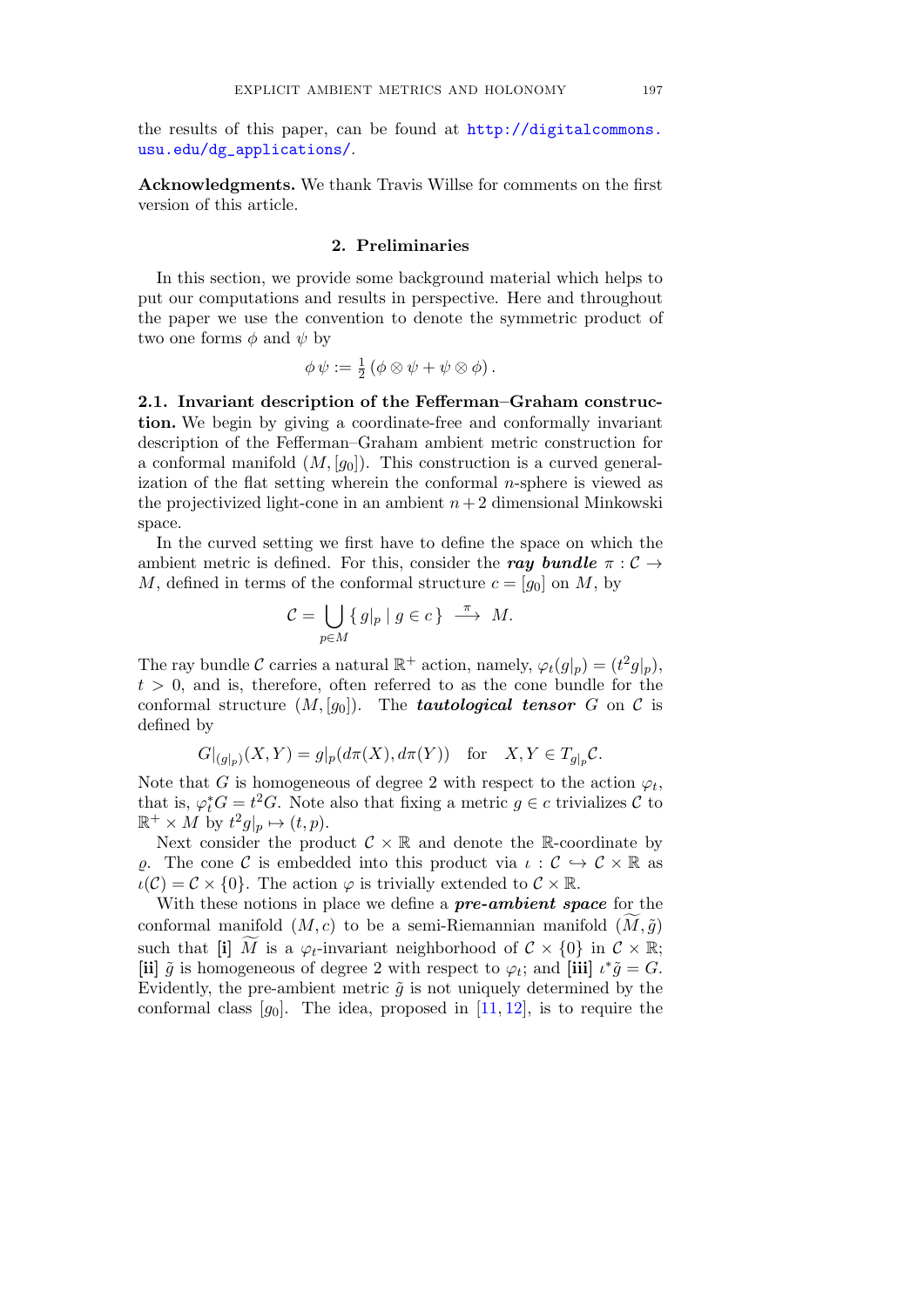pre-ambient metric  $\tilde{q}$  to satisfy, in addition to [i]–[iii], the condition of Ricci flatness

$$
Ric(\tilde{g}) = 0,
$$

and then to establish that this condition ensures uniqueness. Ricci flatness, however, turns out to be too strong a condition—in even dimensions it is possible to exhibit cases where Ricci-flat pre-ambient metrics do not exist. Accordingly, the definition of an ambient metric  $\tilde{g}$  for the conformal class  $[g_0]$  will depend on the parity of  $n = \dim(M)$ .

When *n* is odd, a pre-ambient space  $(M, \tilde{a})$  is called an **ambient** space if

(2.2) Ric(
$$
\tilde{g}
$$
)  $\in O(\varrho^{\infty})$ , i.e.,  $\partial_{\varrho}^{k} \text{Ric}(\tilde{g})|_{\varrho=0} = 0$  for  $k = 0, 1, ...$ .

When *n* is odd the ambient metric is unique to all orders in  $\rho$ , apart from diffeomorphisms of  $M$  that restrict to the identity on  $\mathcal{C}$ .

When  $n > 2$  is even, one can only find pre-ambient metrics satisfying the condition (2.2) for  $k = 0, \ldots, \frac{n}{2} - 1$ . Therefore, an **ambient space** for  $(M, c)$  is a pre-ambient space  $(M, \tilde{g})$  such that

(2.3) 
$$
Ric(\tilde{g}) \in O(\varrho^{\frac{n}{2}-1}),
$$

and such that, at each  $g|_p \in \mathcal{C}$ ,

$$
\iota^*(\varrho^{1-\tfrac{n}{2}}\operatorname{Ric}(\tilde{g}))|_{g|_p} = \pi^*S,
$$

with  $S \in \otimes^2 T_p M$  symmetric and  $\text{tr}_{q|p}(S) = 0$ .

For (2.2) to be satisfied beyond order  $k = \frac{n}{2} - 1$  a certain symmetric tensor  $\mathcal{O}_{ii}(g_0)$ , referred to as the **Fefferman–Graham obstruction** tensor, must vanish. The obstruction tensor is trace and divergencefree and conformally invariant. Fefferman and Graham show that the vanishing of  $\mathcal{O}_{ii}(g_0)$  is equivalent to the existence of a pre-ambient metric satisfying condition  $(2.2)$  to all orders k and, hence, for analytic metrics  $g_0$ , equivalent to the existence of a Ricci-flat analytic metric  $\tilde{g}$ . In this situation, that is, when *n* is even,  $\mathcal{O}_{ij}(g_0)$  vanishes and  $g_0$  is analytic, analytic ambient metrics are still only unique to order  $\frac{n}{2}$ .

It is also shown in  $[12]$  that for a fixed metric  $g_0$  from the conformal class c, every ambient metric can be brought into the local normal form

(2.4) 
$$
\tilde{g} = 2 dt d(\varrho t) + t^2 g(x^i, \varrho)
$$
, with  $g(x^i, \varrho)|_{\varrho=0} = g_0(x^i)$ ,

and where  $(t, x^i, \rho)$  are local coordinates on  $\widetilde{M} = \mathbb{R}^+ \times M \times (-\epsilon, \epsilon)$ ,  $\epsilon > 0$ . This is the local form we will use with throughout this paper when searching for Ricci-flat ambient metrics.

With respect to the normal form  $(2.4)$ , the components of Ric $(\tilde{q})$ may be computed in terms of the Levi-Civita connection  $\nabla$  and the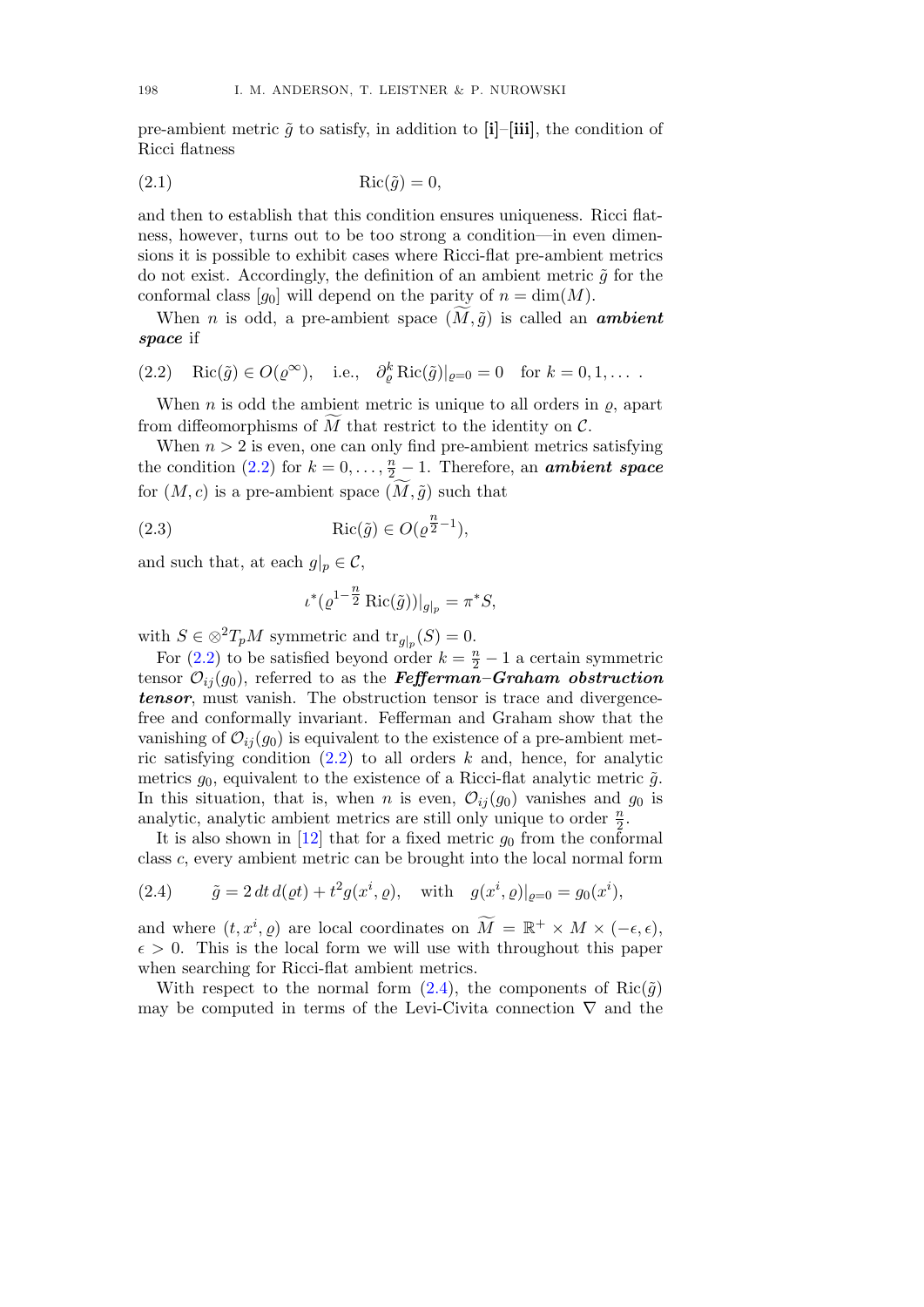Ricci tensor  $R_{ij}$  of the unknown metric  $g(x^k, \rho) = g_{ij}(x^k, \rho) dx^i dx^j$ . Equations  $(2.2)$  and  $(2.3)$  then read (see [12, Eq. 3.17])

$$
(2.5a)
$$

$$
\rho g_{ij}'' - \rho g^{kl} g_{ik}' g_{jl}' + \frac{1}{2} \rho g^{kl} g_{kl}' g_{ij}' - \frac{n-2}{2} g_{ij}' - \frac{1}{2} g^{kl} g_{kl}' g_{ij} + R_{ij} = O(\rho^m),
$$
  
(2.5b)  

$$
g^{kl} \left( \nabla_k g_{il}' - \nabla_i g_{kl}' \right) = O(\rho^m),
$$

(2.5c) 
$$
g^{kl}g_{kl}'' + \frac{1}{2}g^{kl}g^{pq}g_{pk}'g_{ql}' = O(\rho^m).
$$

Here  $m = \infty$  when n is odd and  $m = \frac{n-2}{2}$  when n is even and the prime denotes the partial derivative of  $g_{ij}$  with respect to  $\rho$ . Henceforth, we shall refer to these equations as the  $Fefferman–Graham\ equations$ .

We remark that if  $g_0$  is an Einstein metric, that is,  $Ric(g_0) = \Lambda g_0$ , then an ambient metric is given by

(2.6) 
$$
\tilde{g} = 2dt d(\varrho t) + t^2 \left(1 + \frac{\Lambda \varrho}{2(n-1)}\right)^2 g_0.
$$

2.2. Linear Fefferman–Graham Equations. The Fefferman– Graham equations are a second order system of PDE for the components of  $q(x, \rho)$ . However, since they have a singular point at  $\rho = 0$ , the first  $\varrho$ -derivative of  $g(x, \varrho)$  at  $\varrho = 0$  cannot be chosen freely. Indeed, it is determined that

(2.7) 
$$
g'|_{\rho=0} = 2P
$$
, where  $P = \frac{1}{n-2} (\text{Ric}(g_0) - \frac{\text{S}(g_0)}{2(n-1)} g_0)$ 

is the Schouten tensor of the metric  $g_0$  and S the scalar curvature. This implies that

$$
g(x, \varrho) = g_0(x) + \varrho P + O(\varrho^2).
$$

In our early work on explicit solutions to the Fefferman–Graham equations  $[19, 20]$ , the Schouten tensor of  $g_0$  enjoyed some striking properties. As a  $(1,1)$  tensor,  $P^2 = 0$  and the directional covariant derivatives  $\nabla_{Y}P = 0$  for all directions Y in the image of P. This suggested that we consider the ansatz

$$
g(x, \varrho) = g_0(x) + h(x, \varrho),
$$

where  $h$  has the same aforementioned properties of  $P$ . This ansatz resulted in inhomogeneous linear Fefferman–Graham equations for  $h(x, \rho)$ although, at that time, it was unclear precisely why this was the case. These linear Fefferman–Graham equations were themselves particularly simple in form and exact solutions could be found. Shortly thereafter, we observed that the Schouten tensor in these examples was divergencefree and that our ansatz also enjoyed this property.

Based upon this preliminary work, a detailed study of the algebraic structure of the Fefferman–Graham equations was undertaken [2]. It is clear that if h is two-step nilpotent, then the left-hand side of  $(2.5c)$  vanishes identically. If, in addition,  $h$  is divergence-free, then a calculation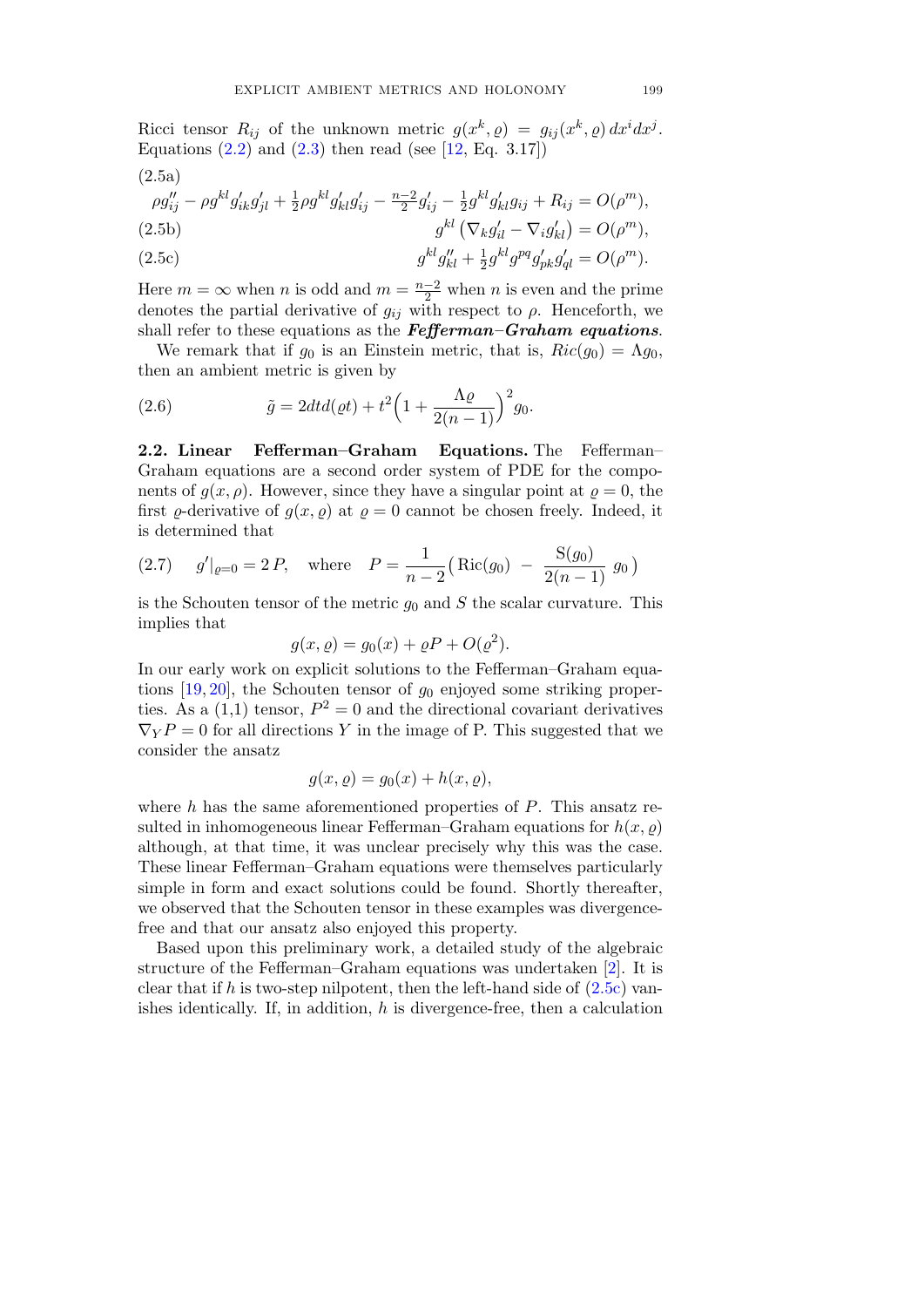of modest length shows that the left-hand side of (2.5b) also vanishes identically. Consequently, the question of when the Fefferman–Graham equations (2.5) reduce to second order, inhomogeneous linear equations for  $h(x, \rho)$  reduces to the question of when the Ricci tensor  $\text{Ric}(g_0)$  is affine linear in h. One answer to this question is given in Section 3 of [2] and is re-stated here.

**Theorem 2.1.** Let  $g_0(x)$  be a semi-Riemannian metric and let

(2.8) 
$$
\tilde{g} = 2 dt d(\varrho t) + t^2 (g_0 + h(x, \varrho)), \quad h|_{\varrho = 0} = 0
$$

be an associated pre-ambient metric. Suppose that

- $[i]$  h is 2-step nilpotent and that there is a totally null distribution N with  $\text{im}(h) \subset \mathcal{N}$ :
- [ii] the distribution  $\mathcal{N}^{\perp}$  is integrable; and
- [iii] h is divergence free.

Then the Fefferman–Graham equations (2.5) reduce to the system

$$
(2.9) \ \ \rho \ddot{h}_{ij} - \left(\frac{n}{2} - 1\right) \dot{h}_{ij} - \frac{1}{2} \mathring{\Box} h_{ij} + \mathring{R}_{ij}^k{}^l h_{kl} + \mathring{R}_{(i}^k h_{j)k} + \mathring{R}_{ij} + Q_{ij}^{(2)}(h) = 0,
$$

where  $\bigcirc^0 h_{ij} = \bigcirc^0 k \bigcirc^0 k h_{ij}$ , and where the quadratic terms in h are

$$
Q_{ij}^{(2)}(h) = \frac{1}{2} h^{kl} \hat{\nabla}_k \hat{\nabla}_l h_{ij} - h^{kp} h^l{}_{(i} \stackrel{0}{R}_{j)klp} + + \hat{\nabla}_k h_{l(i} \stackrel{0}{\nabla}_j) h^{kl} - \frac{1}{4} \hat{\nabla}_i h^{kl} \stackrel{0}{\nabla}_j h_{kl} - \hat{\nabla}_{[k} h_{l]i} \stackrel{0}{\nabla}^k h_{j}{}^l.
$$

Furthermore, if

- $[\mathbf{iv}] \overset{0}{\nabla} ZY \in \mathcal{N}$  for all  $X, Y \in \mathcal{N}$ ;
- $[\mathbf{v}] \overset{0}{\nabla} _{X} Y \in \mathcal{N}^{\perp}$  for all  $X \in TM$  and  $Y \in \mathcal{N}$ ; and
- [vi]  $\mathcal{L}_Y h = 0$  for all  $Y \in \mathcal{N}$ ;

then the quadratic terms  $Q_{ij}^{(2)}(h)$  vanish and the Fefferman–Graham equations (2.9) further reduce to the inhomogeneous linear system of PDE

$$
(2.10) \qquad \rho \ddot{h}_{ij} - \left(\frac{n}{2} - 1\right) \dot{h}_{ij} - \frac{1}{2} \overset{\circ}{\Box} h_{ij} + \overset{\circ}{R}^k{}_{ij}{}^l h_{kl} + \overset{\circ}{R}^k{}_{(i} h_{j)k} + \overset{\circ}{R}_{ij} = 0.
$$

Perhaps it is not too surprising that such a long list of conditions would be needed to arrive at inhomogeneous linear Fefferman–Graham equations. It is, therefore, quite interesting that these conditions can all be satisfied in the various nontrivial settings presented in Sections 3–5.

For the applications of Theorem 2.1 that we shall give in this paper, it will be useful to express the hypothesis of this theorem in terms of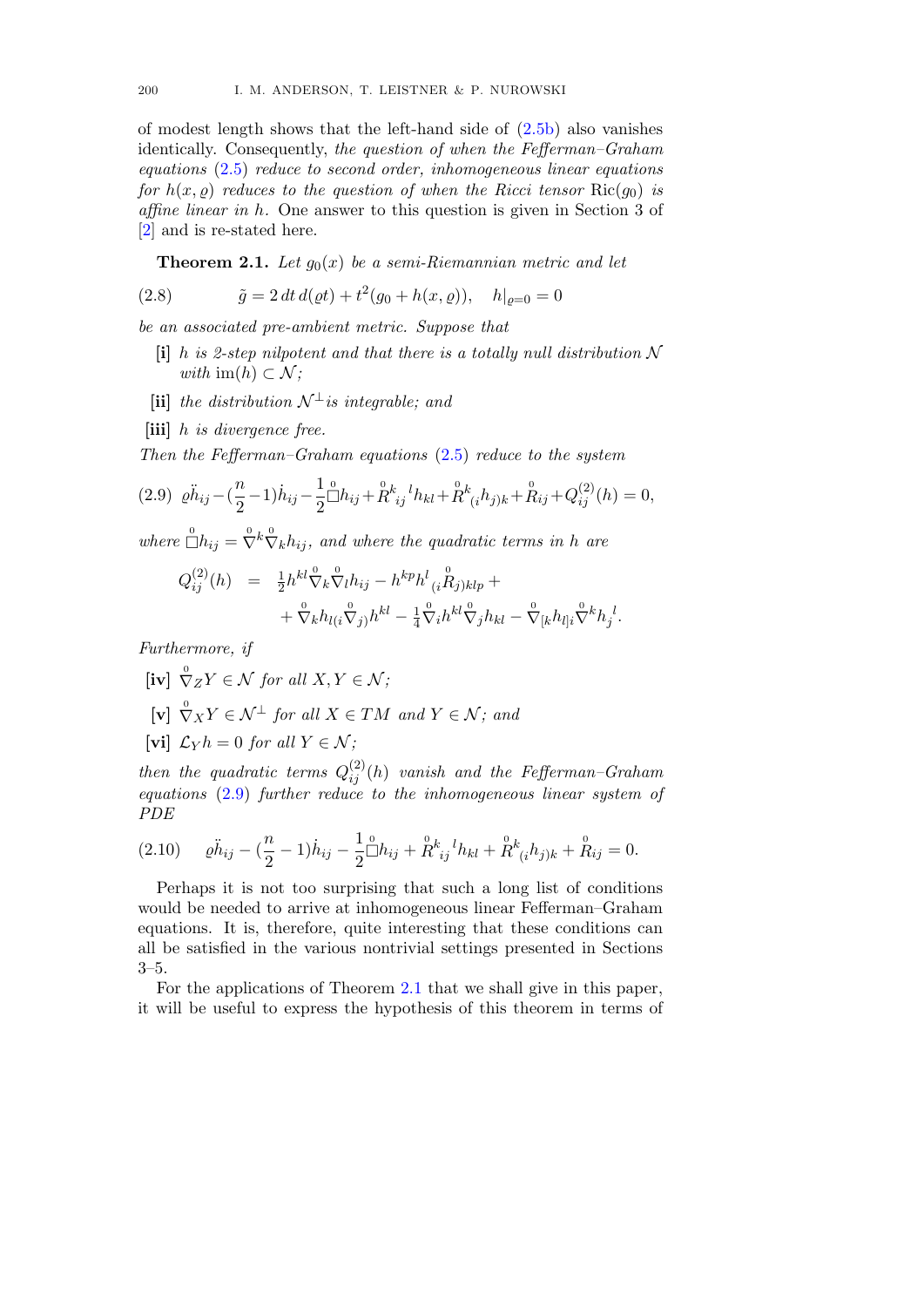a null frame  $\{e_i\}$ , with dual basis  $\{\Theta^i\}$ , for the metric  $g_0$ . With index conventions

$$
i, j, k, \ldots \in \{1, \ldots, n\}, \qquad a, b, c, \ldots \in \{1, \ldots, p\},
$$
  

$$
A, B, C, \ldots \in \{p+1, \ldots, n-p\}, \quad \bar{a}, \bar{b}, \bar{c} \ldots \in \{n-p+1, \ldots, n\},
$$

the metric for this frame is

(2.11) 
$$
g_0 = \stackrel{0}{g}_{ij} \Theta^i \Theta^j = 2 \stackrel{0}{g}_{a\bar{c}} \Theta^a \Theta^{\bar{c}} + \stackrel{0}{g}_{AB} \Theta^A \Theta^B.
$$

Let

(2.12) 
$$
h = h_{\bar{a}\bar{c}} \Theta^{\bar{a}} \Theta^{\bar{c}} \text{ so that } h^{\sharp} = h_{\bar{a}}{}^{b} \Theta^{\bar{a}} \otimes e_{b}.
$$

Then h is 2-step nilpotent,

(2.13) 
$$
\mathcal{K}^{\perp} = \mathcal{N} = \{e_a\} = \{e_1, e_2, \dots, e_p\}
$$

is a total null distribution and

(2.14) 
$$
\mathcal{K} = \mathcal{N}^{\perp} = \{e_a, e_A\} = \{e_1, e_2, \dots, e_{n-p}\}.
$$

Theorem 2.1 now implies that the Fefferman–Graham equations for the pre-ambient metric  $g_0$  are homogeneous linear PDE for h provided that [i] the components of h are invariant along  $N$ , that is,

(2.15a)  $\mathcal{L}_{e_a}(h_{\bar{a}\bar{c}})=0,$ 

and [ii] the following structure equations for the null frame  ${e_i}$  hold:

$$
\begin{array}{rcl}\n\mathbf{S_1}: & [e_a, e_b] & = & 0, \\
\mathbf{S_2}: & [e_a, e_A] & \in & \mathcal{K}, \\
\mathbf{S_3}: & [e_a, e_{\overline{b}}] & \in & \mathcal{K}, \\
\mathbf{S_4}: & [e_A, e_B] & \in & \mathcal{K}.\n\end{array}
$$

See [2] for details. It will be a simple matter to verify the conditions (2.15) in the examples which we consider in Sections 3–5.

2.3. Conformal geometries associated to Pfaffian systems. A Pfaffian system on a manifold M is a collection of 1-forms  $\mathcal{I} \subset \Omega^1(M)$ . One assumes that  $\mathcal I$  is regular in the sense that there is a sub-bundle  $I \subset T^*M$  such that, locally,  $\mathcal I$  coincides with the sections of I. Similarly, a regular vector distribution is a collection of vector fields  $\mathcal{D} \subset \mathcal{X}(M)$ defined as the local sections of a sub-bundle of  $TM$ . The annihilator of a regular Pfaffian system is a regular vector distribution and conversely.

Two Pfaffian systems  $(\mathcal{I}, M)$  and  $(\mathcal{J}, N)$  are said to be locally equivalent if about each point in M there is an open set  $U \subset M$ ; an open set  $V \subset N$ ; and a local diffeomorphism  $\phi: U \to V$  such that  $\mathcal{I}|_{U} = \phi^*(\mathcal{J}|_{V})$ . The equivalence problem for Pfaffian systems is to determine a set of local invariants of  $\mathcal I$  which characterize  $\mathcal I$  up to local equivalence. The Cartan equivalence method  $[8, 13, 25]$  is a systematic approach to the solution of the equivalence problem. For certain classes of Pfaffian systems (those whose symbol algebras coincided with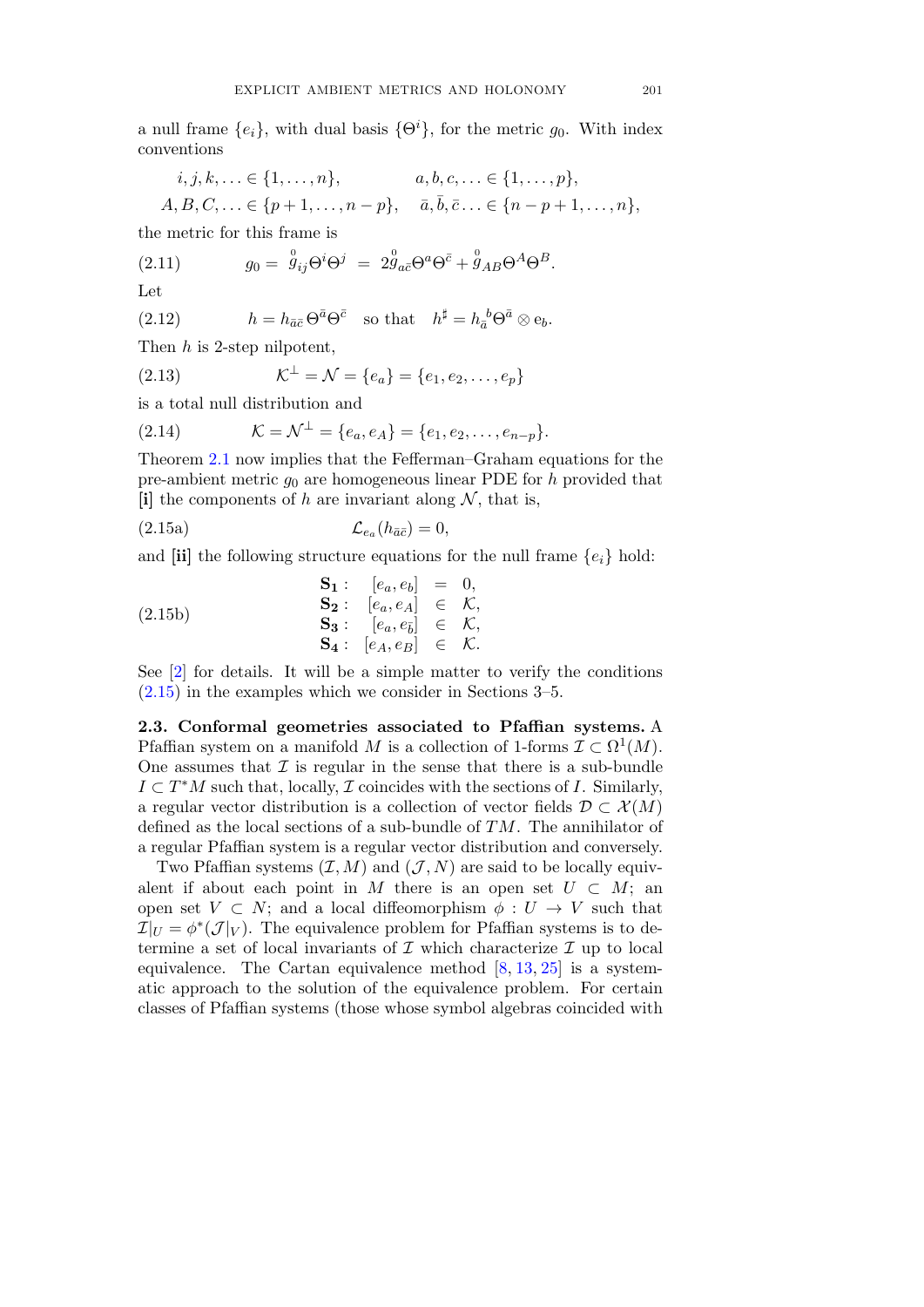the nilpotent part of a graded semi-simple Lie algebra) the equivalence problem can also be studied from the viewpoint of parabolic geometry [7].

In [23], Nurowski showed how certain, rather special, classes of differential equations (or their related Pfaffian systems  $\mathcal{I}$ ) define various conformal structures. The curvature invariants of the associated Fefferman– Graham metrics are, thus, diffeomorphism invariants of  $I$ . Accordingly, in these situations, one then has a very novel approach to the equivalence problem. Moreover, the Fefferman–Graham metrics for these conformal structures can often be explicitly computed by the method of the previous section. Consequently, the Nurowski construction also provides new insights into the Fefferman–Graham ambient metric construction.

Surely the most interesting example of the conformal structures in [23] arises in the study of generic rank 3 Pfaffian systems on a 5 dimensional manifold M—for such systems there is a local coframe  $\{\theta^1, \theta^2, \theta^3, \theta^4, \theta^5\}$ with  $\mathcal{I} = \text{span}\{\theta^1, \theta^2, \theta^3\}$  and with structure equations

$$
d\theta^1 \equiv \theta^3 \wedge \theta^4 \mod{\{\theta^1, \theta^2\}},
$$
  
\n
$$
d\theta^2 \equiv \theta^3 \wedge \theta^5 \mod{\{\theta^1, \theta^2\}},
$$
  
\n
$$
d\theta^3 \equiv \theta^4 \wedge \theta^5 \mod{\{\theta^1, \theta^2, \theta^3\}}.
$$

The structure group for these equations is the 12-parameter group

(2.16) 
$$
A = \begin{bmatrix} \delta t_1 & \delta t_2 & 0 & 0 & 0 \\ \delta t_3 & \delta t_4 & 0 & 0 & 0 \\ t_5 & t_6 & \delta & 0 & 0 \\ t_7 & t_8 & t_9 & t_1 & t_2 \\ t_{10} & t_{11} & t_{12} & t_3 & t_4 \end{bmatrix}, \quad \delta = t_1 t_4 - t_2 t_3.
$$

By employing either the Cartan approach or the parabolic geometry approach one then constructs a 12-dimensional bundle  $\pi: P \to M$  with a local co-frame  $\{\Theta^i, \pi^i\}$  such that  $\text{span}\{\Theta^i\} = \text{span}\{\Theta^i\}$ . The structure equations are

$$
d\Theta^1 = \Theta^3 \wedge \Theta^4 + \Theta^1 \wedge (2\pi^1 + \pi^4) + \Theta^2 \wedge \pi^2,
$$
  
\n
$$
d\Theta^2 = \Theta^3 \wedge \Theta^5 + \Theta^1 \wedge \pi^3 + \Theta^2 \wedge (\pi^1 + 2\pi^4),
$$
  
\n(2.17) 
$$
d\Theta^3 = \Theta^4 \wedge \Theta^5 + \Theta^1 \wedge \pi^5 + \Theta^2 \wedge \pi^6 + \Theta^3 \wedge (\pi^1 + \pi^4),
$$
  
\n
$$
d\Theta^4 = \Theta^1 \wedge \pi^7 + 4/3\pi^3 \wedge \pi^6 + \Theta^4 \wedge \pi^1 + \Theta^5 \wedge \pi^2,
$$
  
\n
$$
d\Theta^5 = \Theta^4 \wedge \Theta^5 + \Theta^2 \wedge \pi^7 - 4/3\Theta^3 \wedge \pi^5 + \Theta^4 \wedge \pi^3 + \Theta^5 \wedge \pi^4.
$$

One finds the structure group for  $(2.17)$  to be a 9-parameter matrix group of the form

$$
\begin{bmatrix} A & 0 \ B_{7\times 5} & C_{7\times 7} \end{bmatrix}.
$$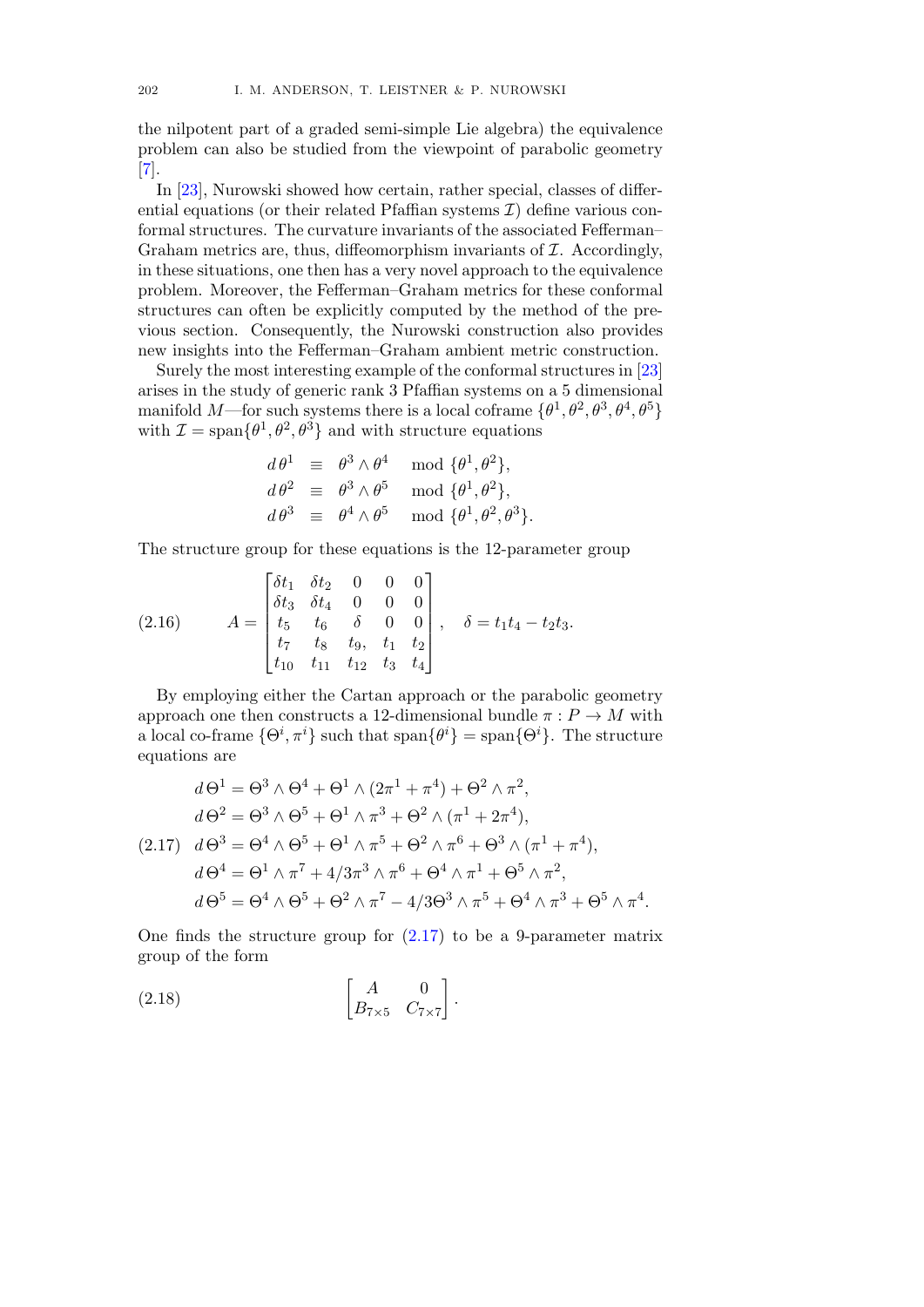The matrix A is now given by  $(2.16)$  with

$$
t_7 = \frac{t_1 t_8}{t_2} - \frac{2}{3} \frac{(t_1 t_6 - t_2 t_5)^2}{t_2 \delta^2}, \qquad t_9 = \frac{4}{3} \frac{(t_3 t_6 - t_4 t_5)}{\delta},
$$
  
\n
$$
t_{10} = \frac{t_3 t_8}{t_2} - \frac{2}{3} \frac{t_3 t_6^2}{t_2 t_4 \delta} - \frac{2}{3} \frac{(t_3 t_6 - t_4 t_5)^2}{t_4 \delta^2}, \qquad t_{11} = \frac{t_4 t_8}{t_2} - \frac{2}{3} \frac{t_6^2}{\delta t_2},
$$
  
\n
$$
t_{12} = \frac{4}{3} \frac{t_3 t_6 - t_4 t_5}{\delta}.
$$

The form of the diagonal blocks of the matrix A are reminiscent of the formula for the standard representation of  $SO(3,2)$  (preserving the symmetric matrix with 1's along the anti-diagonal). Based on this observation one readily deduces that the structure group preserves the conformal class of the metric

(2.19) 
$$
g_{\mathcal{I}} = 2\Theta^1 \Theta^5 - 2\Theta^2 \Theta^4 + \frac{4}{3}\Theta^3 \Theta^3.
$$

Therefore, the conformal class  $[g_I]$  is an invariant of the Pfaffian system  $\mathcal{I}.$ 

A classical result of Goursat gives a local normal form for the generic rank 3 Pfaffian system  $\mathcal{I} = {\theta^1, \theta^2, \theta^3}$ . Specifically,  $\mathcal I$  is always locally equivalent to the standard Pfaffian system for the Monge equation

$$
\frac{dz}{dx} = F(x, y, z, \frac{dy}{dx}, \frac{d^2y}{dx^2}),
$$

and, therefore, one can always introduce local coordinates  $(x, y, p, q, z)$ such that

 $\theta^1 = dy - p dx$ ,  $\theta^2 = dp - q dx$ ,  $\theta^3 = dz - F(x, y, z, p, q) dx$ .

Explicit formulas for the co-frame  $\Theta^i$  satisfying (2.17) are given in [24].

Bryant [6] has shown that similar results hold for generic rank 3 distributions in 6 dimensions, that is, to each such distribution one can associate an invariantly defined conformal class. More details regarding the Bryant conformal class are given in Section 5.

The DG software commands StructureGroup and MatrixSubgroup can be used to verify the above statements regarding the structure groups  $(2.18)$ . The commands **NurowskiConformalClass** and **BryantConformalClass** are used to calculate the conformal classes for specific distributions.

**2.4.** Symbolic computation of infinitesimal holonomy. Let q be a semi-Riemannian metric on an n-dimensional manifold M with Christoffel connection  $\nabla$  and curvature tensor R. In this section, we briefly discuss the symbolic tools available in the DG package for the computation of the infinitesimal holonomy algebra  $\mathfrak{hol}(g)$ . These tools are sufficiently robust to fully analyze the infinitesimal holonomy in most situations.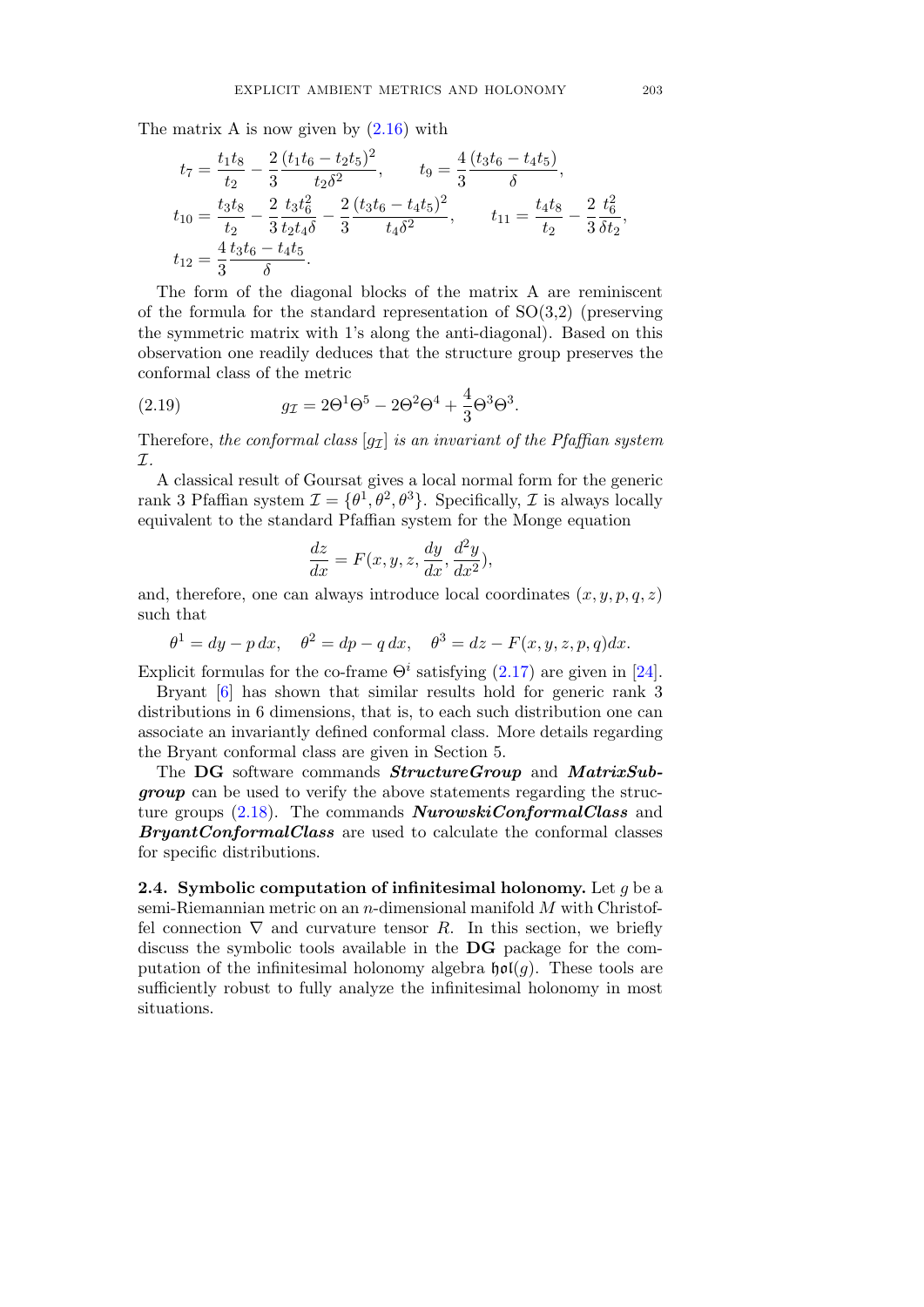Our starting point is the Ambrose–Singer theorem [5]. This theorem asserts that the infinitesimal holonomy algebra at a point  $x_0 \in M$  is spanned by the curvature tensor  $R(U, V)$  and its iterated directional covariant derivatives  $(\nabla_X R)(U, V)$ ,  $(\nabla_Y \nabla_X R)(U, V)$ ,..., when evaluated at  $x_0$  and viewed as endomorphisms of the tangent space  $T_{x_0}M$ . To render this theorem as a symbolic algorithm one needs an efficient way to calculate these higher order derivatives of curvature and a proper stopping criteria. Tools which can give an independent verification of the results are essential.

Fix a local frame  $\{X_i, i = 1 \dots n\}$  for M. Let  $\mathcal{H}_0 = \{H_{01}, H_{02}, \dots H_{0r_1}\}\$ be a basis for the curvature endomorphisms  $R(X_i, X_j), 1 \leq i < j \leq n$ . Set  $\mathcal{H}_1 = \{\}.$  Now calculate the directional covariant derivatives  $J =$  $\nabla_{X_i}(H_{0i})$  of the tensors in  $\mathcal{H}_0$  one-by-one. As one proceeds, determine if J is linearly independent from the 1-1 tensors in the set  $\mathcal{H}_0 \cup \mathcal{H}_1$ . If so, then redefine  $\mathcal{H}_1$  as  $\mathcal{H}_1 \cup J$ . Next generate a new list  $\mathcal{H}_2$  from the linearly independent directional covariant derivatives of  $\mathcal{H}_1$ . The process terminates when no new linearly independent 1-1 tensors are found. The totality of 1-1 tensors  $\mathcal{H}_0 \cup \mathcal{H}_1 \cup \mathcal{H}_2 \cdots$  found in this way will define a basis for the infinitesimal holonomy algebra at a generic point.

These calculations involve only basic linear algebra computations and differentiations and so are well-suited for symbolic computation. They are implemented in DG with the command *InfinitesimalHolonomy*. If the coefficients of the curvature endomorphisms are all rational functions of the coordinates, then the software will correctly decide if a given curvature endomorphism belongs to the span of those previously computed. In the presence of fractional powers, exponentials or trigonometric functions in the coefficients this membership question is best resolved at a given base point  $x_0$ . Should the base point not be generically chosen the infinitesimal holonomy calculation may terminate prematurely. This problem will be detected in the next step of our symbolic computations. We remark that if a 1-1 tensor  $J$  is found to be linearly independent from  $\mathcal{H}_i$  at  $x_0$ , then it is independent in a neighborhood of  $x_0$ .

The next step is to calculate the parallel vectors, parallel symmetric tensors of rank 2 and parallel differential forms. While the internal Maple PDE solver **pdsolve** excels at solving over-determined systems of linear differential equations, it is usually overwhelmed by the large number of defining differential equations for a parallel tensor. This difficulty is easily overcome with the DG software. Suppose, for example, that one wishes to calculate the parallel  $p$ -forms for a fixed value of  $p$ . At each point  $x \in M$  the infinitesimal holonomy algebra acts on the bundle of exterior forms  $\Lambda_x^p(M)$  as derivations. Let  $\Lambda_{\text{inv}}^p(M) \subset \Lambda^p(M)$ be the sub-bundle of infinitesimal holonomy invariant p-forms. It is a fundamental theorem that any parallel p-form is a section of  $\Lambda^p_{\text{inv}}(M)$ .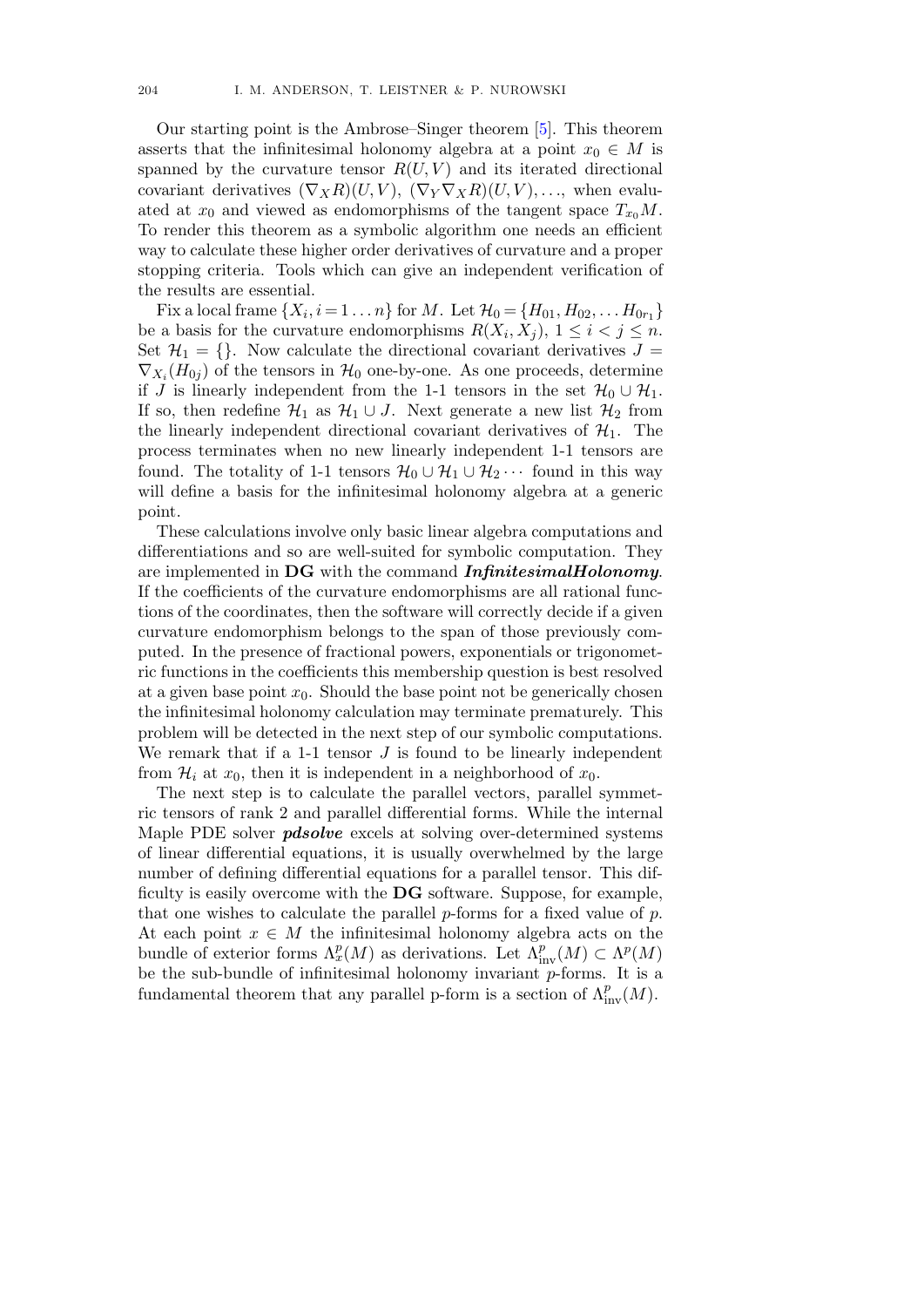The bundle  $\Lambda^p_{\text{inv}}(M)$  is easily calculated in **DG** with the command InvariantTensors. We emphasize that this requires the holonomy algebra be determined at each point x and this is exactly what  $\mathbf{In}$ finitesimalHolonomy accomplishes. The output of this command is then passed to **ParallelTensors** to explicitly calculate the parallel forms. Of course, it is a simple matter to use DG to verify directly that the parallel forms so obtained are, indeed, parallel.

Once the parallel tensor fields  $\mathcal T$  are determined, the command  $\boldsymbol{Ma}$ **trixSubalgebra** will calculate the sub-algebra stab $(\mathcal{T})$  of  $\mathfrak{gl}(n)$  which leaves these parallel tensors infinitesimal invariant. The infinitesimal holonomy algebra and this stabilizer sub-algebra (all calculated at an arbitrary point) must coincide—this insures the correctness of the holonomy computations. Another check is provided by the command  $LieAlge$  $braData$  which verifies that the holonomy endomorphisms define a Lie algebra. In the future, the command  $HolonomyAdvisor$  will match the results of these computations (in the case of Riemannian metrics) against the Berger classification.

## 3. Generalized pp-waves: ambient metrics and their holonomy

3.1. Fefferman–Graham equations for generalized pp-waves. In this section, we provide explicit formulae for ambient metrics for conformal structures on certain pseudo-Riemannian manifolds. In Lorentzian signature, these are known as pp-waves. The formulae presented here generalize our results on conformal pp-waves in [18].

Let  $1 \leq p \leq n/2$  be a natural number, let

$$
(3.1) \t\mathcal{U} \subset \mathbb{R}^n \ni (x^1, \dots, x^{n-2p}, u^1, \dots, u^p, v^1, \dots, v^p)
$$

be an open set, and  $H_{ac} = H_{ca}$  smooth functions on U satisfying

(3.2) 
$$
\frac{\partial}{\partial v^b}(H_{ac}) = 0.
$$

Then we define a *generalized pp-wave* in signature  $(p, n-p)$  (for short pp-wave) as

(3.3) 
$$
g_H = 2du^a(\delta_{ab}dv^b + H_{ab}du^b) + \delta_{AB}dx^A dx^B.
$$

Here and in what follows the indices  $A, B, C, \ldots \in \{1, \ldots n-2p\}$  and  $a, b, c, \ldots \in \{1, \ldots, p\}.$  For  $p = 1$  these are the usual Lorentzian ppwaves.

For the metric  $(3.3)$  we have the adapted co-frame

$$
\Theta^a = du^a, \quad \bar{\Theta}^b = dv^b + H_a^{\ b} du^a, \quad \Theta^A = du^a,
$$

with dual frame

$$
e_a = \frac{\partial}{\partial v^a}, \quad \bar{e}_b = \frac{\partial}{\partial u^b} - H_b{}^c \frac{\partial}{\partial v^c} \quad E_A = \frac{\partial}{\partial u^A}.
$$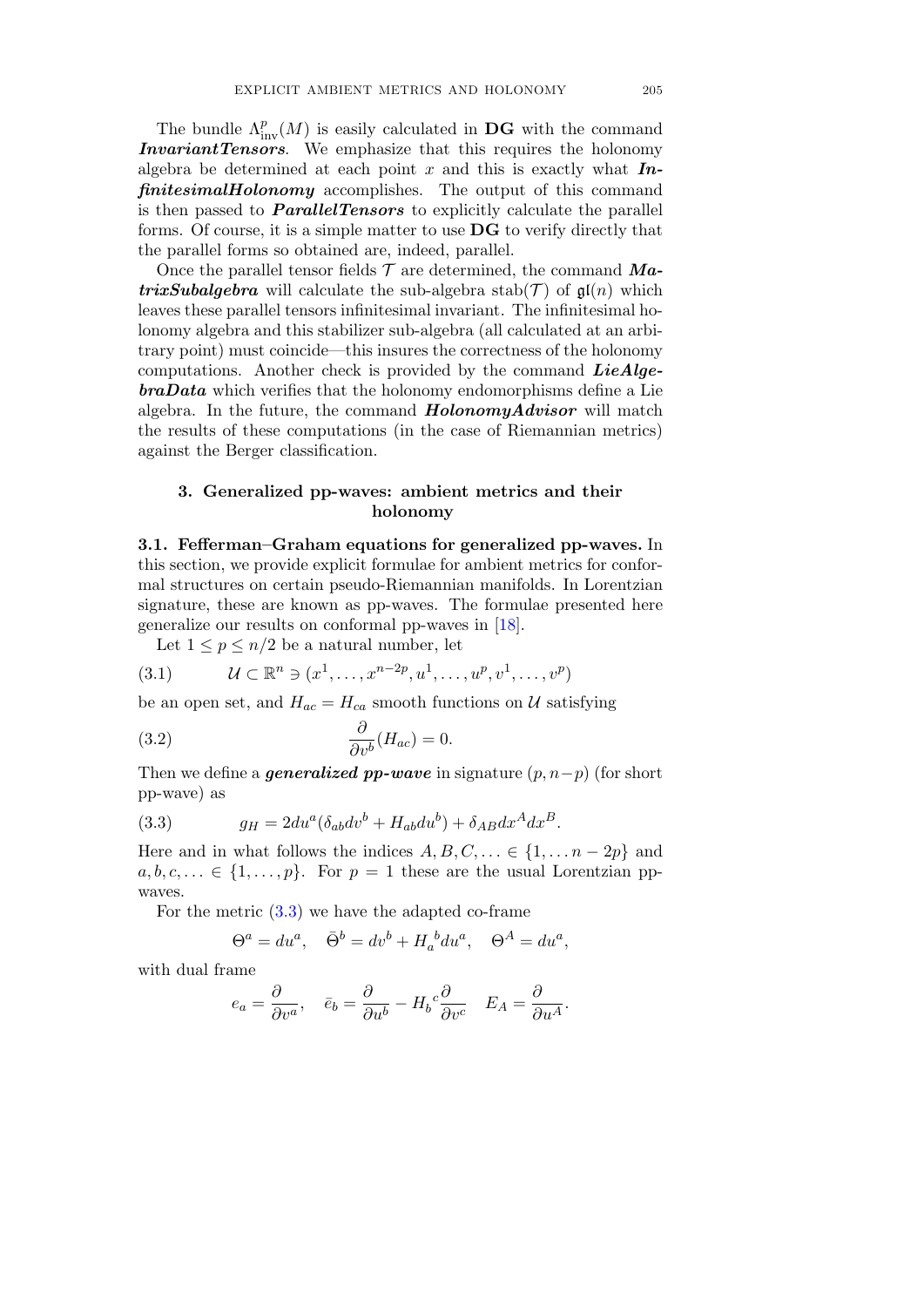The distribution  $\mathcal{N} = \text{span}\{e_a\}$  is totally null and  $\mathcal{N}^{\perp} = \text{span}\{e_a, E_A\}$ (our indexing conventions here are slightly different from those in Section 2.2). The relevant structure equations are

$$
[e_a, e_b] = 0
$$
,  $[e_a, \bar{e}_b] = 0$ ,  $[e_a, e_A] = 0$ ,  $[e_A, e_B] = 0$ .

With  $h = h_{ab} \bar{\theta}^a \bar{\theta}^b$  and  $h_{ab} = h_{ab}(\varphi, x^A, u^c)$ , we conclude that the generalized pp-wave metric  $(3.3)$  satisfies the conditions of Theorem 2.1. The Fefferman–Graham equations, therefore, reduce to the inhomogeneous linear PDE (2.10) which, in this case, become

(3.4) 
$$
2\varrho h'' + (2 - n)h' - \Delta(H + h) = 0.
$$

In the next section we provide a general existence result for these equations.

3.2. Analytic and non-analytic ambient metrics for pp-waves. In  $[18]$  we have seen how equation  $(3.4)$  can be solved by standard power series expansion, noting that its indicial exponents are  $s = 0$  and  $s = n/2$ . Here we give a more general existence result which includes non-analytic solutions. This result reflects the non-uniqueness of the ambient metric in even dimensions and explicitly shows the Fefferman– Graham ambiguity at order  $n/2$ .

**Theorem 3.1.** Let  $\Delta = \delta^{AB}\partial_A\partial_B$  be the flat Laplacian in  $(n-2p)$ dimensions and  $H = H(x^A, u^b)$ .

[i] When n is odd, the most general solutions  $h = h(\varrho, x^A, u^b)$  to (3.4) with  $h(\rho) \rightarrow 0$  as  $\rho \downarrow 0$  are

$$
(3.5) \quad h = \sum_{k=1}^{\infty} \frac{\Delta^k H}{k! \prod_{i=1}^k (2i-n)} \varrho^k + \varrho^{n/2} \Big( \alpha + \sum_{k=1}^{\infty} \frac{\Delta^k \alpha}{k! \prod_{i=1}^k (2i+n)} \varrho^k \Big).
$$

Here  $\alpha = \alpha(x^A, u^b)$  is an arbitrary smooth function of its variables. In particular, when  $H$  is analytic, a unique solution that is analytic in  $\rho$  in a neighborhood of  $\rho = 0$  with  $h(0) = 0$  is given by  $\alpha \equiv 0$ .

[ii] When  $n = 2s$  is even, the most general solutions h to equation (3.4) with  $h(\varrho) \to 0$  when  $\varrho \downarrow 0$  are

$$
h = \sum_{k=1}^{s-1} \frac{\Delta^k H}{k! \prod_{i=1}^k (2i-n)} \varrho^k + \varrho^s \left( \alpha + \sum_{k=1}^{\infty} \frac{\Delta^k \alpha}{k! \prod_{i=1}^k (2i+n)} \varrho^k \right)
$$
  
(3.6)  

$$
+ c_n \varrho^s \left( \sum_{k=0}^{\infty} (\log(\varrho) - q_k) \frac{\Delta^{s+k} H}{k! \prod_{i=1}^k (2i+n)} \varrho^k \right)
$$
  

$$
+ c_n \varrho^s Q * \sum_{k=0}^{\infty} \frac{\Delta^{s+k} H}{k! \prod_{i=1}^k (2i+n)} \varrho^k,
$$

where  $\alpha = \alpha(x^A, u^b)$  and  $Q = Q(x^A, u^b)$  are arbitrary smooth functions of their variables, ∗ denotes the convolution of two functions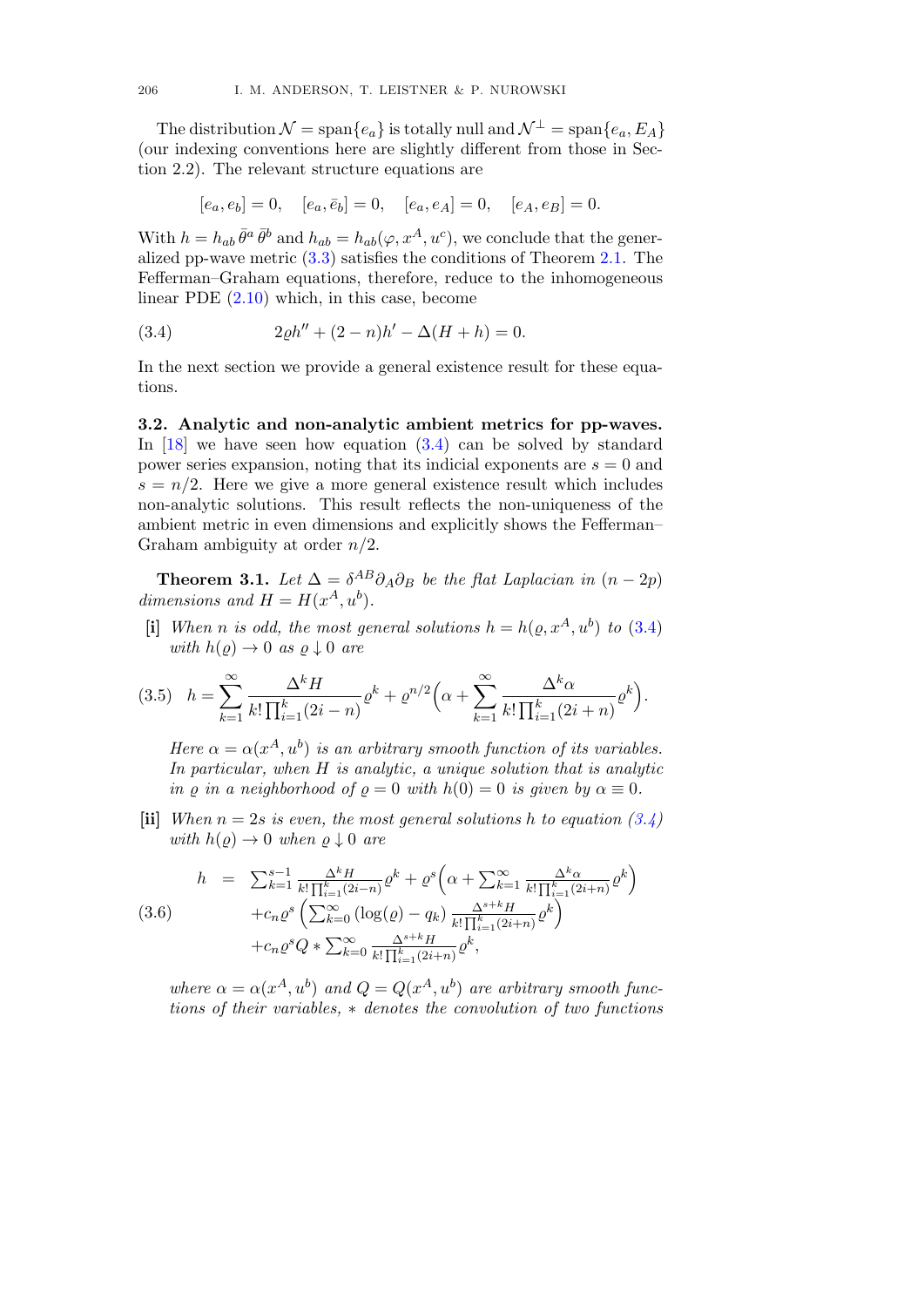with respect to the  $x^A$ -variables, and the constants are

$$
(3.7)
$$

 $c_n = -\frac{1}{(s-1)! \prod_{i=0}^{s-1} (2i-n)},$  $q_0 = 0,$  $q_k = \sum_{i=1}^k \frac{n+4i}{i(n+2i)}, \text{ for } k = 1, 2, \dots$ 

In particular, only when  $\Delta^s H \equiv 0$  are there solutions that are analytic in  $\rho$  in a neighborhood of  $\rho = 0$  and with  $h(0) = 0$ . These solutions are not unique but are parameterized by analytic functions α.

*Proof.* Let  $h$  be a solution to  $(3.4)$  with initial conditions  $h(\varrho, x^A, u^b)_{|\varrho=0} \equiv 0$ . Then  $F = H + h$  is a solution to the homogeneous equation

(3.8) 
$$
\rho F'' + (1 - \frac{n}{2})F' - \frac{1}{2}\Delta F = 0,
$$

with the initial condition  $F(\varrho, x^A, u^b)|_{\varrho=0} = H(x^A, u^b)$ . Let  $\hat{F}$  and  $\hat{H}$ denote the Fourier transforms with respect to the  $x^A$ -variables of F and H. Recalling that  $\widehat{\Delta F} = -||x||^2 \widehat{F}$ , we easily find the Fourier transform of equation  $(3.8)$  to be

(3.9) 
$$
\rho \hat{F}'' + (1 - \frac{n}{2}) \hat{F}' + \frac{\|x\|^2}{2} \hat{F} = 0,
$$

with initial condition  $\hat{F}(\varrho, x^A, u^b)|_{\varrho=0} = \hat{H}$ . For each point  $(x^A, u^b) \in$  $\mathbb{R}^{n-p}$ , which we fix for the moment, this is an ODE in  $\rho$  whose solutions can be determined by the Frobenius method (see, for example, [9, Section 6.3.3]). The roots of the indicial polynomial of  $(3.9)$  are 0 and  $n/2$ so that we must distinguish the cases when  $n$  is odd and  $n$  is even.

For *n* odd the general solution to  $(3.9)$  is given by

(3.10) 
$$
\hat{F} = a \varrho^{n/2} F_+ + b F_-,
$$

for arbitrary constants a and b, and with  $F_1$  and  $F_2$  given by

(3.11) 
$$
F_{\pm}(x^A, \varrho) = 1 + \sum_{k=1}^{\infty} \frac{(-1)^k ||x||^{2k}}{k! \prod_{i=1}^k (2i \pm n)} \varrho^k.
$$

Hence, when we vary  $(x^A, u^b)$  we get that the general solution to (3.9) is given by

(3.12) 
$$
\hat{F} = \alpha \varrho^{n/2} F_+ + \beta F_-,
$$

where  $\alpha = \alpha(x^A, u^b)$  and  $\beta = \beta(x^A, u^b)$  are arbitrary functions of their variables. The initial conditions  $\hat{F}|_{\rho=0} = \hat{H}$ , or more precisely  $\hat{F} \to \hat{H}$ if  $\rho \downarrow 0$ , imposes  $\beta = \hat{H}$ . Hence, we obtain

$$
\hat{F} = \sum_{k=0}^{\infty} \frac{\widehat{\Delta^k H}}{k! \prod_{i=1}^k (2i - n)} \varrho^k + \sum_{k=0}^{\infty} \frac{\widehat{\Delta^k \alpha}}{k! \prod_{i=1}^k (2i + n)} \varrho^k,
$$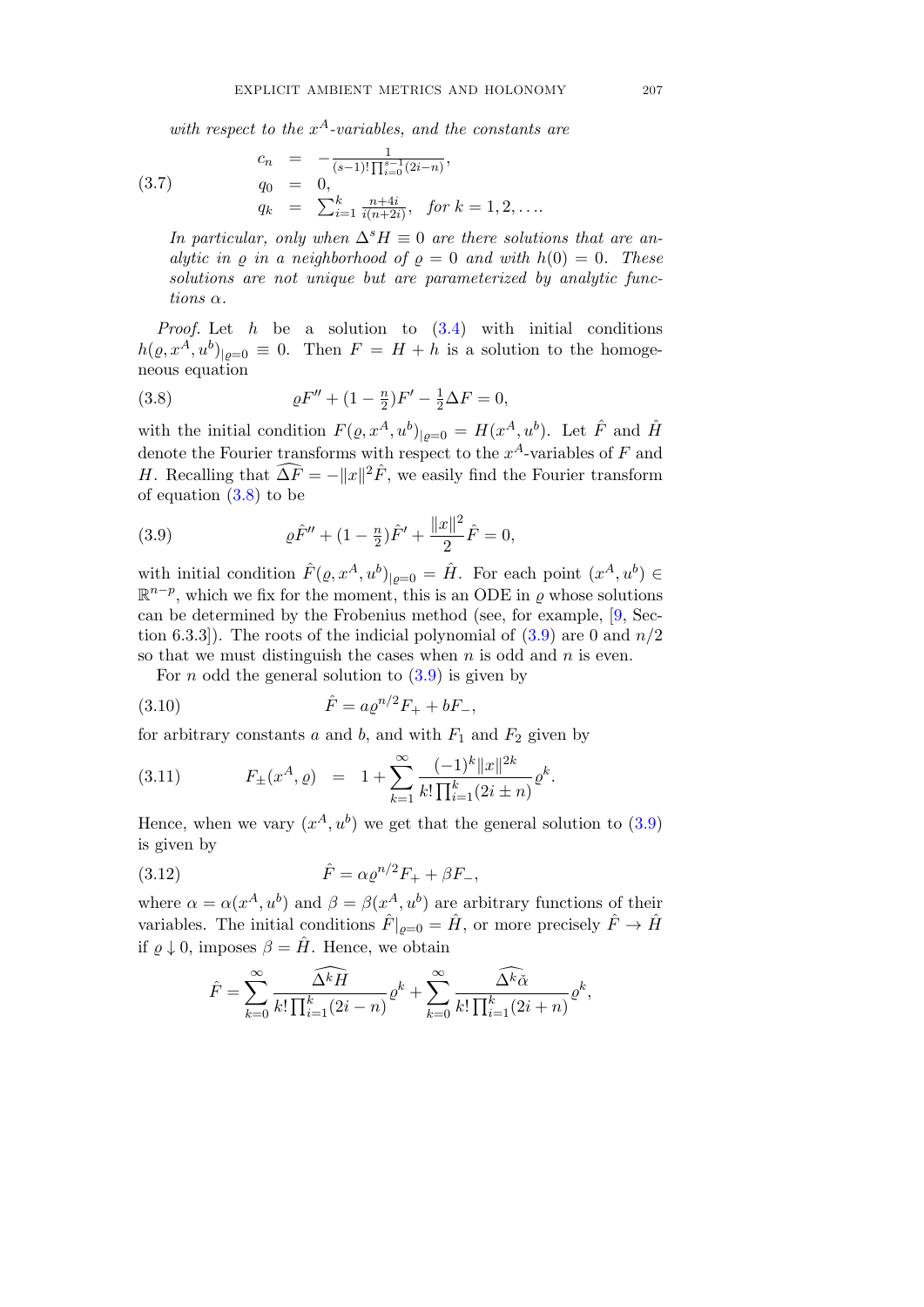taking into account that  $(-1)^k ||x||^{2k} \hat{H} = \tilde{\Delta}^k \overline{H}$  and denoting by  $\alpha$  the inverse Fourier transform of  $\alpha$ . Applying the inverse Fourier transform to this expression gives us  $F$ , and, hence, the formula  $(3.5)$  for h when  $n$  is odd.

If  $n = 2s$  is even, the general solution to  $(3.9)$  is given by

(3.13) 
$$
\hat{F} = \alpha \varrho^{s} F_{+} + \beta \Big( c_{n} (-1)^{s} \|x\|^{n} \varrho^{s} \log(\varrho) F_{+} + F_{c_{n}} \Big),
$$

where  $\alpha = \alpha(x^A, u^b)$  and  $\beta = \beta(x^A, u^b)$  are arbitrary functions of their variables,  $c_n$  is the constant defined in the statement of the theorem,  $F_+$  is defined in (3.11) and  $F_{c_n}$  can be computed as

$$
F_{c_n} = 1 + \sum_{k=1}^{s-1} \frac{(-1)^k ||x||^{2k}}{k! \prod_{i=1}^k (2i - n)} \varrho^k
$$
  
-  $c_n (-1)^s ||x||^n \varrho^s \left( \sum_{k=1}^{\infty} \frac{(-1)^k ||x||^{2k}}{k! \prod_{i=1}^k (2i + n)} \hat{q}_k \varrho^k \right).$ 

Here  $\hat{q}_0 = \hat{q}_0(x^A, u^b)$  is an arbitrary function of the  $x^A$ 's and the  $u^c$ 's and the remaining  $\hat{q}_k$  are defined as

$$
\hat{q}_k = \hat{q}_0 + \sum_{i=1}^k \frac{n+4i}{i(n+2i)}, \quad \text{for } k = 1, 2, \dots
$$

Again, the initial condition  $\hat{F} \to \hat{H}$  when  $\rho \downarrow 0$  imposes  $\beta = \hat{H}$ . Applying the inverse Fourier transform to our solutions  $\hat{F}$ , and taking into account that  $\frac{(-1)^k}{n^2kH} = \tilde{\Delta}^k H$  and that the convolution satisfies  $\widehat{Q*\Delta H} = 2\pi^{\frac{n-2}{2}} \widehat{Q} \widehat{\Delta H}$ , yields the formula in the theorem with the function Q in the theorem given by the inverse Fourier transform of  $2\pi^{\frac{n-2}{2}}\hat{a}_0$ .  $\frac{1}{2}a_0$ . q.e.d.

For *n* odd, the solutions  $h_{ac}$  given in Theorem 3.1 by analytic functions  $H_{ac}$  defining the pp-wave metric  $g_H$  in (3.3) provide us with the unique analytic ambient metric

(3.14) 
$$
\widetilde{g}_H = 2d(\varrho t)dt + t^2 \left( g + 2 \left( \sum_{k=1}^{\infty} \frac{\Delta^k H_{ac}}{k! \prod_{i=1}^k (2i - n)} \varrho^k \right) du^a du^c \right),
$$

for the conformal class of  $g_H$ . Theorem 3.1 also shows that, when n is odd, the ambiguity introduced by the arbitrary function  $\alpha$  gives only non-analytic solutions, as guaranteed by the uniqueness statement in the Fefferman–Graham result. In contrast, when  $n$  is even, the ambiguity coming from the function  $\alpha$  adds an analytic part to a solution and, in case of  $\Delta^{n/2}H_{ac}=0$ , gives new *analytic* ambient metrics.

We conclude this section by giving an example of a Lorentzian ppwave (i.e., with  $p = 1$ ), which, in even dimensions, does not satisfy the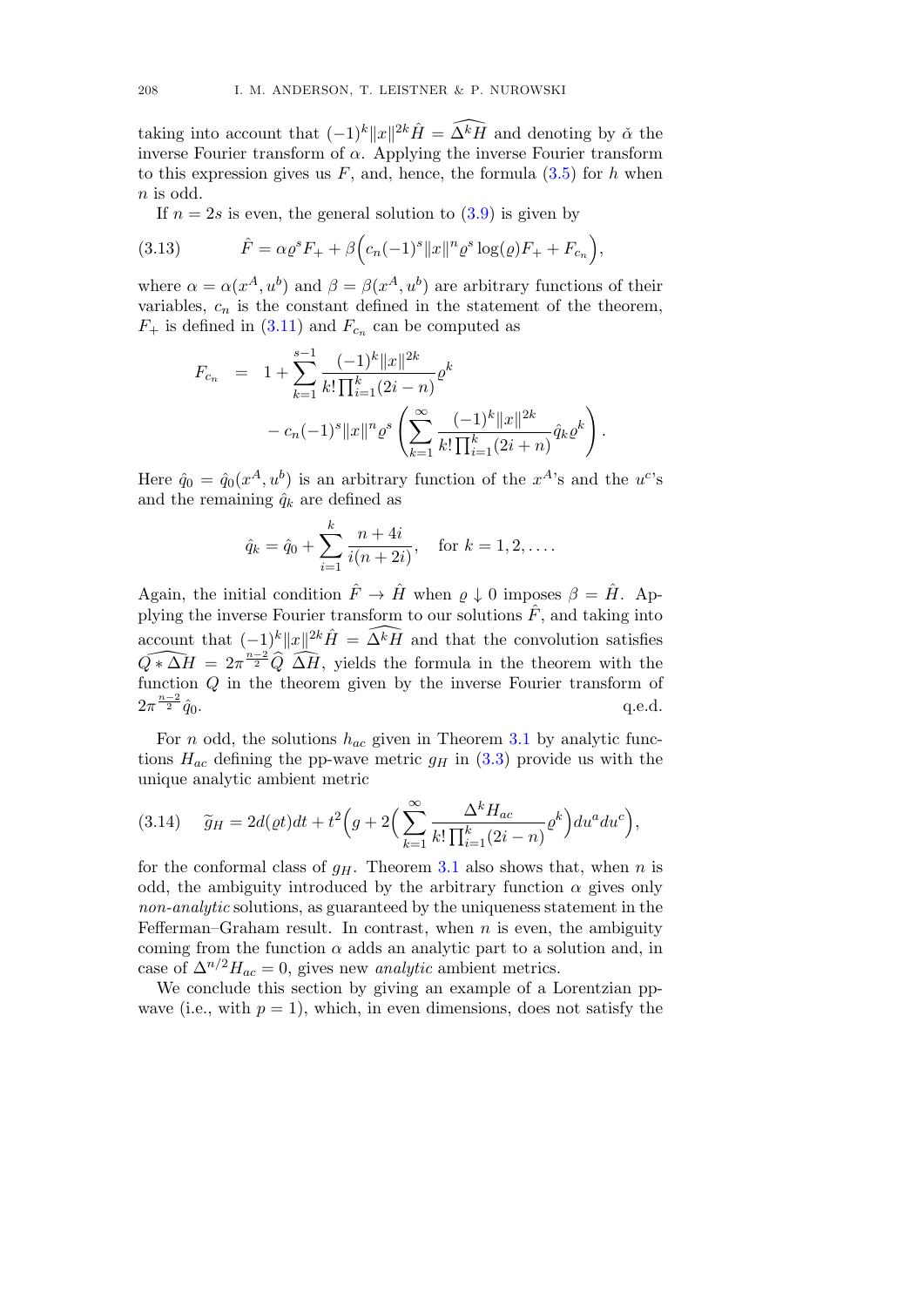sufficient condition  $\Delta^{n/2}H=0$  for our ansatz to give an analytic ambient metric, but which, however, admits non-analytic ambient metrics.

**Example 3.1.** For  $k \in \mathbb{R}$  we consider the *n*-dimensional Lorentzian pp-wave

(3.15) 
$$
g = 2du dv + e^{2kx^1} du^2 + \sum_{A=1}^{n-2} (dx^A)^2,
$$

that is, with  $H = \frac{1}{2}e^{2kx^1}$ . This metric is a product of a 3-dimensional pp-wave and the flat Euclidean space of dimension  $n-3$ . To exclude the flat case, we assume  $k \neq 0$  from now on. Note that, when n is even, this metric does not satisfy the condition  $\Delta^{n/2}H = 0$ , which ensures the existence of an analytic ambient metric. However, to find an ambient metric (non-analytic when  $n$  is even) we make the ansatz with  $h = \frac{1}{2} (\phi(\varrho) - 1) e^{2kx^1}$  for a function  $\phi$  of  $\varrho$  with  $\phi(0) = 1$  and set

$$
\widetilde{g} = 2d(\varrho t)dt + t^2(g + 2hdu^2) \n= 2d(\varrho t)dt + t^2 \left(2dudv + \phi(\varrho)e^{2kx^1}du^2 + \sum_{i=1}^{n-2} (dx^i)^2\right).
$$

According to Theorem 2.1 this metric is Ricci flat if

$$
2\varrho \phi'' + (2 - n)\phi' - 4k^2 \phi = 0,
$$

and the initial condition is  $\phi(0) = 1$ . Of course, this equation can be solved using the power series techniques in Theorem 3.1 exhibiting the difference between n odd and even. But, for example, when  $n = 4$  this equation becomes

$$
\varrho \phi'' - \phi' - 2k^2 \phi = 0.
$$

The general solution with  $\phi(0) = 1$  is given in closed form using the modified Bessel functions  $I_2$  and  $K_2$  as

$$
\phi(\varrho) = 4k^2 \varrho K_2(2k\sqrt{2\varrho}) + C\varrho I_2(2k\sqrt{2\varrho}),
$$

where C is an arbitrary constant. This solution is not analytic at  $\rho = 0$ , since the function  $\rho \mapsto \rho K_2(2k\sqrt{2\rho})$  fails to have a bounded second derivative at  $\rho = 0$ . The function  $\rho \mapsto \rho I_2(2k\sqrt{2\rho})$  is analytic and the constant C is a remnant of the non-uniqueness. In contrast, when  $n = 5$ the equation becomes

$$
\varrho \phi'' - \frac{3}{2} \phi' - 2\phi = 0.
$$

The general solution with  $\phi(0) = 1$  is given by

$$
\phi(\varrho) = \cosh(2k\sqrt{2\varrho}) - 2k\sqrt{2}\sinh(2k\sqrt{2\varrho}) + \frac{8k^2}{3}\varrho\,\cosh(2k\sqrt{2\varrho}) + 3C\left(\sinh(2k\sqrt{2\varrho}) - 2k\sqrt{2\varrho}\cosh(2k\sqrt{2\varrho}) + \frac{8k^2}{3}\varrho\sinh(2k\sqrt{2\varrho})\right),
$$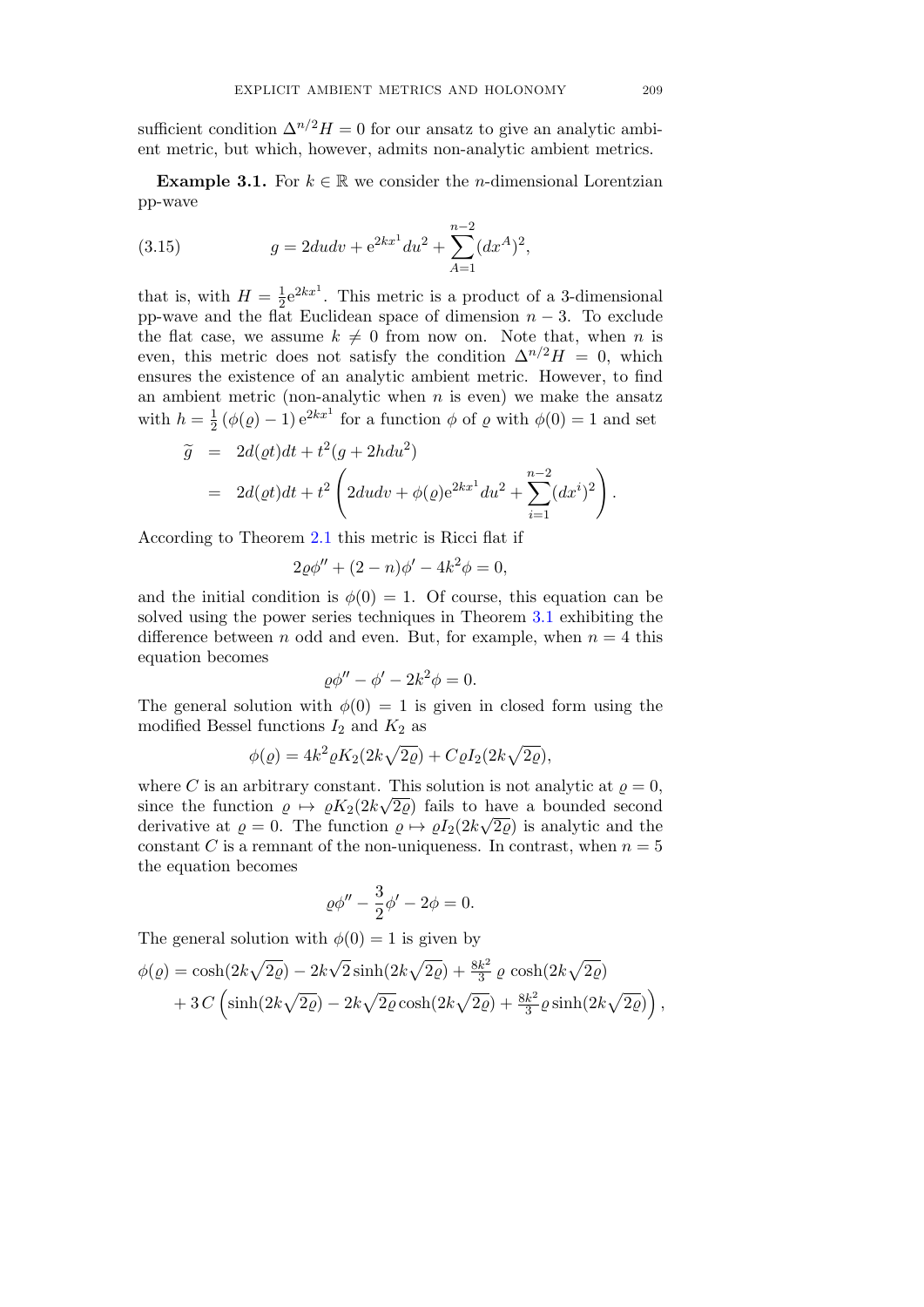with an arbitrary constant C. The unique analytic solution is obtained by  $C=0$ .

3.3. On the ambient holonomy for conformal pp-waves. In this and some of the following sections, we will determine the holonomy algebras of semi-Riemannian manifolds  $(M, \tilde{g})$  at some point  $p \in M$ .<br>Hence is some that halo power algebras at different points are conjunity of However, since the holonomy algebras at different points are conjugated to each other in  $SO(r, s)$ , we will not make the point explicit in our notation. For a parallel tensor field  $\Phi$ , i.e., with  $\nabla \Phi = 0$ , we will use the terminology *stabilizer* of  $\Phi$  by which we mean all linear maps  $H \in \mathfrak{so}(T_pM, g_p)$  that act trivially on  $\Phi|_p$ , i.e.,  $H \cdot \Phi|_p = 0$ . If  $\nabla \Phi = 0$ , then the holonomy algebra is contained in the stabilizer of Φ. Moreover, we say that a distribution  $V$  is parallel if it is invariant under parallel transport, or equivalently if  $\nabla_X V \in \Gamma(V)$  for all  $X \in TM$  and all  $V \in \Gamma(\mathcal{V})$ . The stabilizer of V consists of all linear maps in  $\mathfrak{so}(T_pM, g_p)$ that leave  $\mathcal{V}|_p$  invariant. Again, if there is a parallel distribution, then the holonomy algebra is contained in its stabilizer.

To describe the possible holonomy for ambient metrics of conformal pp-waves, we first note that a pp-wave  $(M, g)$  as defined in  $(3.3)$  admits a parallel null distribution  $\mathcal V$  spanned by the parallel vector fields  $\frac{\partial}{\partial v^a}$ , for  $a = 1, \ldots, p$ . Moreover, the image of the Ricci endomorphism is contained in  $V$ . Then, on the other hand, the results in [20, Theorem 1.1], in the case  $p = 1$ , and the generalization in [22, Theorem 1] imply that the normal conformal tractor bundle admits a totally null subbundle of rank  $p + 1$  that is parallel for the normal conformal tractor connection of [g], i.e., its fibres are invariant under the conformal holonomy. On the other hand, in the case of odd-dimensional analytic pp-waves, the general theory in [16] ensures that parallel objects of the tractor connection carry over to parallel objects of the analytic ambient metric. Hence, for an odd dimensional analytic pp-wave, the holonomy of the analytic ambient metric in (3.14) admits an invariant totally null plane of rank  $p+1$ . However, in the next theorem we strengthen this result by directly determining the holonomy of general metrics of the form (3.3). We will prove the following result in the case of  $p = 1$  and in Lorentzian signature but it clearly generalizes to larger  $p$  and other signatures in an obvious way.

**Theorem 3.2.** Let  $F = F(\rho, u, x^1, \dots, x^{n-2})$  be a smooth function on  $\mathbb{R}^n$ . Then the metric

(3.16) 
$$
\widetilde{g}_F = 2d(t\varrho)dt + t^2 \left(2du(dv + F du) + \delta_{AB}dx^A dx^B\right)
$$

on  $\widetilde{M} = \mathbb{R}^{n+1} \times \mathbb{R}_{>0}$  satisfies the following properties.

[i] The distribution  $\widetilde{\mathcal{V}} = \text{span}(\partial_v, \partial_\varrho)$  is parallel, i.e., it is invariant under parallel transport.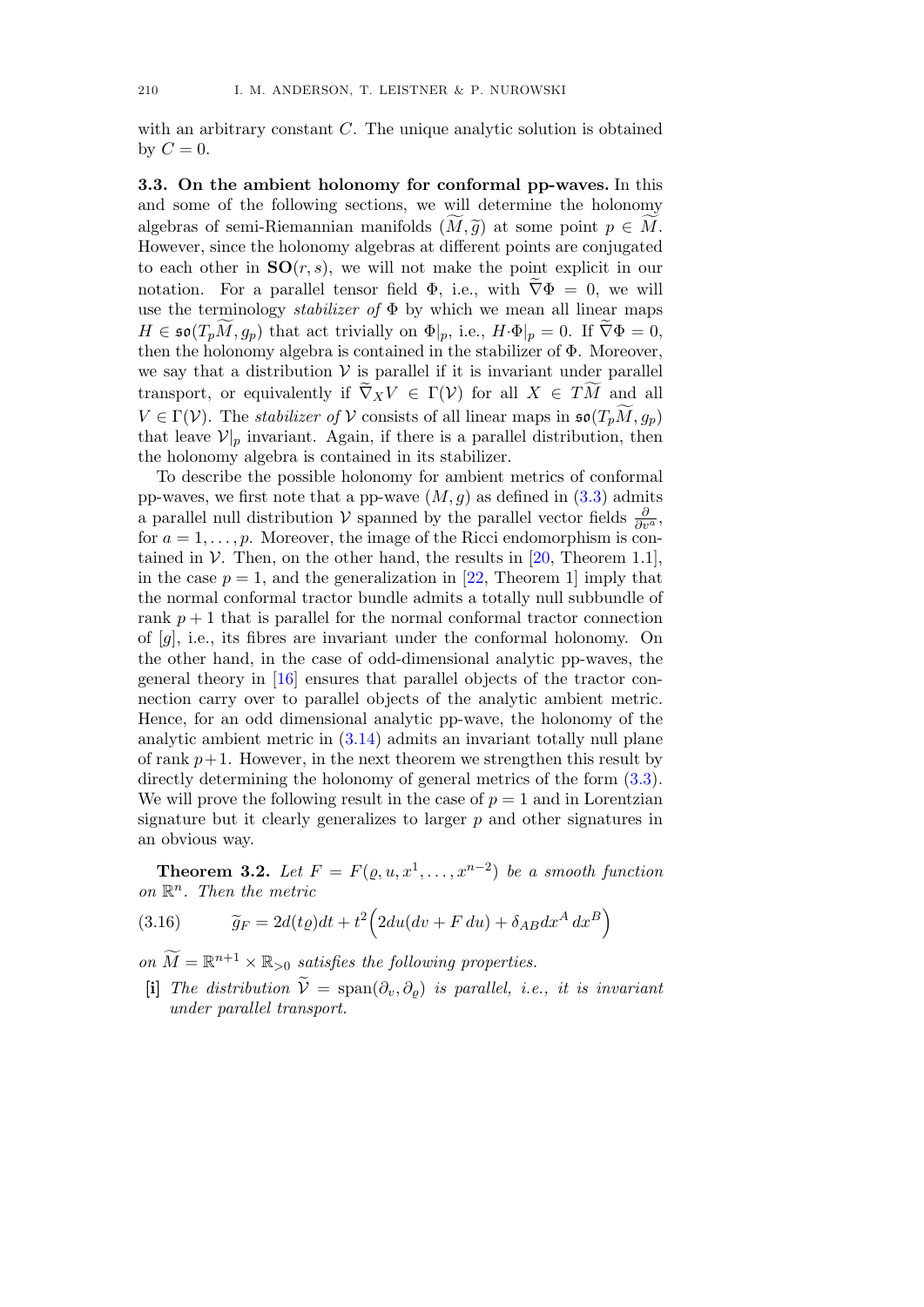- [ii] Let  $V = \mathbb{R} \cdot \partial_v$  be the distribution of null lines spanned by  $\partial_v$ , and  $\mathcal{V}^{\perp}$  be the distribution of vectors in TM that are orthogonal to  $\partial_{v}$ , i.e.,  $\mathcal{V}^{\perp} = \text{span}(\partial_v, \partial_\rho, \partial_1, \ldots, \partial_{n-2}, \partial_t)$ . Then the curvature  $\widetilde{R}$  of  $\widetilde{g}_F$  satisfies  $R(U, V)Y = 0$ , for all  $U, V \in \mathcal{V}^{\perp}$  and  $Y \in TM$ .
- [iii] The holonomy algebra  $\mathfrak{hol}(\widetilde{g}_F)$  of  $\widetilde{g}_F$  is contained in

$$
\left(\mathfrak{sl}_2\mathbb{R}\ltimes(\mathbb{R}^2\otimes\mathbb{R}^{n-2})\right)\oplus\mathbb{R}=\left\{\begin{pmatrix}X&Z&aJ\\0&0&-Z^{\top}\\0&0&-X^{\top}\end{pmatrix} \mid \begin{array}{l}X\in\mathfrak{sl}_2\mathbb{R},\\Z\in\mathbb{R}^2\otimes\mathbb{R}^{n-2},\\a\in\mathbb{R}\end{array}\right\},
$$
  
where  $J$  is the  $2\times 2$ -matrix  $J = \begin{pmatrix}0&1\\-1&0\end{pmatrix}$ .

*Proof.* Let  $\tilde{\nabla}$  be the Levi-Civita connection of  $\tilde{g}_F$ . Then direct computation reveals that

(3.17)  
\n
$$
\begin{array}{rcl}\n\widetilde{\nabla}\partial_v & = & \frac{1}{t}\partial_v \otimes dt - \partial_\varrho \otimes du, \\
\widetilde{\nabla}\partial_\varrho & = & \frac{1}{t}\partial_\varrho \otimes dt + F_\varrho \partial_v \otimes du, \\
\widetilde{\nabla}\partial_A & = & \frac{1}{t}\partial_A \otimes dt + F_A \partial_v \otimes du - \partial_\varrho \otimes dx^A, \quad A = 1, \dots, n-2,\n\end{array}
$$

in which  $F_A = \partial_A(F)$ , and  $F_\rho = \partial_\rho(F)$ . The first two equations show that the distribution  $\tilde{\mathcal{V}}$  is invariant under parallel transport, and also that, in general, there is no invariant null line in  $\mathcal{V}$ . Moreover, it allows us to show that the curvature satisfies  $R(X, Y)\partial_y = 0$  for all  $X, Y \in$  $TM,$ 

$$
\begin{aligned}\n\widetilde{R}(\partial_A, \partial_u)\partial_{\varrho} &= \widetilde{R}(\partial_{\varrho}, \partial_u)\partial_i = F_{A\varrho}\,\partial_v, \\
\widetilde{R}(\partial_{\varrho}, \partial_u)\partial_{\varrho} &= F_{\varrho\varrho}\,\partial_v, \\
\widetilde{R}(\partial_u, \partial_B)\partial_A &= -(\delta_{AB}F_{\varrho} + F_{AB})\,\partial_v,\n\end{aligned}
$$

and that all other terms of the form  $\widetilde{R}(X, Y)\partial_{\rho}$  and  $\widetilde{R}(X, Y)\partial_{i}$  are zero, unless the symmetry of  $\widetilde{R}$  prevents this. This shows that the image of  $\widetilde{V}^{\perp}$ under  $\widetilde{R}(X, Y)$  is contained in  $\mathbb{R} \cdot \partial_{\nu}$ . The symmetries of the curvature then imply part (ii) of the Theorem.

For the last part, first we note that, since  $\tilde{\mathcal{V}}$  is parallel, the holonomy algebra of  $\tilde{g}$  is contained in the stabilizer in  $\mathfrak{so}(2, n)$  of the totally null plane  $\tilde{\mathcal{V}}$ , which is equal to

(3.18)  
\n
$$
\begin{aligned}\n &\left(\mathfrak{gl}_2\mathbb{R}\oplus\mathfrak{so}(n-2)\right)\ltimes\left(\mathbb{R}^2\otimes\mathbb{R}^{n-2}\oplus\mathbb{R}\right) \\
 &= \left\{\begin{pmatrix} X & Z & aJ \\ 0 & S & -Z^\top \\ 0 & 0 & -X^\top \end{pmatrix} \mid \begin{array}{l} X\in\mathfrak{gl}_2\mathbb{R}, \ a\in\mathbb{R} \\ Z\in\mathbb{R}^2\otimes\mathbb{R}^{n-2}, \\ S\in\mathfrak{so}(n-2) \end{array}\right\}.\n \end{aligned}
$$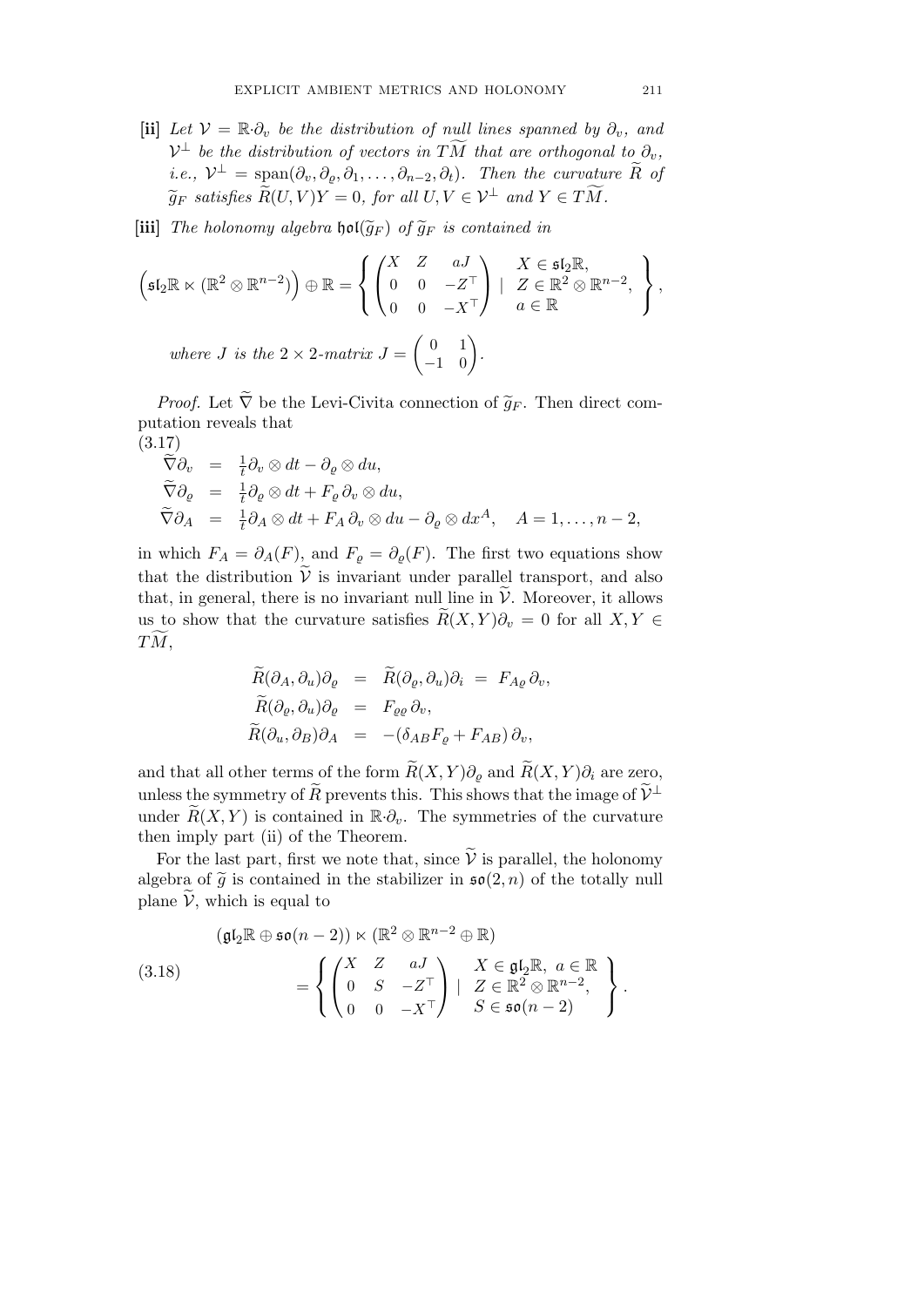Moreover, the equations (3.17) show that the 2-form  $\mu = t dt \wedge du$  is parallel with respect to the Levi-Civita connection. Hence, the projection of the holonomy to  $\mathfrak{gl}_2\mathbb{R}$  actually lies in  $\mathfrak{sl}_2\mathbb{R}$ , i.e.,  $X \in \mathfrak{sl}_2\mathbb{R}$ . Note that  $\mathbb{R} \cdot J$  commutes with all of  $(\mathfrak{sl}_2 \mathbb{R} \oplus \mathfrak{so}(n-2)) \ltimes (\mathbb{R}^2 \otimes \mathbb{R}^{n-2})$ , so the holonomy reduces to

$$
\Big((\mathfrak{sl}_2\mathbb{R}\oplus\mathfrak{so}(n-2))\ltimes(\mathbb{R}^2\otimes\mathbb{R}^{n-2})\Big)\oplus\mathbb{R}.
$$

Finally, to show that the elements in the holonomy algebra have no  $\mathfrak{so}(n-2)$  component, i.e., that  $S = 0$  in  $(3.18)$ , we fix a point  $p \in M$ and use the Ambrose–Singer Holonomy Theorem to show that  $\mathfrak{hol}_n(\tilde{q})$ maps  $\mathcal{V}^{\perp}|_p$  to  $\mathcal{V}|_p$ . Indeed, let  $V \in \mathcal{V}^{\perp}|_p$  be in the fibre of  $\mathcal{V}^{\perp}$  at p. Let  $V_q = \mathcal{P}_{\gamma}(V)$  denote the parallel transport of V along a curve that ends at  $q \in M$ . By the invariance of the distribution  $\mathcal{V}^{\perp}$  we have  $V_q \in \mathcal{V}^{\perp}|_q$ , however, applying the curvature at  $q$ ,  $R_q(X, Y)$  for  $X, Y \in T_qM$ , gives

$$
\widetilde{R}_q(X,Y)V_q \in \mathcal{V}|_q \subset \widetilde{\mathcal{V}}|_q,
$$

by the above formulae. Since  $\tilde{\mathcal{V}}$  is also invariant under parallel transport, we obtain

$$
\mathcal{P}_{\gamma}^{-1} \circ R(X, Y) \circ \mathcal{P}_{\gamma}(V) \in \widetilde{\mathcal{V}}|_{p},
$$

for every  $V \in \widetilde{\mathcal{V}}^{\perp}|_p$ . Then the Ambrose–Singer theorem implies the third statement. q.e.d. third statement.

For a conformal pp-wave defined by a function  $H$ , this theorem for  $F = H+h$  gives an upper bound for the holonomy algebra of the analytic ambient metric  $\tilde{g}$  in (3.14) in the cases when it exists, e.g., when n is odd or when  $\Delta^{\frac{n}{2}}H = 0$ . This upper bound is an improvement of the result in [18, Corollary 2]. The special structure of the ambient metric, in particular, its Ricci flatness, might reduce the holonomy further. Indeed, for special conformal pp-waves in Lorentzian signature, such as plane waves or Cahen–Wallach spaces, the ambient holonomy reduces further:

**Proposition 3.1.** Let  $(S_{AB})_{i,j=1}^{n-2}$  be a symmetric matrix of functions  $S_{AB} = S_{AB}(u)$  with trace  $S = S(u)$  and let

(3.19) 
$$
g = 2du dv + 2(S_{AB}(u) x^{A} x^{B}) du^{2} + \delta_{AB} dx^{A} dx^{B}
$$

be the corresponding Lorentzian plane wave metric on  $\mathbb{R}^n$ . If  $f = f(u)$ is a solution to the ODE

$$
f'' = (f')^2 - \frac{2}{n-2}S,
$$

then the metric  $\hat{q} = e^{2f}q$  is Ricci-flat. Moreover, the metric

$$
\widetilde{g} = 2d(t\varrho)dt + t^2 e^{2f(u)}g
$$

is an ambient metric for the conformal class [g] and admits two parallel null vector fields  $\frac{1}{t}\partial_{\varrho}$  and  $\frac{1}{t}(\partial_{v}+h\partial_{\varrho})$ , where  $h=h(u)$  is a solution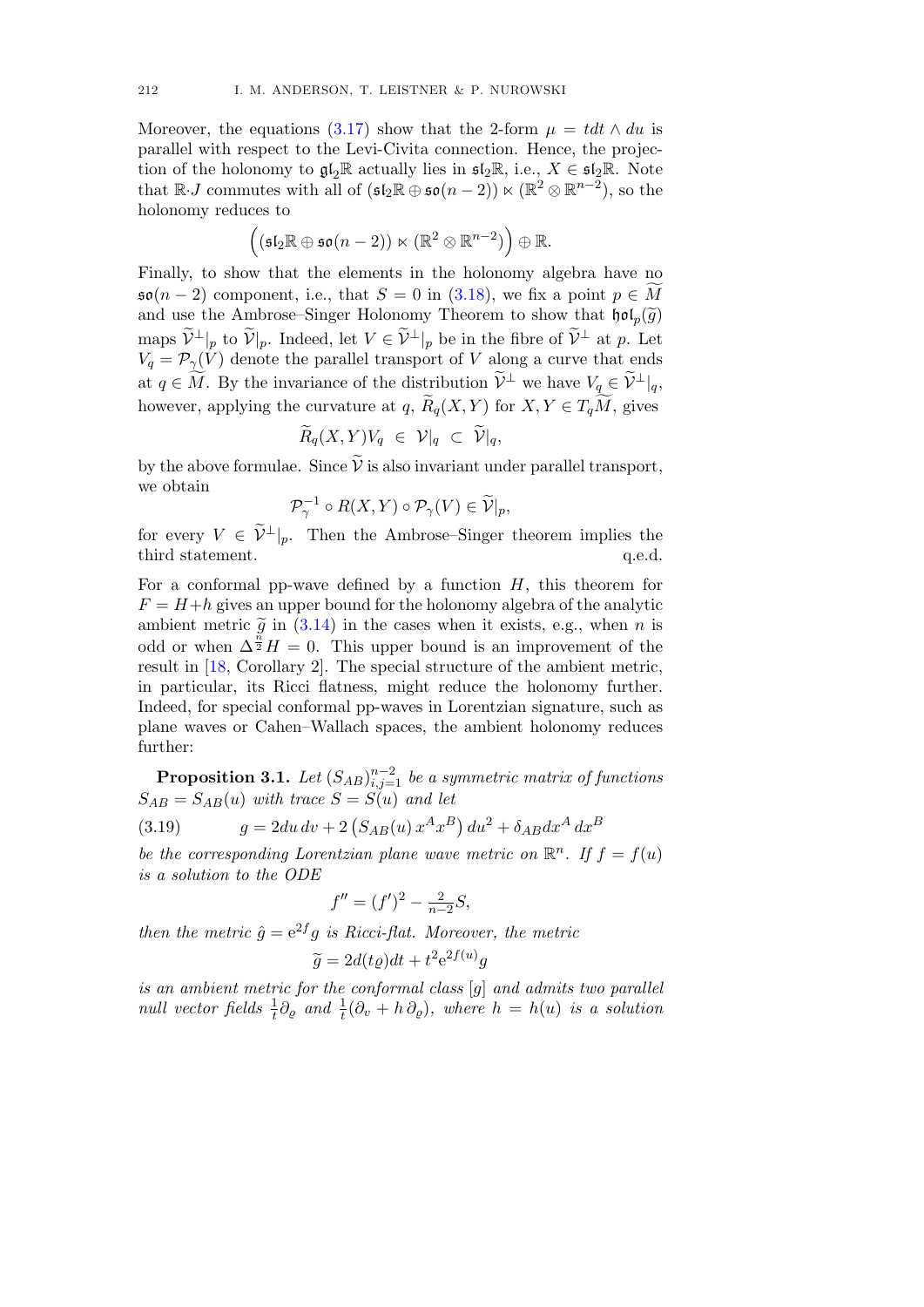to  $h' = e^{2f}$ . Consequently, the holonomy algebra of  $\tilde{g}$  is contained in  $\mathbb{R}^2 \otimes \mathbb{R}^{n-2}$ .

This proposition is a generalization of the corresponding statements in [17] about the conformal holonomy of plane waves. Its proof follows from straightforward computations and the well-known formula (2.6) for the ambient metric of Einstein metrics in the case of  $\Lambda = 0$ . A class of examples to which this proposition applies are the symmetric Cahen– Wallach spaces for which the metric  $(3.19)$  is defined by a *constant* symmetric matrix  $S_{AB}$ .

## 4. Some generic rank 3 pfaffian systems in five dimensions: ambient metrics and their holonomy

In Section 2.2, we described the construction of conformal structures on 5-dimensional manifolds from a generic rank 3 Pfaffian systems, or from the under-determined differential equation

$$
(4.1) \t\t z' = F(x, y, p, q, z).
$$

We begin this section by showing that conditions of Theorem 2.1 are satisfied precisely when

(4.2) 
$$
F = q^2 + f(x, y, p) + h(x, y)z,
$$

where  $f$  and  $h$  are smooth functions of their variables. The explicit general power series solution to the Fefferman–Graham equations is obtained in §4.2. The parallel 3-form is determined in Proposition 4.1. Simple sufficiency conditions are then presented which insure that the holonomy of the ambient metric is  $G_2$ . For particular choices of the functions f and  $q$ , closed form solutions to Fefferman–Graham equations are found. Some examples of non-smooth ambient metrics and their holonomy are presented.

4.1. Rank 3 pfaffian systems in 5 dimensions and conformal classes with linear Fefferman–Graham equations. The formula for the metric defining the conformal class for the general Monge equation  $(4.1)$  is given  $[24]$  as

$$
\tilde{g}_{\mathcal{D}} = g_{11} (\tilde{\omega}^1)^2 + g_{12} \tilde{\omega}^1 \tilde{\omega}^2 + g_{13} \tilde{\omega}^1 \tilde{\omega}^3 + g_{14} \tilde{\omega}^1 \tilde{\omega}^4 + g_{15} \tilde{\omega}^1 \tilde{\omega}^5 \n+ g_{22} (\tilde{\omega}^2)^2 + g_{23} \tilde{\omega}^2 \tilde{\omega}^3 + g_{25} \tilde{\omega}^2 \tilde{\omega}^5 + g_{33} \tilde{\omega}^3 \tilde{\omega}^3,
$$

where

$$
\tilde{\omega}^1 = dy - p dx, \quad \tilde{\omega}^2 = dz - F dx - F_q (dp - q dx),
$$
  

$$
\tilde{\omega}^3 = dp - q dx, \quad \tilde{\omega}^4 = dq, \quad \tilde{\omega}^5 = dx.
$$

The coefficients  $g_{ij}$  are given by equation (1.3) in [24]. As noted in this paper there is an error in the formula for the conformal class in the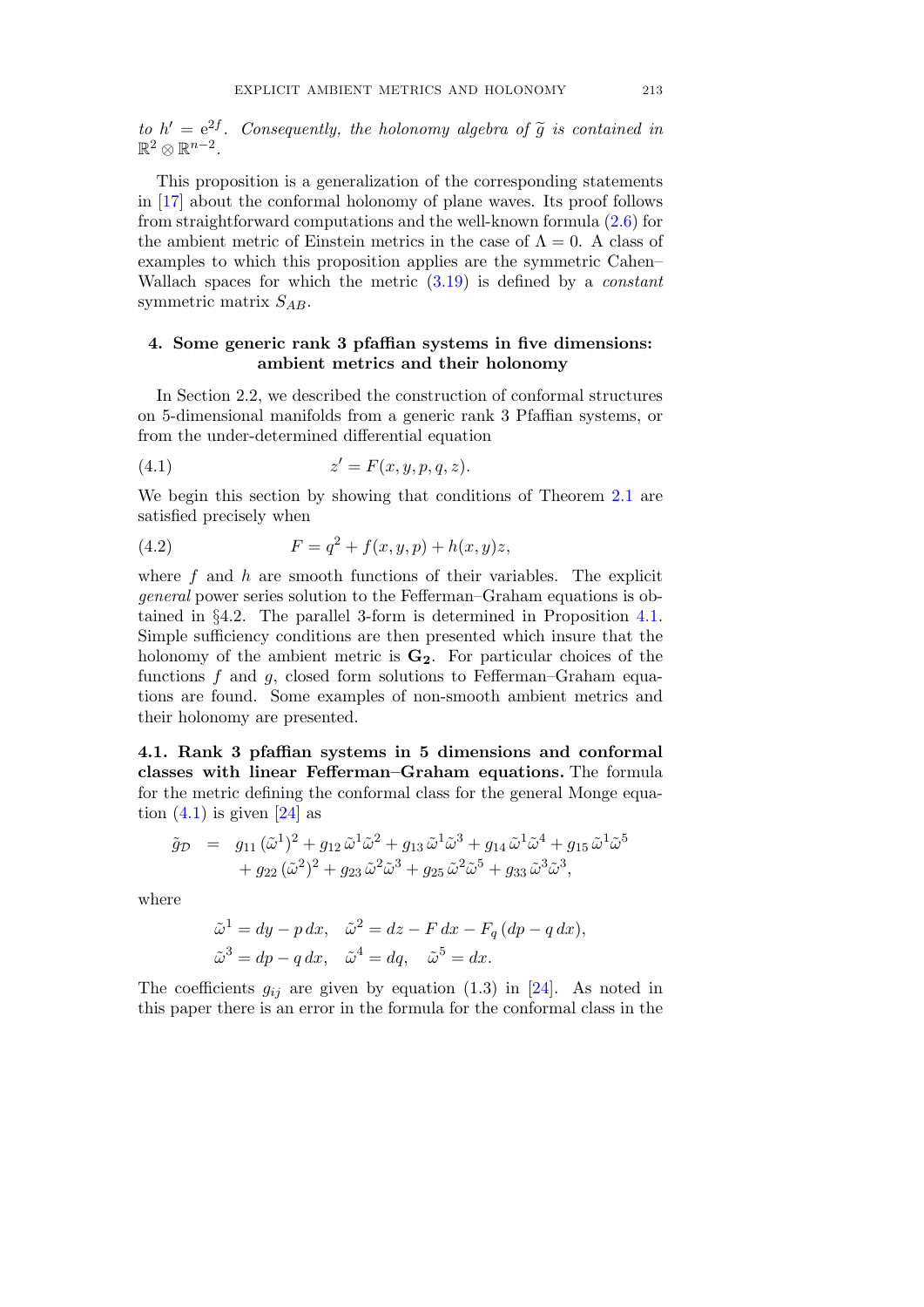original paper [23]—the coefficient formulas are correct but the co-frame is improperly defined. We note that  $g_{33} = -20(F_{aa})^4$  so that  $g_{33} < 0$ .

For our purposes, it is advantageous to use a null co-frame for the metric  $\tilde{g}$ . Such a co-frame is defined by

(4.3)  
\n
$$
\tilde{\theta}^{1} = \tilde{\omega}^{1}, \quad \tilde{\theta}^{2} = \tilde{\omega}^{2}, \quad \tilde{\theta}^{3} = \sqrt{|g_{33}|} \tilde{\omega}^{3},
$$
\n
$$
\tilde{\theta}^{4} = g_{25} \tilde{\omega}^{5} + g_{23} \tilde{\omega}^{3} + g_{22} \tilde{\omega}^{2},
$$
\n
$$
\tilde{\theta}^{5} = g_{14} \tilde{\omega}^{4} + g_{11}, \tilde{\omega}^{1} + g_{12} \tilde{\omega}^{2} + g_{13} \tilde{\omega}^{3} + g_{15} \tilde{\omega}^{5},
$$

with respect to which the metric  $\tilde{g}_D$  becomes  $g_F = \tilde{\theta}^1 \tilde{\theta}^5 + \tilde{\theta}^2 \tilde{\theta}^4 - (\tilde{\omega}^3)^2$ .

**Theorem 4.1.** Let  $\mathcal{F} = \{e_1, e_2, e_3, e_4, e_5\}$  be the frame dual to the null co-frame (4.3). Then F satisfies the conditions  $S_1, S_2, S_3, S_4$  of Theorem 2.1, with  $\mathcal{N} = \{e_2, e_5\}$ , if and only if, after a change of variables, F is of the form

(4.4) 
$$
F = q^2 + b(x, y, p, z) q + c(x, y, p, z).
$$

In addition, if the Schouten tensor of the metric  $q_F$  is required to take values in the span of  $\{(\tilde{\theta}^1)^2, \tilde{\theta}^1\tilde{\theta}^4, (\tilde{\theta}^4)^2\}$ , then F is further simplified to

(4.5) 
$$
F = q^2 + f(x, y, p) + h(x, y)z.
$$

*Proof.* In terms of the notation  $(2.13)$ – $(2.14)$ , the totally null 2-plane distribution  $\mathcal N$  is

$$
\mathcal{N} = \{e_a\} = \text{span}\{e_2, e_5\},\
$$

with

$$
\mathcal{N}^{\perp} = \{e_a, e_A\} = \text{span}\{e_2, e_5, e_3\} \text{ and } \text{span}\{e_{\bar{b}}\} = \{e_1, e_4\}.
$$

The sufficiency conditions of Theorem 2.1 then read  $(S_4$  is trivially satisfied)

(4.6)

- ${\bf S_1}: \;\; [e_2,e_5]=0,$
- $\mathbf{S_2}: [e_2, e_3] \equiv [e_5, e_3] \equiv 0 \mod \{e_2, e_3, e_5\},\$
- $\mathbf{S_3}: [e_2, e_1] \equiv [e_2, e_4] \equiv [e_5, e_1] \equiv [e_5, e_4] \equiv 0 \mod{e_2, e_3, e_5}.$

The conditions  $[e_2, e_4] \equiv 0$  and  $[e_5, e_4] \equiv 0$  mod  $\{e_2, e_3, e_5\}$  immediately give  $F_{qqq} = 0$  and  $F_{qqz} = 0$  which imply that

$$
F(x, y, p, q, z) = a(x, y, p) q2 + b(x, y, p, z) q + c(x, y, p, z).
$$

Under the change of variables  $\bar{z} = \frac{z}{a(x, y, p)}$  the Monge equation (4.1) transforms to

$$
\bar{z}' = \frac{z'}{a} - \frac{z}{a^2}(a_x + a_y p + a_p q) = \frac{1}{a}(aq^2 + bq + c) - \frac{z}{a^2}(a_x + a_y p + a_p q)
$$
  
=  $q^2 + (\frac{b}{a} - \frac{a_p z}{a^2})q + \frac{c}{a} - \frac{z}{a^2}(a_x + a_y p)$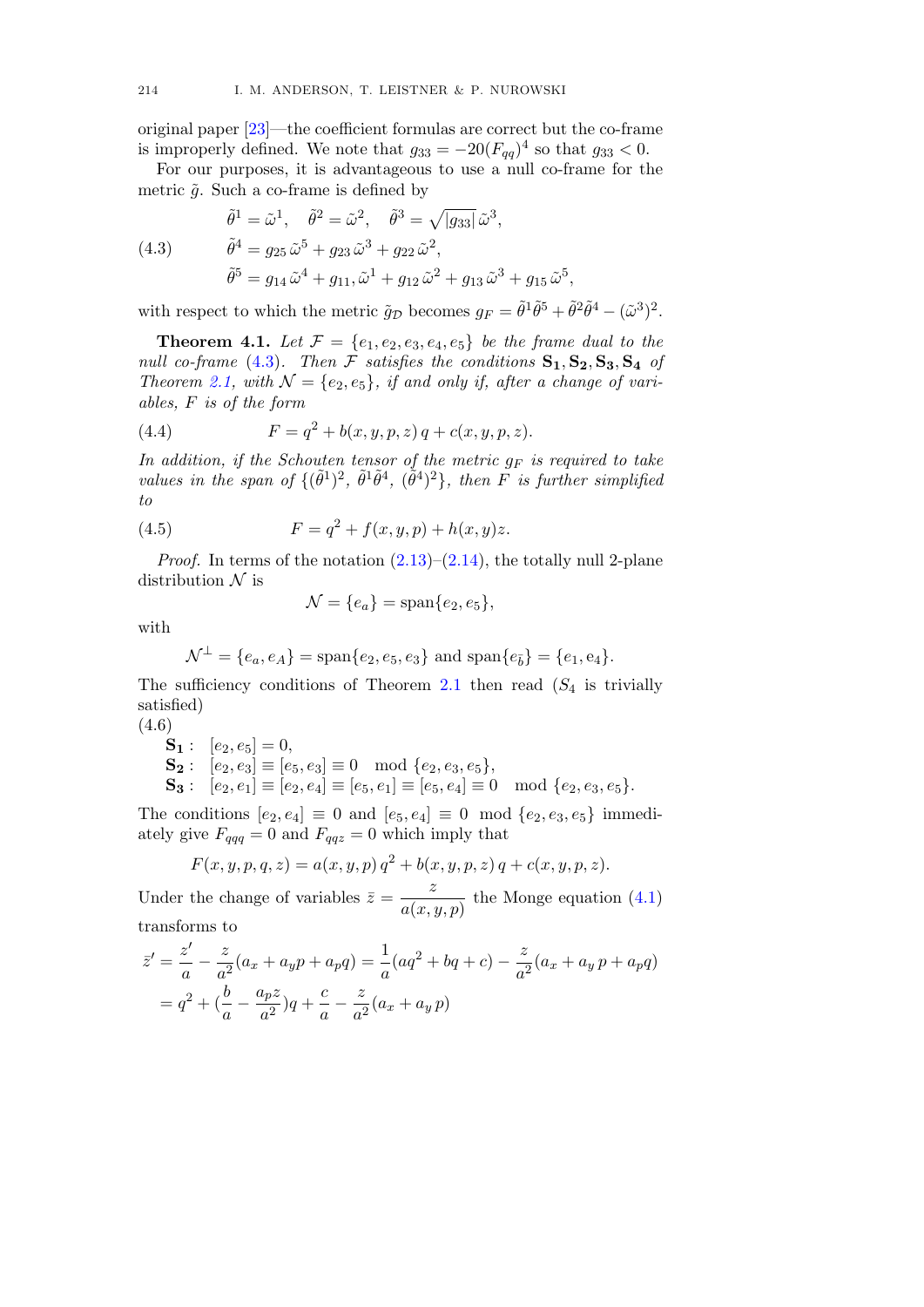$$
= q2 + A(x, y, p, z) q + B(x, y, p, z)
$$
  

$$
= q2 + \bar{A}(x, y, p, \bar{z}) q + \bar{B}(x, y, p, \bar{z}).
$$

Accordingly, we may assume that  $F$  takes the form  $(4.4)$ . The conditions  $S_1, S_2, S_3$  are now all satisfied.

We now look to the consequences of the hypothesis on the Schouten tensor P of the metric  $g_F$ . First, from  $P(e_4, e_5) = 0$ , we find that  $b_z = 0$ and our Monge equation becomes

$$
z' = q^2 + b(x, y, p) q + c(x, y, p, z).
$$

We now use the change of variables  $\bar{z} = z + \beta(x, y, p)$ , where  $\beta_q = -b$ , to transform this differential equation to

$$
z' = q^2 + c(x, y, p, z).
$$

The conditions  $P(e_1, e_5) = 0$  and  $P(e_3, e_4) = 0$  lead to  $c_{zz} = 0$  and  $c_{zp} = 0$ , as required. q.e.d.

For the special class of the Monge equations defined by (4.2) one readily finds the non-zero metric coefficients to be

$$
g_{11} = -72f_{pp} + 48h_x + p48h_y - 32h^2
$$
,  $g_{13} = -160h$ ,  $g_{14} = 480$ ,  
\n $g_{15} = -240f_p - 480qh$ ,  $g_{25} = 240$ ,  $g_{33} = -320$ ,

where  $f_p$  denotes the partial derivative  $\partial_p(f)$ ,  $h_x = \partial_x(h)$  and so on. The null co-frame we shall use is a scaled version of (4.3), namely (4.7)

$$
\theta^{1} = \tilde{\theta}^{1} = dy - p dx, \quad \theta^{2} = \tilde{\theta}^{2} = dz + (q^{2} - f - hz) dx - 2q dp,
$$
  
\n
$$
\theta^{3} = \frac{1}{\sqrt{40}} \tilde{\theta}^{3} = 2\sqrt{2} (dp - q dx), \quad \theta^{4} = \frac{1}{80} \tilde{\theta}^{4} = 3 dx,
$$
  
\n
$$
\theta^{5} = \frac{1}{80} \tilde{\theta}^{5}
$$
  
\n
$$
= 6 \tilde{\omega}^{4} + \frac{1}{10} (6ph_{y} + 6h_{x} - 9f_{pp} - 4h^{2}) \tilde{\omega}^{1} - 2h \tilde{\omega}^{3} - (6qh + 3f_{p}) \tilde{\omega}^{5}
$$
  
\n
$$
= (\frac{9}{10} pf_{pp} + \frac{2}{5} ph^{2} - \frac{3}{5} p^{2} h_{y} - \frac{3}{5} ph_{x} - 4qh - 3f_{p}) dx
$$
  
\n
$$
+ (\frac{3}{5} ph_{y} + \frac{3}{5} h_{x} - \frac{9}{10} f_{pp} - \frac{2}{5} h^{2}) dy - 2h dp + 6 dq.
$$

The conformal class becomes

(4.8) 
$$
g_{\mathcal{D}_{f,h}} = -2\theta^1 \theta^5 - 2\theta^2 \theta^4 + \theta^3 \theta^3.
$$

Thus, if we take

(4.9) 
$$
h = A \theta^1 \theta^1 + 2B \theta^1 \theta^4 + C \theta^4 \theta^4,
$$

where  $A = A(x, y, p, \varrho)$ ,  $B = B(x, y, p, \varrho)$  and  $C = C(x, y, p, \varrho)$ , then the conditions of Theorem 2.1 are all satisfied. The Fefferman–Graham equations for the conformal class (4.8) are, therefore, linear equations.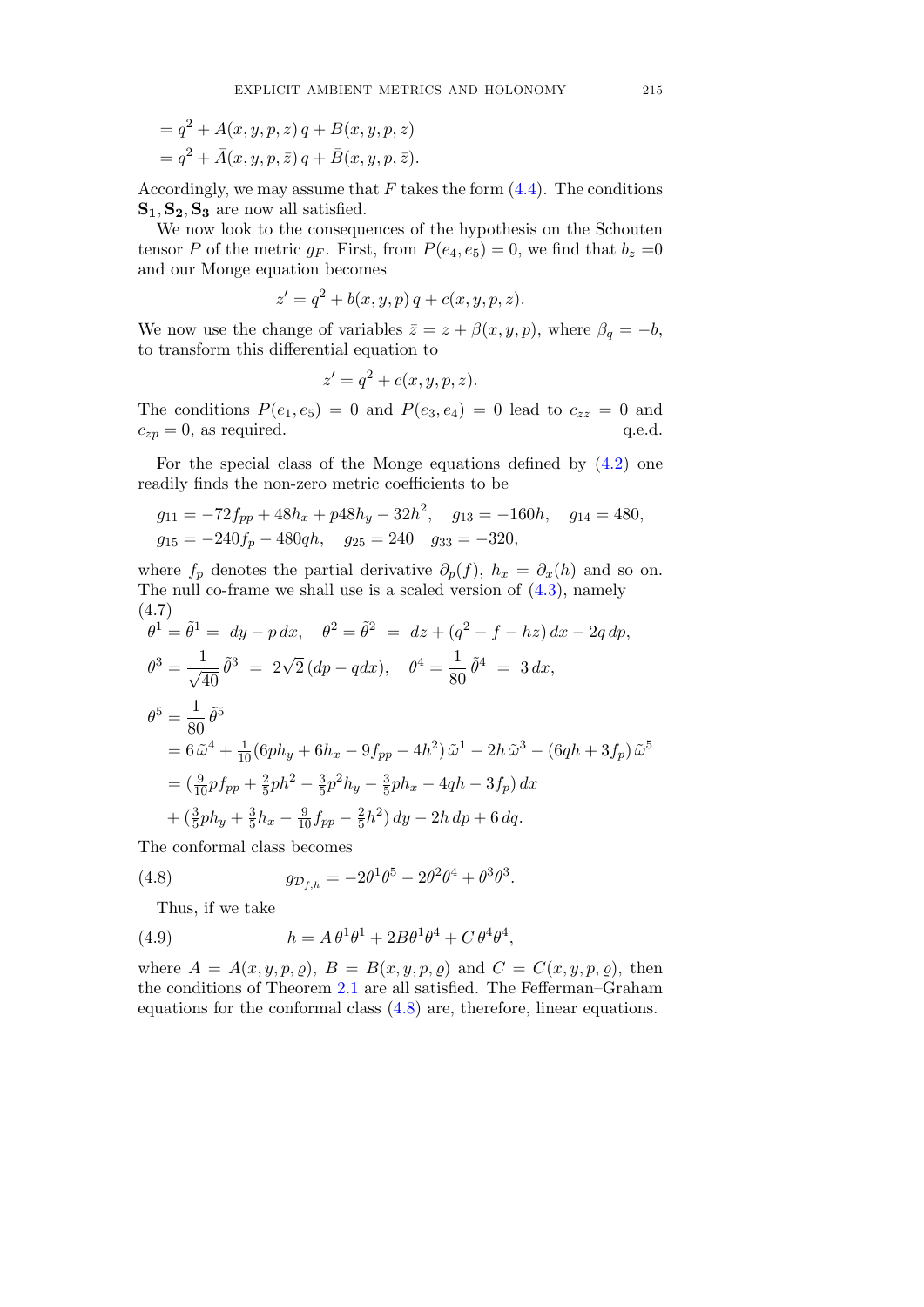The Ricci tensor for  $g_{\mathcal{D}_{f,h}}$  and the Laplace operator  $\Box_{g_{\mathcal{D}_{f,h}}} h_{ij}$  are

$$
Ric(g_{\mathcal{D}_{f,h}}) = (-\frac{9}{80}f_{pppp})\theta^1\theta^1 - 2(\frac{9}{40}h_y + \frac{3}{80}f_{ppp})\theta^1\theta^4
$$

$$
-(\frac{1}{10}h_x + \frac{1}{10}ph_y + \frac{1}{60}f_p p - \frac{1}{15}h^2)\theta^4\theta^4,
$$

$$
\Box_{g_{\mathcal{D}_{f,h}}}(h) = (\frac{1}{8}A_{pp})\theta^1\theta^1 + (\frac{1}{4}B_{pp} - \frac{1}{18}A_p)\theta^1\theta^4
$$

$$
+(\frac{1}{8}C_{pp} - \frac{1}{18}B_p + \frac{1}{324}A)\theta^4\theta^4.
$$

The curvature terms in (2.10) all vanish and so it follows that the Fefferman–Graham equations for the conformal class  $g_{D_{f,h}}$ , associated with the Pfaffian system for  $(4.2)$ , are the linear inhomogeneous equations  $\triangle$ <sup>2</sup>

(4.10) 
$$
L(A) = \frac{9}{40} f_{pppp}, \text{ where } L = 2\varrho \frac{\partial^2}{\partial \varrho^2} - 3\frac{\partial}{\partial \varrho} - \frac{1}{8} \frac{\partial^2}{\partial p^2},
$$

$$
L(B) = -\frac{1}{36} A_p + \frac{3}{40} f_{ppp} + \frac{9}{20} h_y, \text{ and}
$$

$$
L(C) = -\frac{1}{18} B_p + \frac{1}{324} A + \frac{1}{30} f_{pp} - \frac{2}{15} h^2 + \frac{1}{5} (ph_y + h_x).
$$

with initial conditions  $A|_{\rho=0} = B|_{\rho=0} = C|_{\rho=0} = 0.$ One can check directly that the ambient metric

(4.11) 
$$
\tilde{g}_{\mathcal{D}_{f,h}} = 2dt d(\varrho t) + t^2 (g_{\mathcal{D}_{f,h}} + A(\theta^1)^2 + 2B \theta^1 \theta^4 + C(\theta^4)^2)
$$

is, indeed, Ricci flat by virtue of (4.10).

4.2. Solutions to the Fefferman–Graham equations. In this section, we find *all* formal solutions to the linear system  $(4.10)$ , that is, including those that are not smooth in  $\rho$ . We first observe, by analogy with Theorem 3.1, that the two independent solutions to  $L(\varrho^k) = 0$  are given by  $k = 0$  and  $k = \frac{5}{2}$ . Thus, the most general solution to the system  $(4.10)$  can be obtained by writing each coefficient  $A, B, C$  in (4.11) as a power series of the form

$$
\sum_{k=1}^{\infty} a_k(x, y, p) \varrho^k + \varrho^{5/2} \sum_{k=0}^{\infty} \alpha_k(x, y, p) \varrho^k.
$$

**Theorem 4.2.** The general solution to the linear system  $(4.10)$ , vanishing at  $\rho = 0$ , is  $(4.12)$ 

$$
A = 3 \sum_{k=1}^{\infty} a_k \frac{\partial^{(2k+2)} f}{\partial p^{(2k+2)}} \varrho^k + 60 \varrho^{5/2} \sum_{k=0}^{\infty} q_k \frac{\partial^{2k} \alpha_0}{\partial p^{2k}} \varrho^k,
$$
  
\n
$$
B = -\frac{3}{20} \varrho h_y - \frac{1}{3} \sum_{k=1}^{\infty} (2k-5) a_k \frac{\partial^{(2k+1)} f}{\partial p^{(2k+1)}} \varrho^k
$$
  
\n
$$
+ \frac{20}{3} \varrho^{5/2} \sum_{k=0}^{\infty} q_k \left( 9 \frac{\partial^{2k} \beta_0}{\partial p^{2k}} - 2k \frac{\partial^{(2k-1)} \alpha_0}{\partial p^{(2k-1)}} \right) \varrho^k,
$$
  
\n
$$
C = \frac{2}{45} \varrho h^2 - \frac{1}{15} \varrho (p h_y + h_x) + \frac{2}{27} \sum_{k=1}^{\infty} (k-3) (2k-5) a_k \frac{\partial^{2k} f}{\partial p^{2k}} \varrho^k
$$
  
\n
$$
+ \frac{20}{3} \varrho^{5/2} \sum_{k=0}^{\infty} q_k \left( 9 \frac{\partial^{2k} \gamma_0}{\partial p^{2k}} - 4k \frac{\partial^{(2k-1)} \beta_0}{\partial p^{(2k-1)}} + \frac{2k(2k-1)}{9} \frac{\partial^{(2k-2)} \alpha_0}{\partial p^{(2k-2)}} \right) \varrho^k.
$$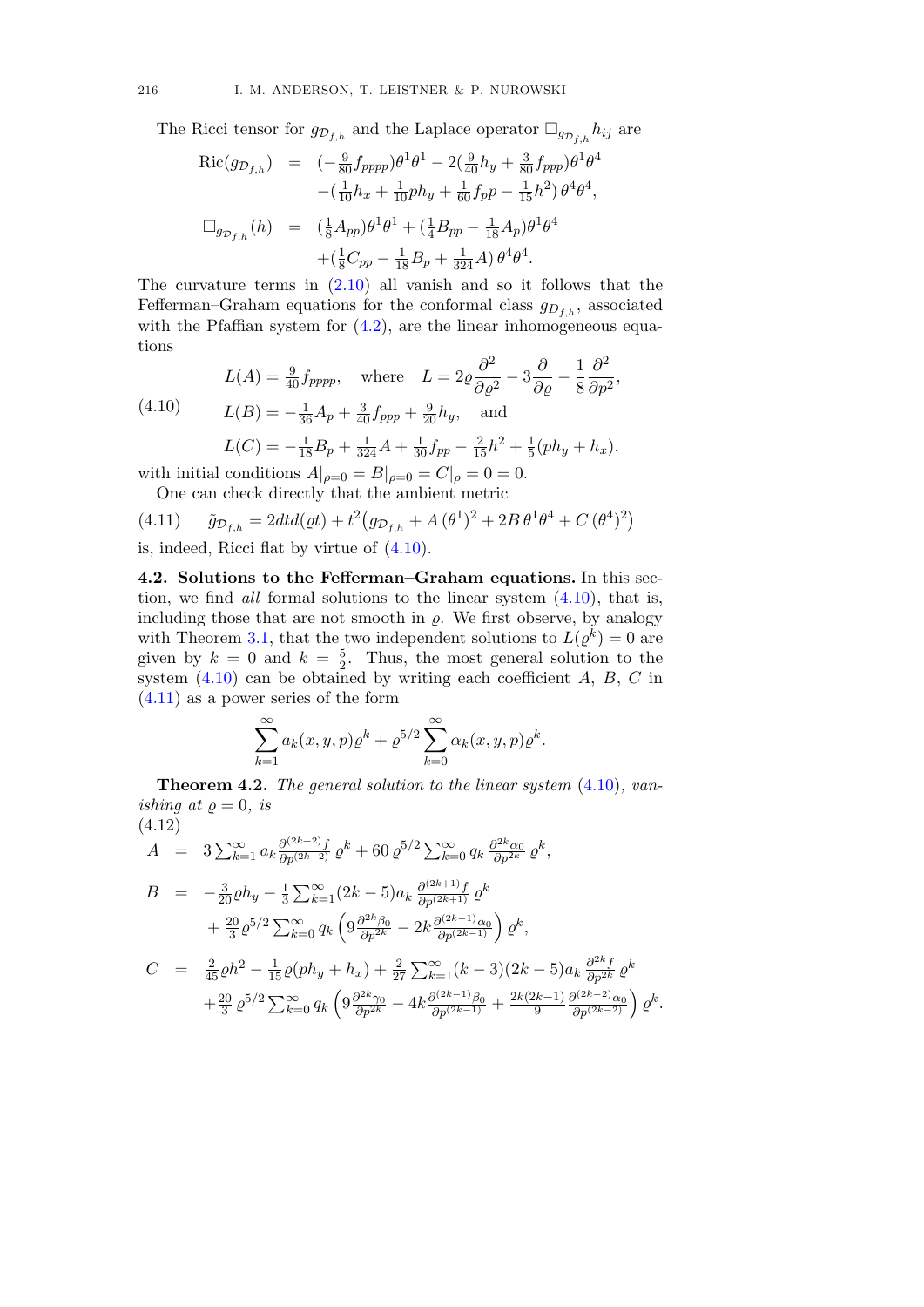The constants  $a_k$  and  $q_k$  are given by

(4.13) 
$$
a_k = \frac{1}{5} \frac{(2k-1)(2k-3)}{2^{2k}(2k)!}, \quad q_k = \frac{(k+2)(k+1)}{2^{2k}(2k+5)!},
$$

and  $\alpha_0$ ,  $\beta_0$  and  $\gamma_0$  are arbitrary smooth functions of the variables x, y and p.

When  $f$  and  $h$  are analytic, the unique analytic solution to  $(4.10)$  is given by (4.12) with  $\alpha_0 = \beta_0 = \gamma_0 = 0$  and this determines the unique ambient metric  $(4.11)$  that is analytic in  $\rho$ .

Note that the analytic solutions are totally determined by the distribution, that is, by the functions  $f$  and  $h$ . On the other hand, the non-smooth part of the general solution is determined only by the functions  $\alpha_0$ ,  $\beta_0$  and  $\gamma_0$  and, hence, do not depend on the distribution  $\mathcal{D}_{f,h}$ at all.

Our next goal is to determine explicitly the parallel 3-form that gives the reduction to  $\mathbf{G}_2$  of the holonomy of the ambient metric in (4.11) for the *analytic* solutions of  $(4.10)$ . Such a holonomy reduction imposes conditions on the connection and, hence, implies first order conditions on the metric coefficients. It turns out that this first order system actually implies the second order equations  $(4.10)$  as their integrability conditions.

**Theorem 4.3.** Let  $f = f(x, y, p)$  and  $h = h(x, y)$  be smooth functions. Then the analytic solutions of the second order system (4.10) solve the first order system

$$
B_p = \frac{5}{9}A - \frac{2}{9}\rho A_\varrho,
$$
  
\n
$$
C_p = \frac{1}{324}\rho A_p + \frac{2}{3}B + \frac{1}{180}\rho f_{ppp} + \frac{1}{30}\rho h_y,
$$
  
\n
$$
B_\varrho = -\frac{1}{72}A_p - \frac{1}{40}f_{ppp} - \frac{3}{20}h_y,
$$
  
\n
$$
C_\varrho = \frac{1}{648}A - \frac{1}{72}B_p - \frac{1}{90}f_{pp} + \frac{2}{45}h^2 - \frac{1}{15}(ph_y + h_x).
$$

Moreover, the twice differentiable solutions A, B and C of  $(4.14)$  are solutions of  $(4.10)$ .

Proof. It is a simple matter to check that the analytic solutions of the second order system (4.10) given in Theorem 4.2 with  $\alpha_0 = \beta_0 = \gamma_0 = 0$ satisfy the first order system (4.14).

To derive the second order equations from the first order system, we first use the integrability condition arising from the equations (4.14) for the derivatives of  $B$ . We immediately compute

(4.15) 
$$
0 = B_{\rho p} - B_{\rho \rho} = \frac{1}{9} \left( L(A) - \frac{9}{40} f_{pppp} \right),
$$

which is precisely the first equation in  $(4.10)$  The integrability condition arising from the derivatives of C is

$$
C_{p\varrho} - C_{\varrho p} = \frac{1}{648}A_p + \frac{1}{324}\varrho A_{p\varrho} + \frac{1}{60}f_{ppp} + \frac{1}{10}h_y + \frac{1}{72}B_{pp} + \frac{2}{3}B_{\varrho}.
$$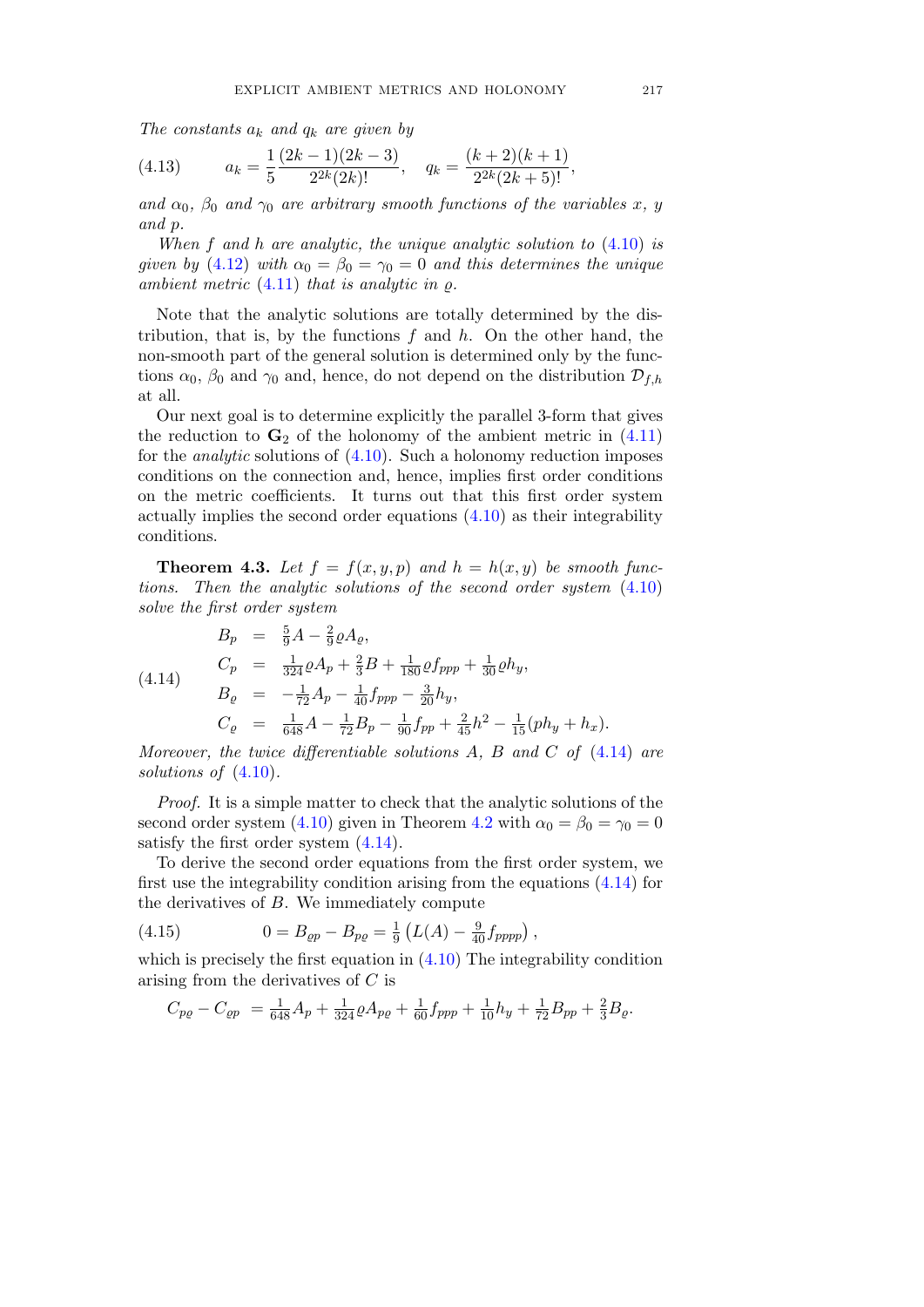The right-hand side of this equation vanishes upon substituting for the derivatives of  $B$  from  $(4.14)$ .

The second and third equations in (4.10) can now be derived directly from  $(4.14)$ . q.e.d.

We remark that the non-smooth solutions (4.12) to the second order system (4.10) given  $f = h = 0$  and  $\alpha_0 = \alpha_0(x, y)$ , do not satisfy the first order system (4.14). Indeed, in this case we get  $A \equiv 0$ , the first two equations of (4.14) become  $B_p = 0$  and  $B_q = 0$ , and these do not hold when choosing, for example,  $\frac{\partial^2 \beta_0}{\partial p^2} \neq 0$ .

For each solution A, B, C of  $(4.14)$ , note also that the functions  $B$  and  $C$  are uniquely determined by the function  $A$  and the initial conditions.

4.3. The holonomy of the ambient metrics. The first order system  $(4.14)$  enables us to find the parallel 3-form that defines the  $\mathbf{G}_2$ reduction of the ambient metric. We first define a null co-frame for the ambient metric  $(4.11)$  by

$$
\omega^1 = 9\sqrt{2}dt + t\sqrt{2}h\theta^4,
$$
  
\n
$$
\omega^2 = \theta^1,
$$
  
\n
$$
\omega^3 = -\frac{1}{9}t h(\varrho dt + t d\varrho) - t^2\theta^2 + \frac{1}{2}t^2 C \theta^4,
$$
  
\n(4.16)  
\n
$$
\omega^4 = t\theta^3,
$$
  
\n
$$
\omega^5 = \theta^4,
$$
  
\n
$$
\omega^6 = \frac{1}{2}t A\theta^1 + t^2 B\theta^4 - t^2\theta^5,
$$
  
\n
$$
\omega^7 = \frac{\sqrt{2}}{18}(\varrho dt + t d\varrho),
$$

with the  $\theta^i$ 's given by (4.7). The metric (4.11) becomes

(4.17) 
$$
\tilde{g}_{\mathcal{D}_{f,h}} = 2\omega^1 \omega^7 + 2\omega^2 \omega^6 + 2\omega^3 \omega^5 + (\omega^4)^2.
$$

A direct computation proves the following

**Proposition 4.1.** Let  $\mathcal{D}_{f,h}$  be the distribution on  $\mathbb{R}^5$  defined by (4.5). Let  $A = A(x, y, p, \rho)$ ,  $B = B(x, y, p, \rho)$ , and  $C = C(x, y, p, \rho)$  be twice differentiable solutions of the first order system (4.14) associated to f and h. Then a parallel 3-form for the ambient metric (4.17) is

(4.18) 
$$
\Upsilon = 2\omega^{123} - \omega^{147} - \omega^{246} - \omega^{345} + \omega^{567},
$$

where  $\omega^{ijk} = \omega^i \wedge \omega^j \wedge \omega^k$ . The holonomy representation of (4.17) is, therefore, contained in the standard (split-form) representation of  $\mathfrak{g}_2$ .

Note that this theorem also applies to non-analytic solutions to the first order system (4.14).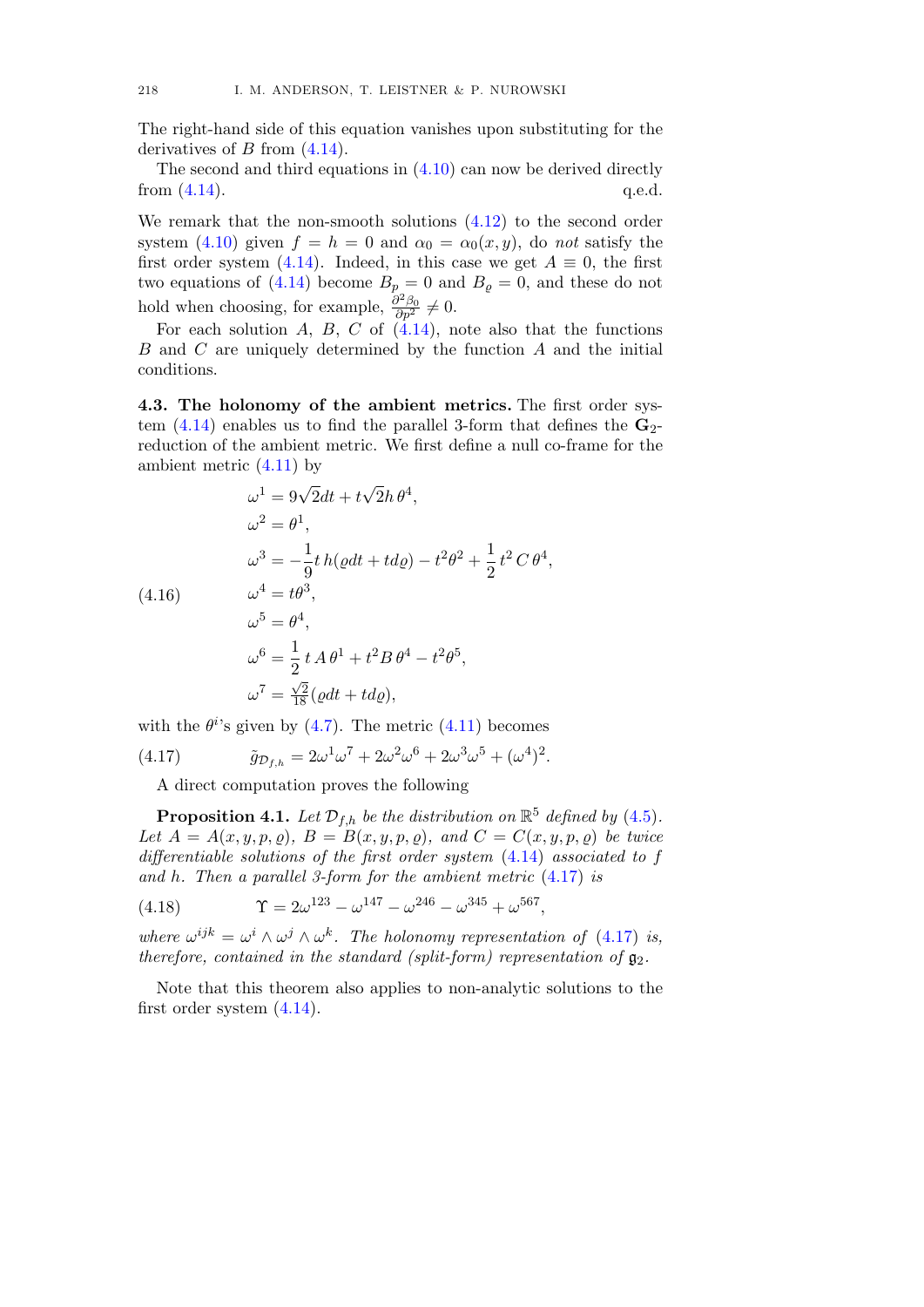Let  $X_1, \ldots, X_7$  be the vector fields dual to the 1-forms  $\omega^i$  in (4.16). Then, for future use, we note that standard representation of  $\mathfrak{g}_2$  is given in terms of the 1-1 tensors  $E_i^j = X_i \otimes \omega^j$  by

$$
h_1 = E_3^2 - E_6^5,
$$
  
\n
$$
h_2 = E_3^1 - E_7^5,
$$
  
\n
$$
h_3 = E_3^4 - E_4^5 + E_6^1 - E_7^2,
$$
  
\n
$$
h_4 = E_2^5 - E_3^6 + 2E_4^1 - 2E_7^4,
$$
  
\n
$$
h_5 = E_1^5 - E_3^7 - 2E_4^2 + 2E_6^4,
$$
  
\n
$$
h_6 = E_2^1 - E_7^6,
$$
  
\n
$$
h_7 = E_1^1 - 2E_2^2 + E_3^3 - E_5^5
$$
  
\n
$$
h_8 = E_2^2 - E_3^3 + E_5^5 - E_6^6,
$$
  
\n
$$
+ 2E_6^6 - E_7^7,
$$
  
\n
$$
h_9 = E_1^2 - E_6^7,
$$
  
\n
$$
h_{10} = E_2^4 - E_4^6 - E_5^1 + E_7^3,
$$
  
\n
$$
h_{11} = E_1^4 - E_4^7 + E_5^2 - E_6^3,
$$
  
\n
$$
h_{12} = E_1^6 - E_2^7 + 2E_4^3 - 2E_5^4,
$$
  
\n
$$
h_{13} = E_2^3 - E_5^6,
$$
  
\n
$$
h_{14} = E_1^3 - E_5^7.
$$

Our next theorem gives a simple sufficiency condition under which the ambient metric has holonomy equal to  $\mathfrak{g}_2$ .

**Theorem 4.4.** Let  $A$ ,  $B$  and  $C$  be solutions to the first order system (4.14) and suppose that  $A_{\varrho} \neq 0$ . Then the holonomy of the ambient metric  $\tilde{g}_{\mathcal{D}_{f,h}}$  equals  $\mathfrak{g}_2$ .

*Proof.* Let R be the curvature tensor of the metric  $(4.17)$ . To prove the theorem, we need only check that the  $h_i$  are all in the span of the curvature endomorphisms  $R(X, Y)$  and their directional covariant derivatives. To this end, set  $\mathcal{H}_i = \text{span}\{h_1, h_2, \ldots, h_i\}$ . Then one easily calculates  $(\dot{A} = A_o)$ (4.20)

$$
R(X_3, X_4) = \frac{1}{2} \dot{A} h_1, \qquad \nabla_{X_2} h_1 = -\frac{\sqrt{2}}{18t} h_2,
$$
  
\n
$$
\nabla_{X_5} h_1 = \frac{\sqrt{2}}{18t} h_3 \text{ mod } \mathcal{H}_2, \qquad \nabla_{X_5} h_3 = \frac{\sqrt{2}}{18t} h_4 \text{ mod } \mathcal{H}_3,
$$
  
\n
$$
\nabla_{X_2} h_4 = -9t \frac{\sqrt{2}}{2} \dot{A} h_5 \text{ mod } \mathcal{H}_4, \quad \nabla_{X_5} h_4 = -\frac{\sqrt{2}}{6t} h_6 \text{ mod } \mathcal{H}_5,
$$
  
\n
$$
\nabla_{X_5} h_5 = -\frac{\sqrt{2}}{18t} h_7 \text{ mod } \mathcal{H}_6, \qquad \nabla_{X_2} h_6 = -9t \frac{\sqrt{2}}{2} \dot{A} h_8 \text{ mod } \mathcal{H}_7,
$$
  
\n
$$
\nabla_{X_2} h_7 = 27t \frac{\sqrt{2}}{2} \dot{A} h_9 \text{ mod } \mathcal{H}_8, \qquad \nabla_{X_5} h_8 = \frac{\sqrt{2}}{18t} h_{10} \text{ mod } \mathcal{H}_9,
$$
  
\n
$$
\nabla_{X_2} h_1 0 = \frac{\sqrt{2}}{18t} h_{11} \text{ mod } \mathcal{H}_{10}, \qquad \nabla_{X_5} h_{11} = -\frac{\sqrt{2}}{18t} h_{12} \text{ mod } \mathcal{H}_{11},
$$
  
\n
$$
\nabla_{X_5} h_{12} = -\frac{\sqrt{2}}{6t} h_{13} \text{ mod } \mathcal{H}_{12}, \qquad \nabla_{X_2} h_{13} = -9t \frac{\sqrt{2}}{2} \dot{A} h_{14} \text{ mod } \mathcal{H}_{13}.
$$
This establishes the theorem.

As an immediate consequence of Theorem 4.4 we have the following

generalization of Theorem 1.1 in [19]. Corollary 4.1. If  $f = f(x, y, p)$  is a polynomial function of p of

order  $\geq 4$ , then the functions A, B, C in (4.12) (with  $\alpha_0 = \beta_0 = \gamma_0$ )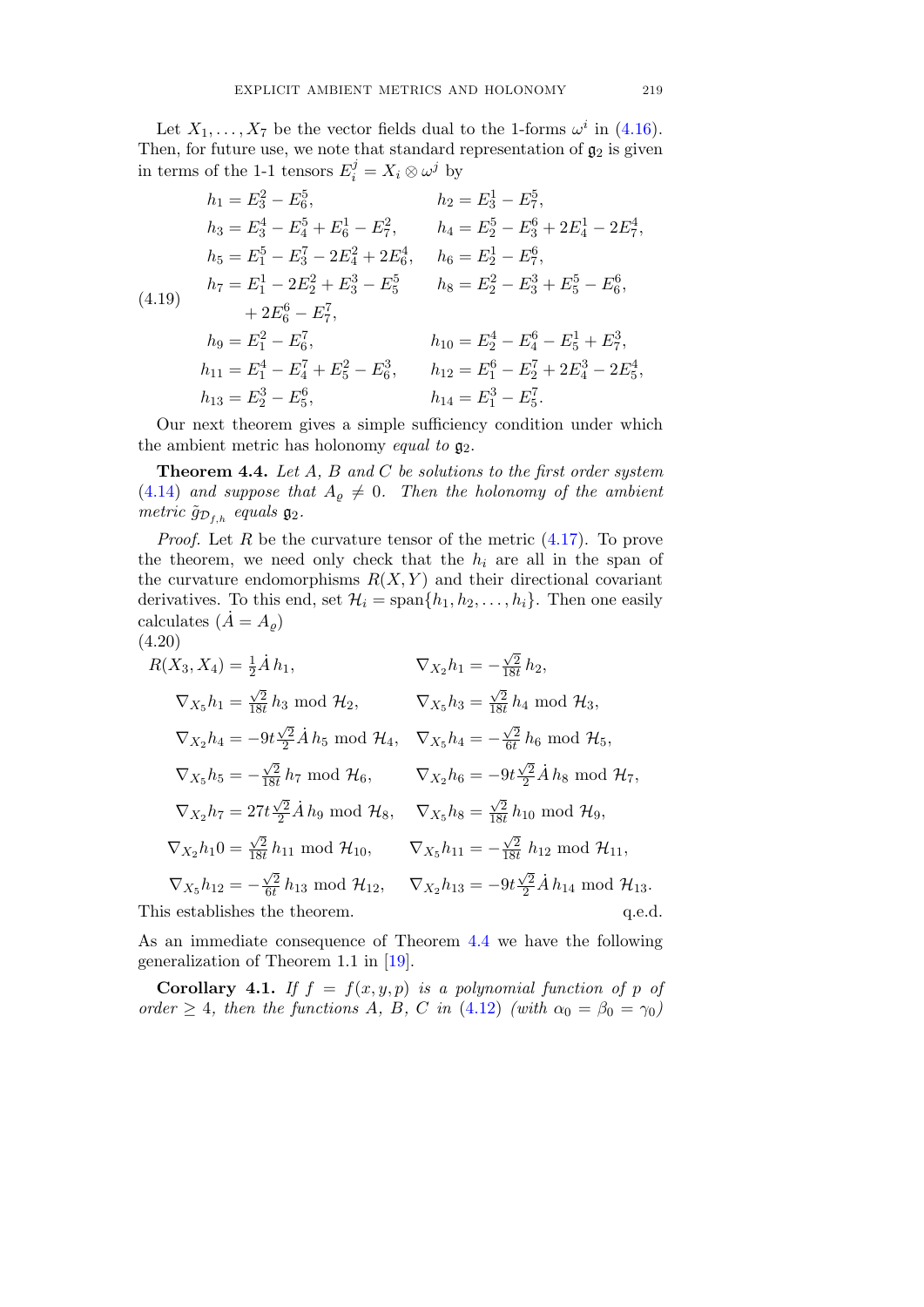are polynomial functions of p and  $\rho$  and the ambient metric  $\tilde{g}_{D_{f,h}}$  has full holonomy  $\mathfrak{g}_2$ .

Here are two explicit examples of ambient metrics with  $g_2$  holonomy which are not polynomials in  $\rho$ .

**Example 4.1.** First, consider the distribution  $\mathcal{D}_{f,h}$  with  $f(x, y, p) =$  $\sin(p)$  and  $h(x, y) = 0$ . To solve the equation  $L(A) = f_{pppp}$  for A, we first remark that if  $f = f(x, y, p)$  satisfies a constant coefficient linear ODE with respect to the variable  $p$  whose fundamental solutions are  $f_1(x, y, p), \ldots, f_N(x, y, p)$ , then the analytic solutions of  $L(A) = f_{pppp}$ take the form

$$
A = a_1(\varrho) f_1(x, y, p) + a_2(\varrho) f_2(x, y, p) + \ldots + a_N(\varrho) f_N(x, y, p),
$$

where the  $a_1(\varrho), \ldots, a_N(\varrho)$  satisfy a system of linear second order ODE.

For the problem at hand, this implies that  $A = a_1(\rho) \sin(p) +$  $a_2(\varrho)$  cos $(p)$ , where

$$
2\varrho a_{1,\varrho\varrho} - 3a_{1,\varrho} + \frac{1}{8}a_1 = \frac{9}{40}, \quad 2\varrho a_{2,\varrho\varrho} - 3a_{2,\varrho} + \frac{1}{8}a_2 = 0, \quad a_1(0) = a_2(0) = 0.
$$

The analytic solutions to these equations are

$$
a_1(\varrho) = \frac{3}{20}\varrho\cos(\frac{\sqrt{\varrho}}{2}) - \frac{9}{10}\sqrt{\varrho}\sin(\frac{\sqrt{\varrho}}{2}) - \frac{9}{5}(\cos(\frac{\sqrt{\varrho}}{2}) - 1) \text{ and } a_2(\varrho) = 0.
$$
  
Then we find that  $B = b(\varrho)\cos(\varrho)$  and  $C = \varrho(\varrho)\sin(\varrho)$  where

Then we find that 
$$
B = b(\varrho) \cos(p)
$$
 and  $C = c(\varrho) \sin(p)$ , where

$$
b(\varrho) = -\frac{1}{120} \varrho^{\frac{3}{2}} \sin(\frac{\sqrt{\varrho}}{2}) - \frac{1}{10} \varrho \cos(\frac{\sqrt{\varrho}}{2}) + \frac{1}{2} \sqrt{\varrho} \sin(\frac{\sqrt{\varrho}}{2}) + \cos(\frac{\sqrt{\varrho}}{2}) - 1,
$$
  

$$
c(\varrho) = \frac{1}{2160} \varrho^2 \cos(\frac{\sqrt{\varrho}}{2}) - \frac{1}{120} \varrho^{\frac{3}{2}} \sin(\frac{\sqrt{\varrho}}{2})
$$

$$
- \frac{13}{180} \varrho \cos(\frac{\sqrt{\varrho}}{2}) + \frac{1}{3} \sqrt{\varrho} \sin(\frac{\sqrt{\varrho}}{2}) + \frac{2}{3} (\cos(\frac{\sqrt{\varrho}}{2}) - 1).
$$

Note that these functions are analytic in  $\rho$ .

**Example 4.2.** Likewise, for  $f(x, y, p) = e^p$  and  $h = 0$ , the solutions of equations (4.10) are of the form  $A = a(\rho) e^{\rho}, B = b(\rho) e^{\rho}$ , and  $C =$  $c(\varrho) e^{\varrho}$ , with

$$
a(\varrho) = \frac{3}{20} \varrho \cosh(\frac{\sqrt{\varrho}}{2}) - \frac{9}{10} \sqrt{\varrho} \sinh(\frac{\sqrt{\varrho}}{2}) - \frac{9}{5} (\cosh(\frac{\sqrt{\varrho}}{2}) - 1),
$$
  
\n
$$
b(\varrho) = -\frac{1}{120} \varrho^{\frac{3}{2}} \sinh(\frac{\sqrt{\varrho}}{2}) + \frac{1}{10} \varrho \cosh(\frac{\sqrt{\varrho}}{2})
$$
  
\n
$$
-\frac{1}{2} \sqrt{\varrho} \sinh(\frac{\sqrt{\varrho}}{2}) + \cosh(\frac{\sqrt{\varrho}}{2}) - 1,
$$
  
\n
$$
c(\varrho) = \frac{1}{2160} \varrho^2 \cosh(\frac{\sqrt{\varrho}}{2}) - \frac{1}{120} \varrho^{\frac{3}{2}} \sinh(\frac{\sqrt{\varrho}}{2})
$$
  
\n
$$
+\frac{13}{180} \varrho \cosh(\frac{\sqrt{\varrho}}{2}) - \frac{1}{3} \sqrt{\varrho} \sinh(\frac{\sqrt{\varrho}}{2}) + \frac{2}{3} (\cosh(\frac{\sqrt{\varrho}}{2}) - 1).
$$

Example 4.3. It is easy to produce examples of ambient metrics with holonomy equal to  $\mathbf{G}_2$  where the sufficiency condition  $A_\rho \neq 0$  of Theorem 4.4 fails. One example, taken from [19], is given by  $f = p^3$ ,  $h = 0$  and another is given by  $f = 0$  and  $h = y$ .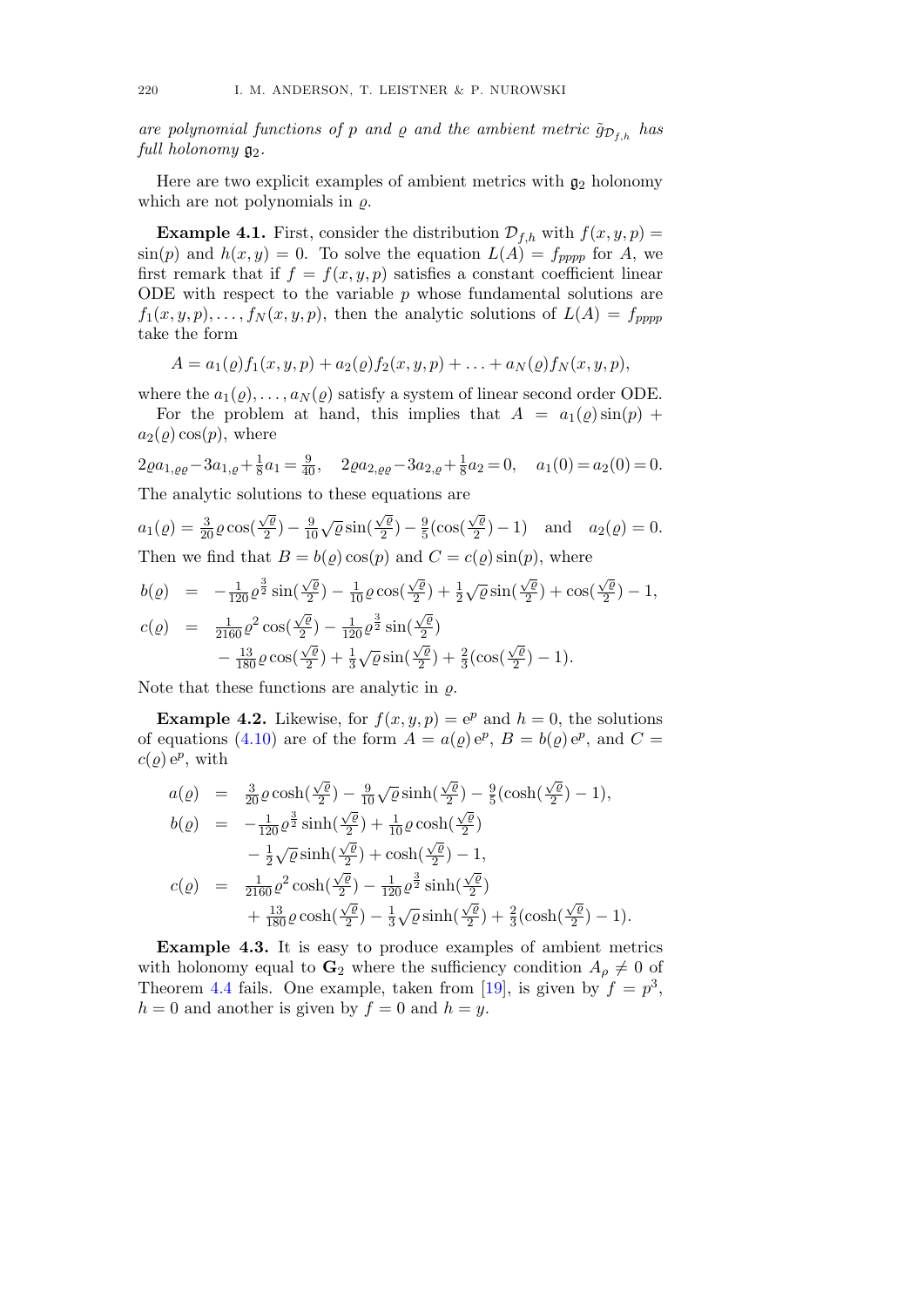Example 4.4. We close this section with some simple examples of holonomy for the non-smooth ambient metrics derived from the Hilbert-Cartan equation  $z' = q^2$ , (that is,  $f = h = 0$ ) with one or more of the functions  $\alpha_0$ ,  $\beta_0$ ,  $\gamma_0$  in (4.12) being non-zero. We restrict to the domain where  $\rho > 0$ . With  $\alpha_0 = 1, \beta_0 = p, \gamma_0 = 0$ , the holonomy is  $\mathfrak{so}(4,3)$ . For  $\alpha_0 = p$ ,  $\beta_0 = 0, \gamma_0 = 0$ , the holonomy is again  $\mathfrak{g}_2$ . Finally, for  $\alpha_0 = \beta_0 = 0, \gamma_0 = c(x)$  the holonomy is  $\mathfrak{sl}_2(\mathbb{R}) \rtimes \mathfrak{he}_7$ , where  $\mathfrak{he}_7$  is the 7-dimensional Heisenberg algebra. In this case the parallel forms are

$$
t\omega^{15}, \quad 18t^2\omega^{125} - 3\sqrt{2}xt\,\omega^{145} + \frac{x^2}{2}\omega^{156}, \quad -3\sqrt{2}\omega^{145} + x\omega^{156}, \quad \omega^{156},
$$

and, therefore, the holonomy algebra is not a subalgebra of  $\mathfrak{g}_2$ .

## 5. Generic 3-distributions in dimension 6 and their ambient metrics

5.1. Generic 3-distributions in dimension 6 and Bryant conformal classes with linear Fefferman–Graham equations. In this section, we construct explicit examples of ambient metrics for conformal structures with metrics of signature (3, 3) which are naturally associated to generic rank 3 distributions in dimension 6. The associated conformal structures were introduced by Bryant in [6] as structures that encode local invariants of such distributions. We will call them Bryant's conformal structures.

Since our purpose is to find new examples of ambient metrics, we consider a special class of rank 3 distributions which will lead us to linear Fefferman–Graham equations. This class of distributions is defined on open set  $\mathcal{U} \subset \mathbb{R}^6$ , by

(5.1) 
$$
\mathcal{D}_f = \text{Span}\left(\frac{\partial}{\partial x^3} - x^2 \frac{\partial}{\partial y^1}, \frac{\partial}{\partial x^1} - f \frac{\partial}{\partial y^2}, \frac{\partial}{\partial x^2} - x^1 \frac{\partial}{\partial y^3}\right),
$$

where  $f = f(x^1, x^2, x^3, y^1, y^2, y^3)$  is a smooth function of the coordinates  $(x^1, x^2, x^3, y^1, y^2, y^3)$  on  $\mathbb{R}^6$ . The genericity condition  $[\mathcal{D}, \mathcal{D}]+\mathcal{D}=TM^6$ requires that  $w = f_{x^3} - x^2 f_{y^1} \neq 0$  and this will be always assumed in what follows.

For a *one-adapted* co-frame ([6], equation (2.3)), we take

(5.2) 
$$
\begin{aligned}\n\theta^1 &= dy^1 + x^2 dx^3, & \theta^2 &= w (dy^2 + f dx^1), \\
\theta^3 &= dy^3 + x^1 dx^2, & \sigma^1 &= w dx^1, \\
\sigma^2 &= \frac{1}{w} dx^2, & \sigma^3 &= w dx^3 + (f_{x^2} - x^1 f_{y^3}) dx^2.\n\end{aligned}
$$

By definition, a **two-adapted co-frame**  $\{\theta_1, \theta_2, \theta_3, \omega^1, \omega^2, \omega^3\}$  is one that satisfies the structure equations  $([6], \text{ equation } (2.15))$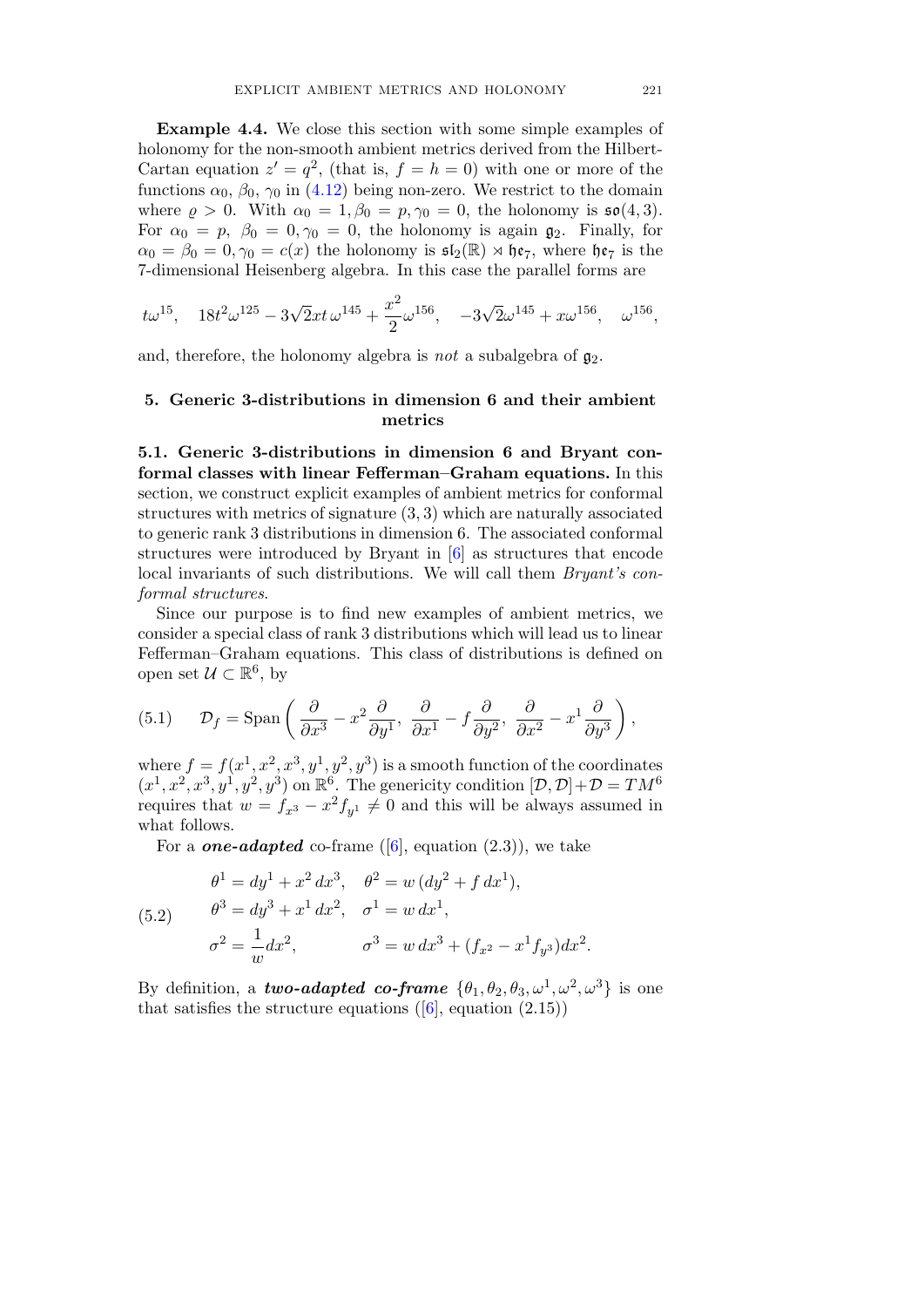$$
d\theta_i = -\alpha_k^k \wedge \theta_i + \alpha_i^j \wedge \theta_j + \frac{1}{2} \epsilon_{ijk} \omega^j \wedge \omega^k \text{ and}
$$

$$
d\omega_i = -\epsilon^{ikj} \beta_k \wedge \theta_j - \alpha_j^i \wedge \omega^j.
$$

One can check that there are uniquely defined functions  $p_i$  such that the forms

(5.3) 
$$
\omega^{1} = \sigma^{1}, \quad \omega^{2} = \sigma^{2} - \frac{f_{y^{1}y^{1}}(x^{2})^{2} - 2x^{2}f_{x^{3}y^{1}} + f_{x^{3}x^{3}}}{3((f_{y^{1}})^{2}(x^{2})^{2} - 2f_{x^{3}}f_{y^{1}}x^{2} + (f_{x^{3}})^{2})} \theta^{1},
$$

$$
\omega^{3} = \sigma^{3} + p_{1} \theta^{1} + p_{2} \theta^{2} + p_{3} \theta^{3}
$$

define a 2-adapted co-frame. In what follows we denote this co-frame, consisting of the first set of forms in  $(5.2)$  and the forms in  $(5.3)$ , by

(5.4) 
$$
\mathcal{B} = \{\theta^1, \ \theta^2, \ \theta^3, \ \theta^4 = \omega^1, \ \theta^5 = \omega^2, \ \theta^6 = \omega^3\}.
$$

In terms of the co-frame  $\mathcal{B}$ , the Bryant's conformal class  $[g_{\mathcal{D}_f}]$  is represented by the metric

(5.5) 
$$
g_{\mathcal{D}_f} = 2\theta^1 \theta^4 + 2\theta^2 \theta^5 + 2\theta^3 \theta^6.
$$

We begin our analysis by characterizing those distributions (5.1) for which the Fefferman–Graham equations for the ambient metric for the Bryant metric (5.5) are, by virtue of Theorem 2.1, inhomogeneous linear equations.

**Theorem 5.1.** Let  $\mathcal{F} = \{e_1, e_2, e_3, e_4, e_5, e_6\}$  be the frame dual to the 2-adapted coframe (5.4). Then  $\mathcal F$  satisfies the conditions  $S_1, S_2, S_3, S_4$ of Theorem 2.1, with  $\mathcal{N} = \{e_1, e_3, e_5\}$ , if and only if f is independent of  $y^1$  and  $y^3$ . Moreover, after a change of variables, f will be independent of  $x^2$ , that is,

(5.6) 
$$
f(x^1, x^2, x^3, y^1, y^2, y^3) = F(x^1, x^3, y^2).
$$

*Proof.* With  $\mathcal{N} = \{e_1, e_3, e_5\}$ , the required structure equations  $\mathbf{S_1}, \mathbf{S_2}$ ,  $S_3, S_4$  reduce to

**S**<sub>1</sub>: 
$$
[e_1, e_3] = [e_1, e_5] = [e_3, e_5] = 0,
$$
  
\n**S**<sub>3</sub>:  $[e_a, e_{\overline{b}}] = 0 \mod \mathcal{N}$ , for  $a = 1, 3, 5$ ,  $\overline{b} = 2, 4, 6$ .

In terms of the structure equations  $[e_i, e_j] = F_{ij}^k e_k$ , these conditions become

(5.7) 
$$
F_{ab}^c = F_{ab}^{\bar{c}} = F_{a\bar{b}}^{\bar{c}} = 0
$$
, for  $a, b, c = 1, 3, 5, \bar{b}, \bar{c} = 2, 4, 6$ .

One has that  $F_{15}^1 + F_{14}^2 = -f_{y^1}$  so that (5.7) immediately implies that f is independent of  $y^1$ . One then finds that

(5.8) 
$$
f_{x^3x^3}f_{y^3} = 3(f_{x^3})^2F_{13}^1 - f_{x^3x^3}F_{34}^2 = 0.
$$

and, consequently, either  $f_{y3} = 0$  or  $f_{x3x^3} = 0$ .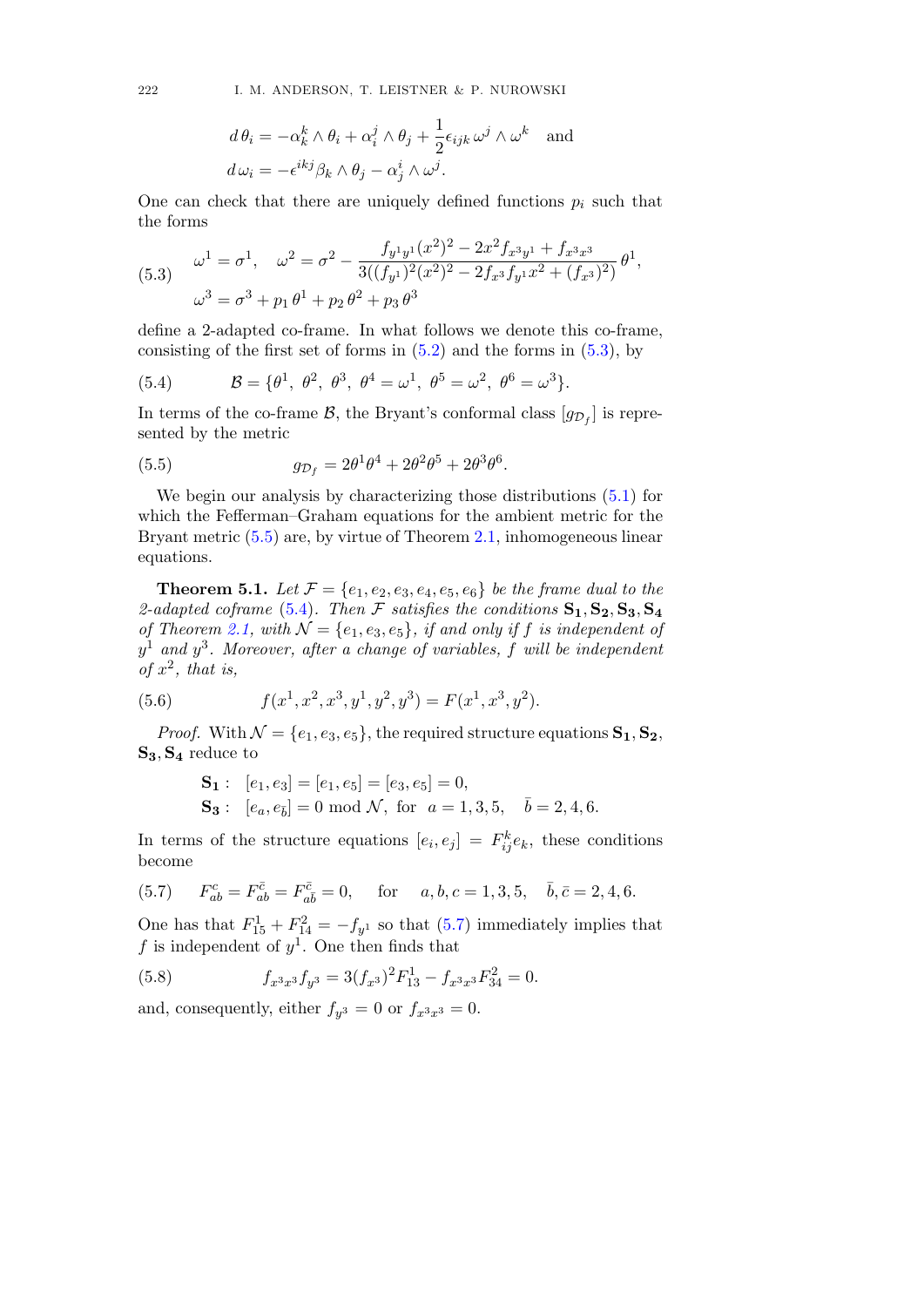With  $f_{y^3} = 0$ , the equations  $F_{15}^1 = F_{35}^1 = F_{14}^6 = 0$  yield

(5.9)   
\n
$$
\begin{array}{rcl}\n[a] & f_{x^1x^2}f_{x^3} - f_{x^1x^3}f_{x^2} & = & 0, \\
[b] & f_{x^2x^3}f_{x^3} - f_{x^3x^3}f_{x^2} & = & 0, \\
[c] & f_{x^2y^2}f_{x^3} - f_{x^3y^2}f_{x^2} & = & 0.\n\end{array}
$$

These equations imply that the ratio of partial derivatives  $\frac{f_x^2}{f_y^2}$  $\frac{f x^2}{f x^3}$  is a function of the variable  $x^2$  alone. We may, therefore, write

(5.10) 
$$
f(x^1, x^2, x^3, y^2) = F(x^1, \tilde{x}^3, y^2)
$$
 where  $\tilde{x}^3 = x^3 + L(x^2)$ .

With  $\tilde{y}^1 = y^1 - \int x^2 L'(x^2) dx^2$ , we find that

$$
\tilde{\theta}^1 = d\tilde{y}^1 + x^2 d\tilde{x}^3 = dy^1 + x^2 dx^3 = \theta^1 \text{ and}
$$
  

$$
\tilde{\sigma}^3 = w d\tilde{x}^3 + (f_{x^2} - x^1 f_{y^3}) dx^2 = w dx^3 - x^1 f_{y^3} dx^2 = \sigma^3,
$$

so that the 1-adapted co-frame (5.2) is unaffected by this change of coordinates and (5.6) holds.

If  $f_{x^3x^3} = 0$ , we find that  $F_{15}^1 = F_{35}^5 = 0$  yield  $f_{x^2x^3} = f_{x^3y^2} = 0$  and  $(5.9)$ [b] holds. The combination  $F_{35}^1 + F_{34}^2 = 0$  then proves that  $f_{y^3} = 0$ . The conditions  $F_{35}^1 = F_{36}^6 = 0$  now reduce directly to (5.9). q.e.d.

With  $f = f(x^1, x^3, y^2)$ , the defining formulas for the last three 1forms for the 2-adapted co-frame (5.4) simplify to

$$
\theta^4 = \sigma^1, \quad \theta^5 = \sigma^2 - \frac{f_{x^3 x^3}}{3(f_{x^3})^2} \theta^1,
$$
  

$$
\theta^6 = \sigma^3 + \frac{f_{x^1 x^3} - f f_{x^3 y^2} + f_{x^3} f_{y^2}}{3(f_{x^3})^2} \theta^2.
$$

This co-frame will be used for the remainder of this section and the next.

In accordance with our ansatz  $(2.12)$  for the ambient metric we take

$$
h = S_{22} (\theta^2)^2 + 2S_{24} \theta^2 \theta^4 + 2S_{26} \theta^2 \theta^6 + S_{44} (\theta^4)^2
$$
  
+ 2S\_{46} \theta^4 \theta^6 + S\_{66} (\theta^6)^2,

where  $S_{ab} = S_{ab}(x^1, x^3, y^2, \rho)$ . The Fefferman–Graham equations for the Bryant conformal class  $(5.5)$  will now reduce to the inhomogeneous linear equations (2.10)

In the next section we shall use some general results about the ambient metric construction to find a particular solution to the Fefferman– Graham equations which will, in turn, allow us to further reduce the Fefferman–Graham equations to a very simple homogeneous linear system.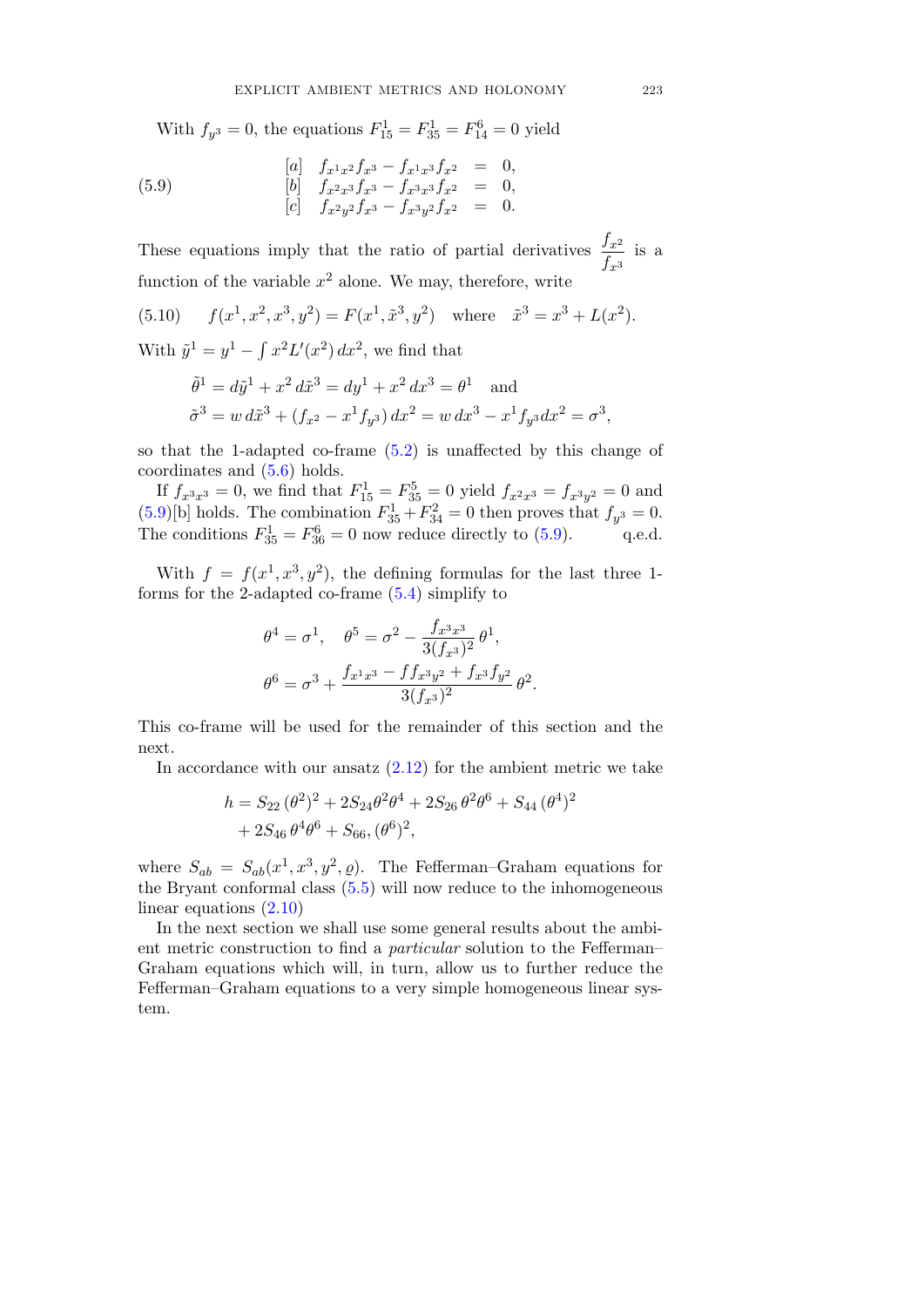5.2. Fefferman–Graham equations for the Bryant conformal class. Recall that in even dimensions n, not every conformal class  $[g]$ admits a smooth ambient metric. When proving their results in [11, 12, Fefferman and Graham fixed a metric  $g_0$  in the conformal class and performed the *power series expansion* of  $g(x^i, \rho)$  (see (2.4)) in the variable  $\rho$ 

(5.11) 
$$
g(x^{i}, \varrho) = g_0 + 2\varrho P + \varrho^{2} \mu + \dots
$$

It is shown that P is the Schouten tensor for  $g_0$  and, if  $n > 4$ , that  $\mu$  is given by

(5.12) 
$$
\mu_{ij} = \frac{1}{4-n} B_{ij} + P_i{}^k P_{kj}.
$$

Here  $B_{ij}$  is the **Bach tensor** of  $g_0$ , defined in terms of the Weyl tensor  $W_{ijkl}$  and the *Cotton tensor*  $C_{ijk}$  by

(5.13) 
$$
B_{ij} = \nabla^k C_{ijk} - P^{kl} W_{kijl} \text{ and } C_{ijk} = \nabla_k P_{ij} - \nabla_j P_{ik}.
$$

In dimension  $n = 6$ , for the power expansion of  $g(x, \rho)$  to continue beyond the  $\rho^2$  term, the metric  $g_0$  representing the conformal class  $[g_0]$ must satisfy  $\mathcal{O}_{ij} = 0$ , where (5.14)

$$
\mathcal{O}_{ij} = \nabla^k \nabla_k B_{ij} - 2W_{kijl} B^{kl} 8P^{kl} \nabla_l C_{(ij)k} - 4C_i^{k}{}^l C_{ljk} \n-4P_k^{k} B_{ij} + 2C_i^{kl} C_{jkl} + 4C_{ij}{}^l \nabla_l P_k^k - 4W_{kijl} P_m^k P^{ml}
$$

is the Fefferman–Graham *obstruction tensor*. If the obstruction tensor vanishes, then the substitution of  $h_0(x, \rho) = g_0 + 2P\rho + \mu \rho^2$ , into  $(2.4)$  for  $\tilde{g}$ , provides a particular ambient metric

(5.15) 
$$
\tilde{g} = 2d(\varrho t)dt + t^2(g_0 + 2P\varrho + \mu \varrho^2).
$$

In other words, Ric( $\tilde{q}$ ) = 0 and  $h_0$  is a particular solution to the Fefferman–Graham equations.

Properties of the Bryant conformal class  $[g_{\mathcal{D}_f}]$  are given in the next proposition.

**Proposition 5.1.** With  $f = f(x^1, x^3, y^2)$  the conformal classes  $[g_{\mathcal{D}_f}]$ defined by the metric  $(5.5)$  have the following properties:

- [i] They are Bach-flat and their Schouten tensor squares to zero,  $P_i{}^k P_{kj} = 0$ . In particular, the quadratic terms in  $\rho$  in the expansions  $(5.11)$  and  $(5.15)$  vanishes.
- [ii] Generically they are not conformally Cotton, and, hence, not conformally Einstein.
- [iii] Each term in the formula (5.14) for the Fefferman–Graham obstruction tensor  $\mathcal{O}_{ij}$  vanishes separately and, thus,  $\mathcal{O}_{ij} = 0$ .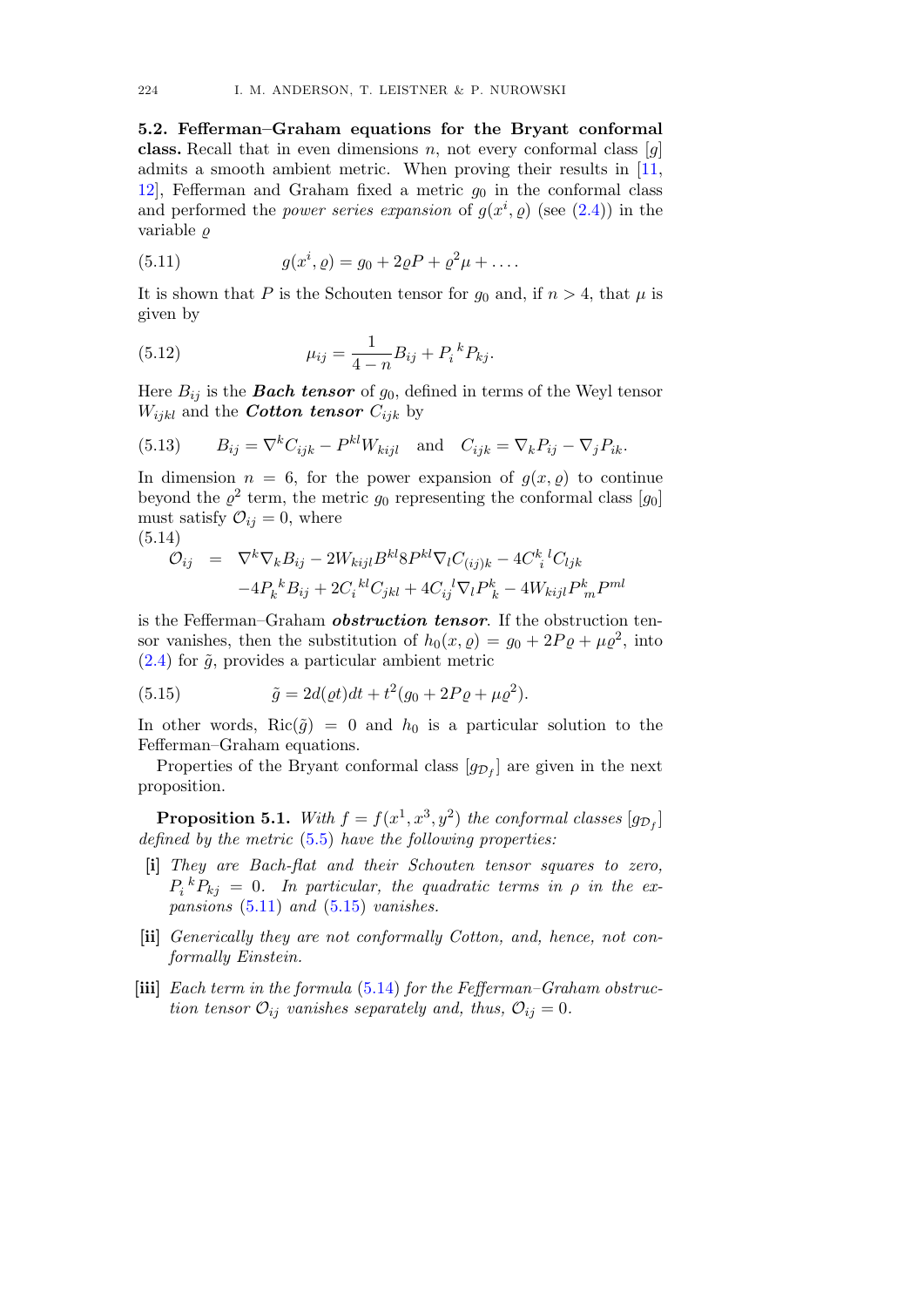[iv] An ambient metric for all such conformal classes is given by

(5.16) 
$$
\tilde{g}_f = 2d(\varrho t)dt + t^2(g_{\mathcal{D}_f} + 2 \varrho P).
$$

Proof. The fundamental observation is that the Schouten tensor P of  $g_{\mathcal{D}_f}$  satisfies

(5.17) 
$$
P \in \text{span}_{\mathcal{A}} \{ \theta^i \otimes \theta^j \mid i, j \in \{2, 4, 6\} \},
$$

$$
\nabla P \in \text{span}_{\mathcal{A}} \{ \theta^i \otimes \theta^j \otimes \theta^k \mid i, j, k \in \{2, 4, 6\} \}.
$$

where A is the ring of smooth functions in the variables  $x^1, x^3, y^2$ . Property (5.17) implies that the Schouten tensor is 2-step nilpotent,  $P_{ik}P_{j}^{k}=0$ . Moreover, the Weyl tensor W satisfies

$$
W(X, ..., .) \in \text{span}\{\theta^i \otimes \theta^j \otimes \theta^k \mid i, j, k \in \{2, 4, 6\}\},\
$$

whenever  $X \in \text{span}\{e_1, e_3, e_5\}.$ 

These properties for the Schouten and the Weyl tensors imply the vanishing of the Bach tensor and of all other terms in the formula (5.14) for  $\mathcal{O}_{ij}$ .

That the metrics generically are not conformally Cotton-flat can be seen by checking that generically there is no vector  $\Upsilon^i$  such that

$$
C_{ijk} + \Upsilon^{\ell} W_{\ell ijk} = 0,
$$

which is a necessary condition for a metric to be conformal to a Cottonflat metric [15].

The formula (5.16) for an ambient metric then follows immediately from  $(5.11)$ . It is a straightforward computation with **DG** to directly verify that  $\tilde{g}_f$  is, indeed, Ricci-flat. q.e.d.

Proposition 5.1 and Theorem 2.1 now imply that the Fefferman– Graham equations for the metric

(5.18) 
$$
\tilde{g}_{f,S} = 2d(\varrho t)dt + t^2(g_{\mathcal{D}_f} + 2 \varrho P + S(x^1, x^3, y^2, \varrho)),
$$

with

$$
S(x^{1}, x^{3}, y^{2}, \varrho) = S_{22} (\theta^{2})^{2} + S_{44} (\theta^{4})^{2} + S_{66} (\theta^{6})^{2}
$$
  
+ 
$$
2S_{24} \theta^{2} \theta^{4} + 2S_{26} \theta^{2} \theta^{6} + 2S_{46} \theta^{4} \theta^{6}
$$

will be *homogeneous* linear equations for the functions  $S_{ij}$ , namely,

(5.19) 
$$
\rho \ddot{S}_{ij} - 2 \dot{S}_{ij} - \frac{1}{2} \mathbb{S}_{ij} + \mathbb{R}^{k}{}_{ij}{}^{l} S_{kl} + \mathbb{R}^{k}{}_{(i} S_{j)k} = 0.
$$

The arguments used in the Proposition 5.1 now show that the Laplacian terms and the curvature terms vanish. Therefore,  $\tilde{g}_{f,S}$  is an ambient metric for the conformal class of Bryant's metrics  $[g_{\mathcal{D}_f}]$  if and only if the functions  $S_{ij} = S_{ij}(x^1, x^3, \rho)$  satisfy the same linear PDE

(5.20) 
$$
\qquad \qquad \varrho \frac{\partial^2 S_{ij}}{\partial \varrho^2} - 2 \frac{\partial S_{ij}}{\partial \varrho} = 0.
$$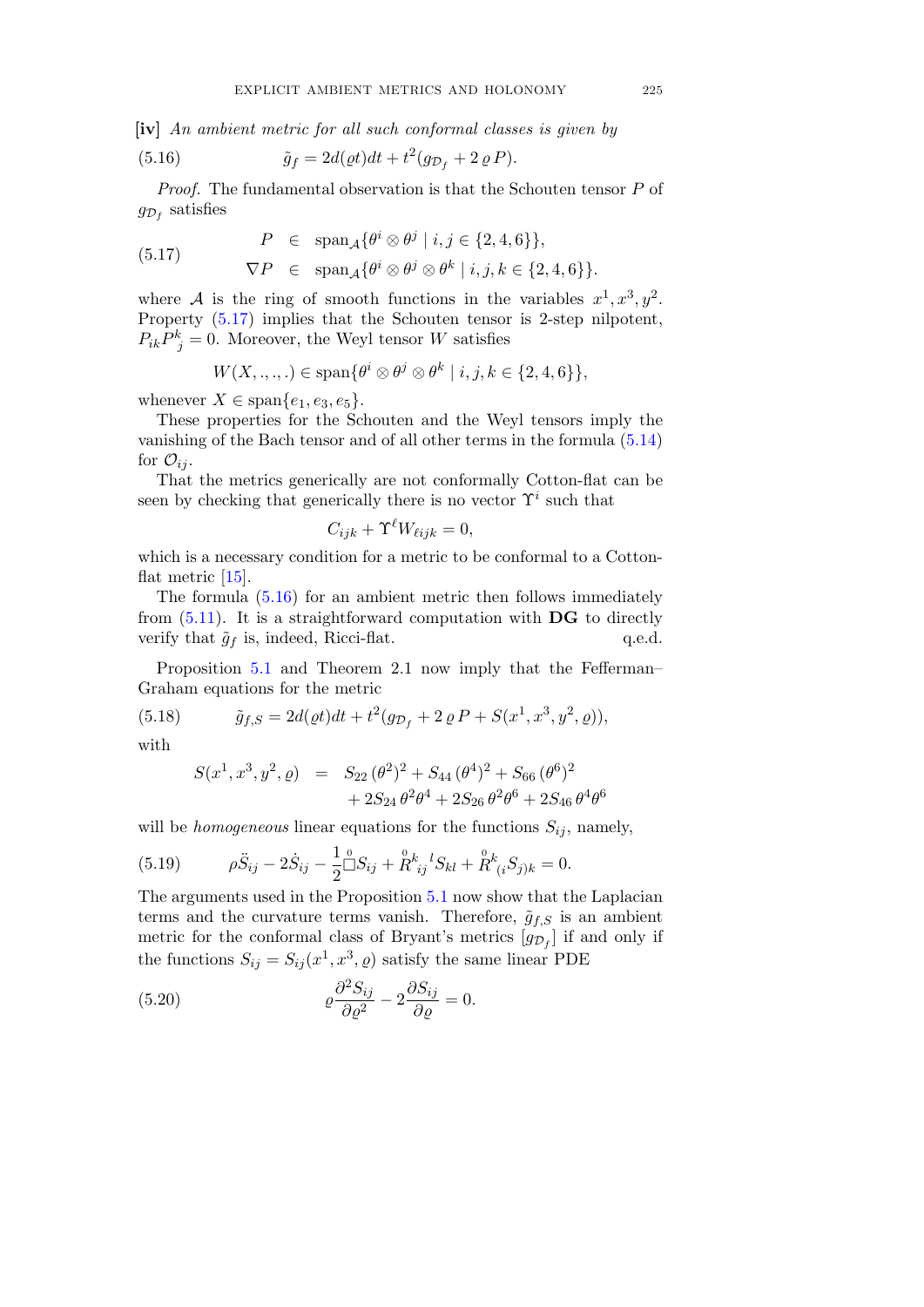The most general smooth solution  $S_{ij}$  satisfying the initial conditions  $S_{ij}(x^1, x^3, y^2, 0) = 0$ , is given by  $S = \rho^3 Q$  with

(5.21) 
$$
Q(x^1, x^3, y^2) = Q_{22} (\theta^2)^2 + 2Q_{24} \theta^2 \theta^4 + 2Q_{26} \theta^2 \theta^6 + Q_{44} (\theta^4)^2 + 2Q_{46} \theta^4 \theta^6 + Q_{66} (\theta^6)^2,
$$

where  $Q_{ij} = Q_{ij}(x^1, x^3, y^2)$ . Every such Q gives an ambient metric for  $g_{\mathcal{D}_f}$  by

(5.22) 
$$
\tilde{g}_{f,Q} = 2d(\varrho t)dt + t^2(g_{\mathcal{D}_f} + 2\varrho P + \varrho^3 Q(x^1, x^3, y^2)),
$$

with P the Schouten tensor of  $g_{\mathcal{D}_f}$ .

The tensor Q, which is trace-free with respect to  $g_{D_f}$ , is responsible for the **Fefferman–Graham ambiguity**, that is, for the ambiguity of ambient metrics for conformal classes in even dimensions. As we shall see, the Fefferman–Graham ambiguity contributes to the holonomy of the metric  $\tilde{g}_{f,Q}$  and, therefore, cannot be gauged away by a coordinate transformation.

Remark 5.1 (Non-vanishing obstruction). We close this section with the observation that not all of Bryant's conformal structures have a vanishing obstruction tensor. This happens, for example, for the rank 3 distribution associated with the function  $f = x^3 + x^1x^2 + (x^2)^2 + (x^3)^2$ . Consequently, the conformal class for this  $f$  does not admit an analytic ambient metric.

5.3. The Fefferman–Graham diffeomorphism. If  $q_1$  and  $q_2$  are conformally equivalent metrics, then there exists a local diffeomorphism  $\chi$  such that the corresponding Fefferman–Graham metrics satisfy

(5.23) 
$$
\tilde{g}_1 - \chi_*(\tilde{g}_2) \in O(\rho^N),
$$

where  $N = \infty$  for n odd and  $N = n/2 - 1$  for n even. The Fefferman– Graham diffeomorphism  $\chi$  is constructed by ODE methods and, hence, it is quite remarkable that we are able to explicitly find this map for the Bryant conformal classes under consideration.

Let  $\tilde{g}_1$  be the metric  $(5.22)$  and let

(5.24) 
$$
\tilde{g}_2 = 2d(\varrho t)dt + t^2(\kappa^2 g_{\mathcal{D}_f} + 2 \varrho P_{\kappa^2} + \varrho^3 R(x^1, x^3, y^2)).
$$

Here  $\kappa = \kappa(x^1, x^3, y^2)$ , our conformal factor is  $\kappa^2$ ,  $P_{\kappa^2}$  is the Schouten tensor for the scaled metric, and  $R$  another choice for the Fefferman– Graham ambiguity (as in  $(5.21)$ ).

The diffeomorphism  $\chi$  is then found to be

$$
\chi(t,\rho,x^1,x^2,x^3,y^1,y^2,y^3) =
$$
  
=  $(\frac{t}{\kappa},\kappa^2\rho,x^1,x^2+\mu\rho,x^3,y^1+\frac{\kappa_{x^1}-\kappa_{y^2}f}{\kappa f_{x^3}}\rho,y^2,y^3+\mu x^1\rho+\frac{\kappa_{x^3}}{\kappa f_{x^3}}\rho),$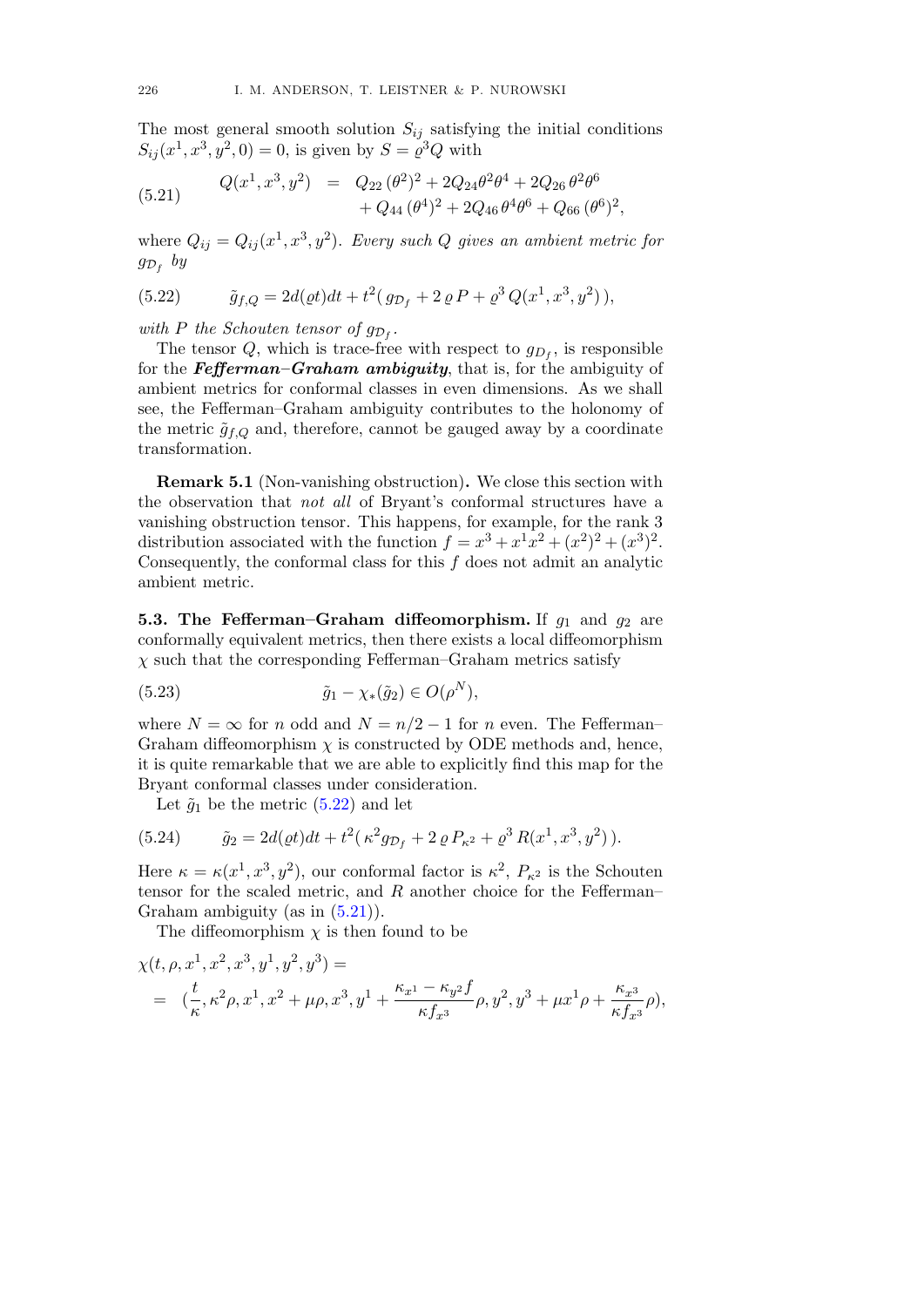where

$$
\mu = \frac{f_{x^3x^3}}{3\kappa (f_{x^3})^2} \kappa_{x^1} - \frac{f_{x^1x^3} + f_{x^3}f_{y^2} - f f_{x^3y^2}}{3\kappa (f_{x^3})^2} \kappa_{x^3} - \frac{f f_{x^3x^3} - 3(f_{x^3})^2}{3\kappa (f_{x^3})^2} \kappa_{y^2},
$$

and we find that

$$
\chi_*(\tilde{g}_2) - \tilde{g}_1 = \rho^3(\kappa^4 R - Q).
$$

In short, the effect on the Fefferman–Graham metric  $(5.22)$  of choosing a different representative for the Bryant conformal class is diffeomorphically equivalent to a scaling of the Fefferman–Graham ambiguity Q. Therefore, any non-zero component of  $Q$  may be normalized to  $\pm 1$ .

5.4. The holonomy of the ambient metrics. We now will study the holonomy of ambient metrics  $\tilde{g}_{f,Q}$  for conformal classes  $[g_{\mathcal{D}_f}]$ . The 2-form

(5.25)  

$$
\alpha = t dt \wedge \theta^2 + \frac{t^2 (2f_{x^3y^2}f + f_{x^3}f_{y^2} - 2f_{x^1x^3})}{6f_{x^3}^2} \theta^2 \wedge \theta^4
$$

$$
- \frac{t^2 f_{x^3x^3}}{3f_{x^3}^2} \theta^2 \wedge \theta^6 - \frac{t^2}{2} \theta^4 \wedge \theta^6
$$

plays a distinguished role in our analysis. Accordingly, we introduce another co-frame  $\{\omega^i\}$  so that the Fefferman–Graham metric becomes

(5.26) 
$$
\tilde{g}_{f,Q} = \omega^1 \omega^5 + \omega^2 \omega^6 + \omega^3 \omega^7 + \omega^4 \omega^8,
$$

(that is,  $\{\omega^i\}$  is a null co-frame) and the 2-form  $\alpha$  becomes

(5.27) 
$$
\alpha = \omega^5 \wedge \omega^8 + \omega^6 \wedge \omega^7.
$$

There is a unique such co-frame of the form

(5.28)  
\n
$$
\omega^{1} = \frac{\rho}{t} dt + d\rho + c_{4}^{1} \theta^{4} + c_{6}^{1} \theta^{6},
$$
\n
$$
\omega^{2} = c_{\rho}^{2} d\rho + c_{1}^{2} \theta^{3} + c_{4}^{2} \theta^{4} \theta^{6},
$$
\n
$$
\omega^{3} = c_{\rho}^{3} d\rho + c_{1}^{3} \theta^{1} + c_{4}^{3} \theta^{4} + c_{6}^{3} \theta^{6},
$$
\n
$$
\omega^{4} = c_{2}^{4} \theta^{2} + c_{4}^{4} \theta^{4} + c_{5}^{4} \theta^{5} + c_{6}^{4} \theta^{6},
$$
\n
$$
\omega^{5} = t dt + c_{4}^{5} \theta^{4} + c_{6}^{5} \theta^{6},
$$
\n
$$
\omega^{6} = t \theta^{4},
$$
\n
$$
\omega^{7} = c_{6}^{7} \theta^{6},
$$
\n
$$
\omega^{8} = \theta^{2}.
$$

The formulas for the coefficients  $c_j^i$  are easily determined but are rather lengthy and will not be given here. The dual frame is denoted by  $\{E_i\}$ .

A straight-forward DG calculation shows that the covariant derivative of  $\alpha$  satisfies

(5.29)

$$
\nabla \alpha = \alpha \otimes \lambda_1 + 3\rho^2 (\lambda_6 \otimes \omega^6 + \lambda_7 \otimes \omega^7 + \lambda_8 \otimes \omega^8), \text{ where}
$$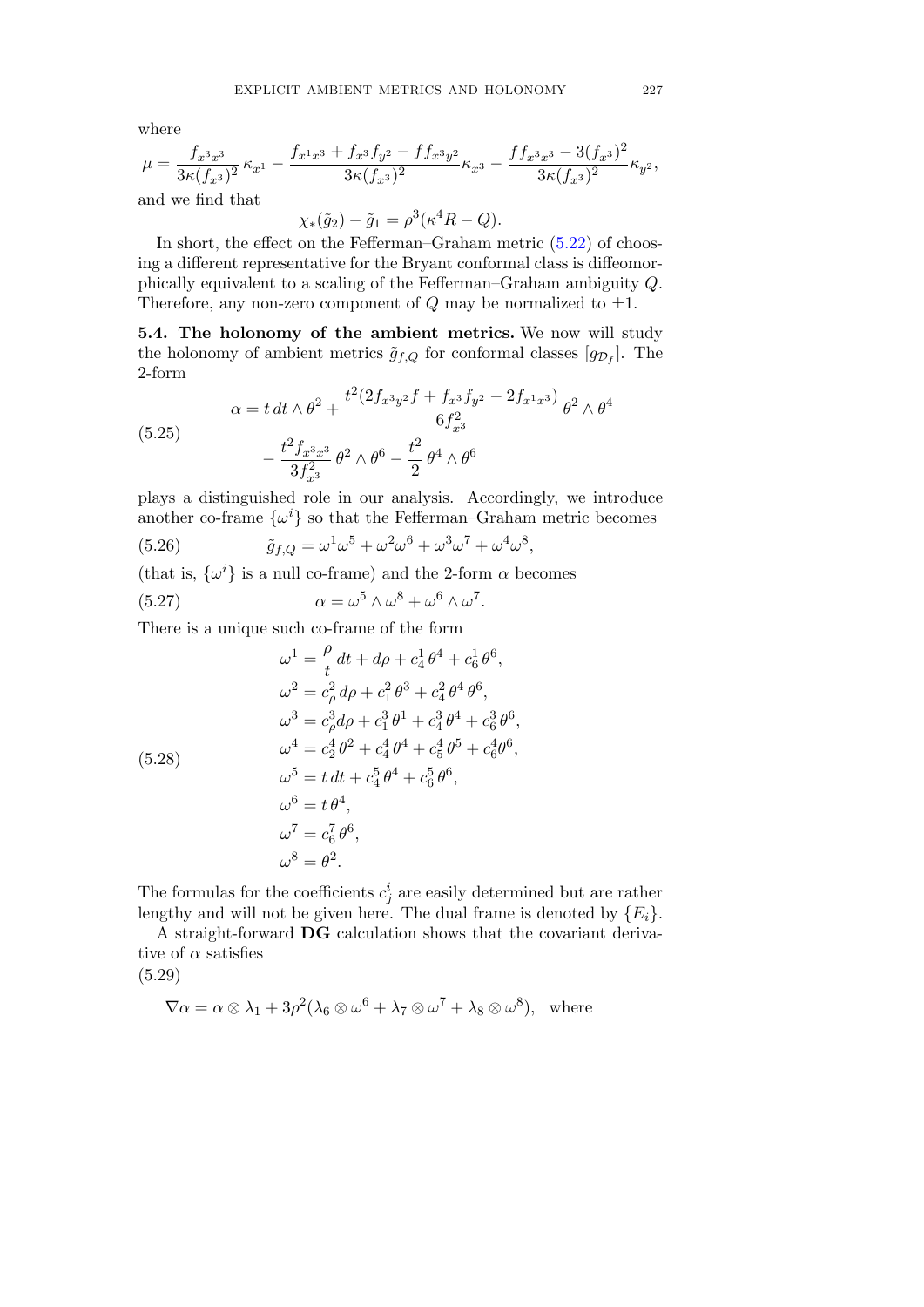$$
\lambda_1 = -\frac{2f f_{x^3y^2} + f_{x^3} f_{y^2} - 2f_{x^1x^3}}{2t(f_{x^3})^2} \omega^6 + \frac{3f_{x^2y^2} f_{x^3} - f_{x^3x^3} f_{y^2}}{3(f_{x^3})^3} \omega^8,
$$
  
\n
$$
\lambda_6 = \frac{1}{2} Q_{44} \omega^6 \wedge \omega^8 - \frac{1}{2} Q_{46} \omega^7 \wedge \omega^8,
$$
  
\n
$$
\lambda_7 = -\frac{1}{2} S_{46} \omega^4 \wedge \omega^6 + 2Q_{66} \omega^7 \wedge \omega^8,
$$
  
\n
$$
\lambda_8 = \frac{t}{4} Q_{24} \omega^4 \wedge \omega^6 - \frac{t}{2} Q_{26} \omega^7 \wedge \omega^8.
$$

The exterior derivative of  $\lambda_1$  takes the form

 $d\lambda_1 = \kappa_1 \,\omega^6 \wedge \omega^8 + \kappa_2 \,\omega^7 \wedge \omega^8$ , with

(5.30) 
$$
\kappa_1 = \frac{1}{3t(f_{x3})^2} \frac{\partial}{\partial y^2} (f_{y^2} - \frac{f f_{x^3 y^2}}{f_{x^3}} + \frac{f_{x^1 x^3}}{f_{x^3}}), \text{ and}
$$

$$
\kappa_2 = -\frac{2}{3t(f_{x^3})^2} \frac{\partial^2 \log(f_{x^3})}{\partial y^2 \partial x^3}.
$$

Let

(5.31) 
$$
\begin{aligned}\n\beta_1 &= \frac{1}{2}\alpha \wedge \alpha = \omega^5 \wedge \omega^6 \wedge \omega^7 \wedge \omega^8, \\
\beta_2 &= \omega^{1567} - \omega^{2568} - \omega^{3578} + \omega^{4678}, \text{ and} \\
\beta_3 &= \omega^{1256} + \omega^{1357} - \omega^{1458} - 2\omega^{1467} - 2\omega^{2358} \\
&\quad - \omega^{2367} + \omega^{2468} + \omega^{3478}.\n\end{aligned}
$$

Equations (5.29) shows that  $\beta_1$  is recurrent, that is,  $\nabla \beta_1 = 2\lambda_1 \otimes \beta_1$ . It, therefore, follows that the holonomy representation for  $\tilde{g}_{f,Q}$  is, with respect to the co-frame (5.28), a sub-representation of (5.32)

$$
\mathfrak{gl}_4\mathbb{R} \ltimes \Lambda_4\mathbb{R} = \left\{ \begin{pmatrix} X & Z \\ 0 & -X^\top \end{pmatrix} \mid X \in \mathfrak{gl}_4\mathbb{R}, \ Z + Z^\top = 0 \right\} \subset \mathfrak{so}(4,4),
$$

where  $\Lambda_4\mathbb{R}$  denotes the skew symmetric  $4\times 4$  matrices. The representation of  $\mathfrak{gl}_4\mathbb{R}$  on the Abelian ideal  $\Lambda_4\mathbb{R}$  is given by  $X \cdot Z = XZ - (XZ)^{\top}$ .

To describe the holonomy algebras of the Fefferman–Graham metrices  $\tilde{g}_{f,Q}$  in greater detail, we introduce various sub-algebras of  $\mathfrak{gl}_4\mathbb{R} \ltimes \Lambda_4\mathbb{R}$ . These are given in Table 1.

**Table 1.** Sub-algebras of  $\mathfrak{so}(4,4)$ 

| Name                                                                            | Dim | Matrices                                            | Invariants                                   |  |
|---------------------------------------------------------------------------------|-----|-----------------------------------------------------|----------------------------------------------|--|
| $\mathfrak{gl}_4\mathbb{R}\ltimes \Lambda_4\mathbb{R}$                          | 22  | $X \in \mathfrak{gl}_4\mathbb{R}, Z + Z^{\top} = 0$ | $\beta_1$                                    |  |
| $\mathfrak{sl}_4\mathbb{R}\ltimes \Lambda_4\mathbb{R}\simeq \mathfrak{po}(3,3)$ | 21  | $tr(X) = 0$                                         | $\beta_1$                                    |  |
| $(\mathbb{R} \oplus \mathfrak{sp}_2\mathbb{R}) \ltimes \Lambda_4\mathbb{R}$     | 17  | $XJ + JX^{\top} = zJ$                               | $\langle \alpha \rangle$                     |  |
| $\mathfrak{sp}_2\mathbb{R}\ltimes \Lambda_4\mathbb{R}$                          | 16  | $XJ + JX^{\top} = 0$                                | $\langle \alpha \rangle, \beta_3$            |  |
| $\mathfrak{sp}_2\mathbb{R} \ltimes \mathbb{R}^{3,2} \simeq \mathfrak{po}(3,2)$  | 15  | $XJ + JX^{\top} = 0, Z \in \{J\}^{\perp}$           | $\alpha$ , $\beta_1$ , $\beta_2$ , $\beta_3$ |  |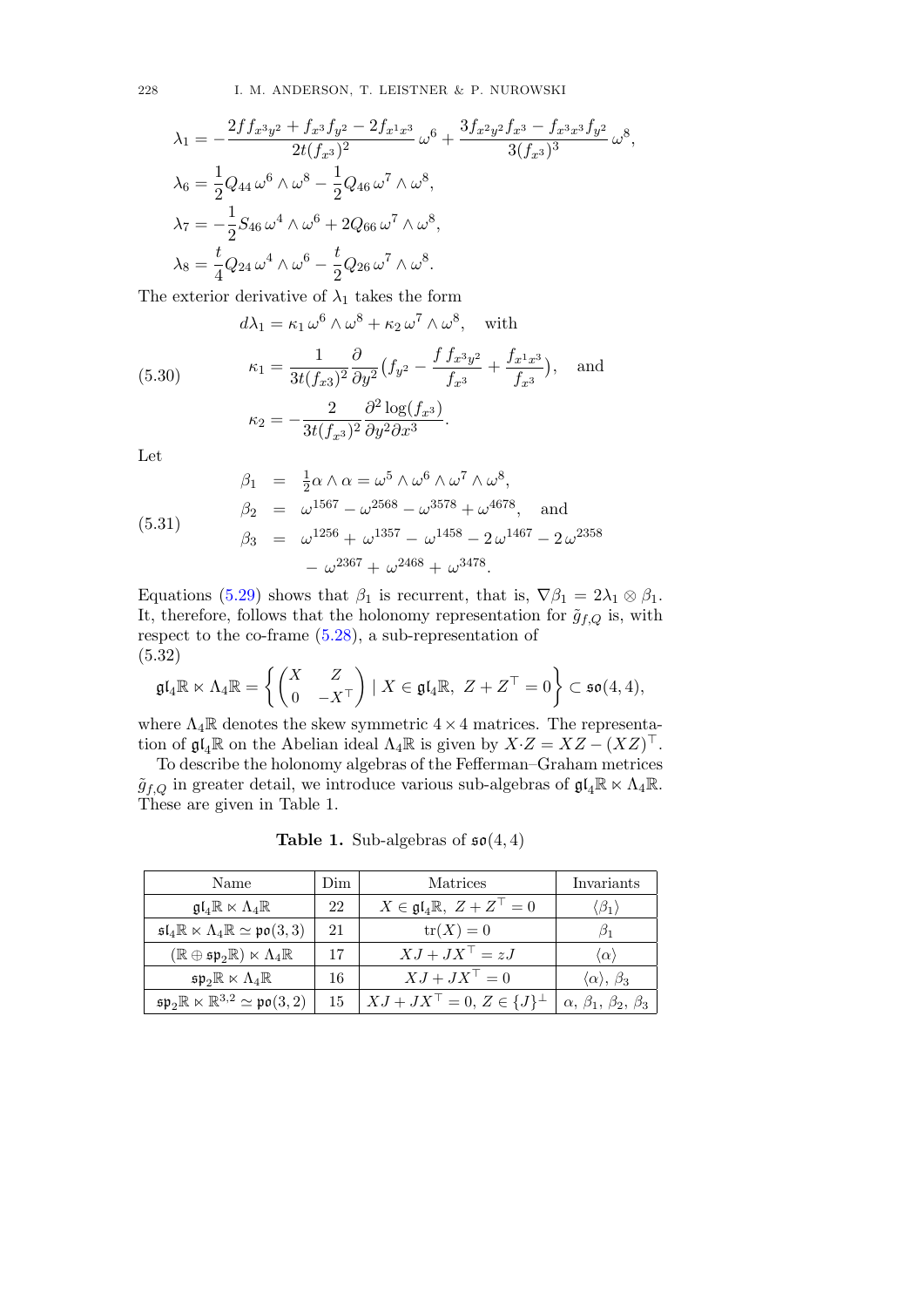The  $4 \times 4$  matrix J is defined by  $J = \begin{pmatrix} 0 & -I_2 \\ I_2 & 0 \end{pmatrix}$  $I_2$  0  $\lambda$ . The representation of  $\mathfrak{sl}_4\mathbb{R}$  on  $\Lambda^2\mathbb{R}^4 \simeq \Lambda_4\mathbb{R}$  carries an  $\mathfrak{sl}_4\mathbb{R}$ -invariant bilinear form of signature (3, 3) defined by the relation  $\sigma \wedge \xi = \langle \sigma, \xi \rangle e_1 \wedge e_2 \wedge e_3 \wedge e_4$ . This leads to the isomorphism  $\mathfrak{sl}_4\mathbb{R} \simeq \mathfrak{so}(3,3)$ . Hence,  $\mathfrak{sl}_4\mathbb{R} \ltimes \Lambda_4\mathbb{R} \simeq \mathfrak{po}(3,3)$ , where  $\mathfrak{po}(3,3) = \mathfrak{so}(3,3) \ltimes \mathbb{R}^{3,3}$  denotes the Poincaré algebra in signature  $(3, 3).$ 

A similar isomorphism exists for  $\mathfrak{sp}_2 \ltimes \Lambda_4 \mathbb{R}$ . First,  $\mathfrak{sp}_2 \mathbb{R}$  acts trivially on  $J$  by its very definition. Secondly,  $J$  is non-degenerate with respect to the above signature  $(3,3)$  scalar product and, hence,  $\Lambda_4\mathbb{R}$ splits invariantly under  $\mathfrak{sp}_2\mathbb{R}$  as

(5.33) 
$$
\Lambda_4 \mathbb{R} = (\mathbb{R} \cdot J)^{\perp} \oplus \mathbb{R} \cdot J = \mathbb{R}^{3,2} \oplus \mathbb{R}.
$$

This furnishes the isomorphism  $\mathfrak{sp}_2\mathbb{R} \simeq \mathfrak{so}(3, 2)$  and so  $\mathfrak{sp}_2 \ltimes \Lambda_4\mathbb{R} \simeq$  $\mathfrak{po}(3,2)\oplus\mathbb{R}$ , where  $\mathfrak{po}(3,2) = \mathfrak{so}(3,2) \ltimes \mathbb{R}^{3,2}$  denotes the Poincaré algebra in signature (3, 2). The summand  $\mathbb R$  is the center of  $\mathfrak{sp}_2 \ltimes \Lambda_4\mathbb R$  and is given by the matrix  $Z = J$  in  $(5.32)$ 

We note that the representations  $\mathfrak{po}(3,3)$  and  $\mathfrak{po}(3,2)$  given here are not equivalent to the more familiar representation of  $\mathfrak{po}(3,3)$  and  $\mathfrak{po}(3,2)$ in  $\mathfrak{so}(4,4)$  and  $\mathfrak{so}(3,3)$  as the stabilizers of a null vector.

Finally, we remark that our representation of  $\mathfrak{po}(3,2)$  is contained in  $\mathfrak{spin}(4,3)$ . To verify this we introduce the co-frame

$$
\xi^{1} = -\frac{a}{64}\omega^{1} + a\omega^{5}, \qquad \xi^{2} = \frac{a}{16}\omega^{2} - \frac{a}{4}\omega^{6}, \qquad \xi^{3} = \frac{a}{8}\omega^{3} - \frac{a}{8}\omega^{7},
$$
  

$$
\xi^{4} = \frac{a}{2}\omega^{4} - \frac{a}{32}\omega^{8}, \qquad \xi^{5} = \frac{a}{16}\omega^{2} + \frac{a}{4}\omega^{6}, \qquad \xi^{6} = -\frac{a}{64}\omega^{1} - a\omega^{5},
$$
  

$$
\xi^{7} = -\frac{a}{2}\omega^{4} - \frac{a}{32}\omega^{8}, \qquad \xi^{8} = -\frac{a}{8}\omega^{3} - \frac{a}{8}\omega^{7}, \qquad \text{with } a = \sqrt{32}.
$$

In this co-frame the metric  $\tilde{g}_{f,Q}$  and the 4-form  $\beta_3$  become

$$
\tilde{g}_{f,Q} = -(\xi^1)^2 - (\xi^2)^2 - (\xi^3)^2 - (\xi^4)^2 + (\xi^5)^2 + (\xi^6)^2 + (\xi^7)^2 + (\xi^8)^2,
$$

and

$$
\beta_3 = \xi^{1234} - \xi^{1256} + \xi^{1278} - \xi^{1357} - \xi^{1368} - \xi^{1458} + \xi^{1467} + \xi^{2358} - \xi^{2367} - \xi^{2457} - \xi^{2468} + \xi^{3456} - \xi^{3478} + \xi^{5678}.
$$

Thus,  $\beta_3$  is precisely the 4-form whose stabilizer defines the representation  $\mathfrak{spin}(4,3) \subset \mathfrak{so}(4,4)$ , where we use the conventions in [4].

We have seen that the holonomy of  $\tilde{g}_{f,Q}$  is contained in (5.32). The holonomy is further reduced when the 1-form  $\lambda_1$  is closed or when the 2-forms  $\lambda_6$ ,  $\lambda_7$  and  $\lambda_8$  in (5.29) all vanish.

**Proposition 5.2.** The 1-form  $\lambda_1$ , defined by (5.30), is closed if and only if

(5.34) 
$$
f(x^1, x^3, y^2) = A(x^1, x^3).
$$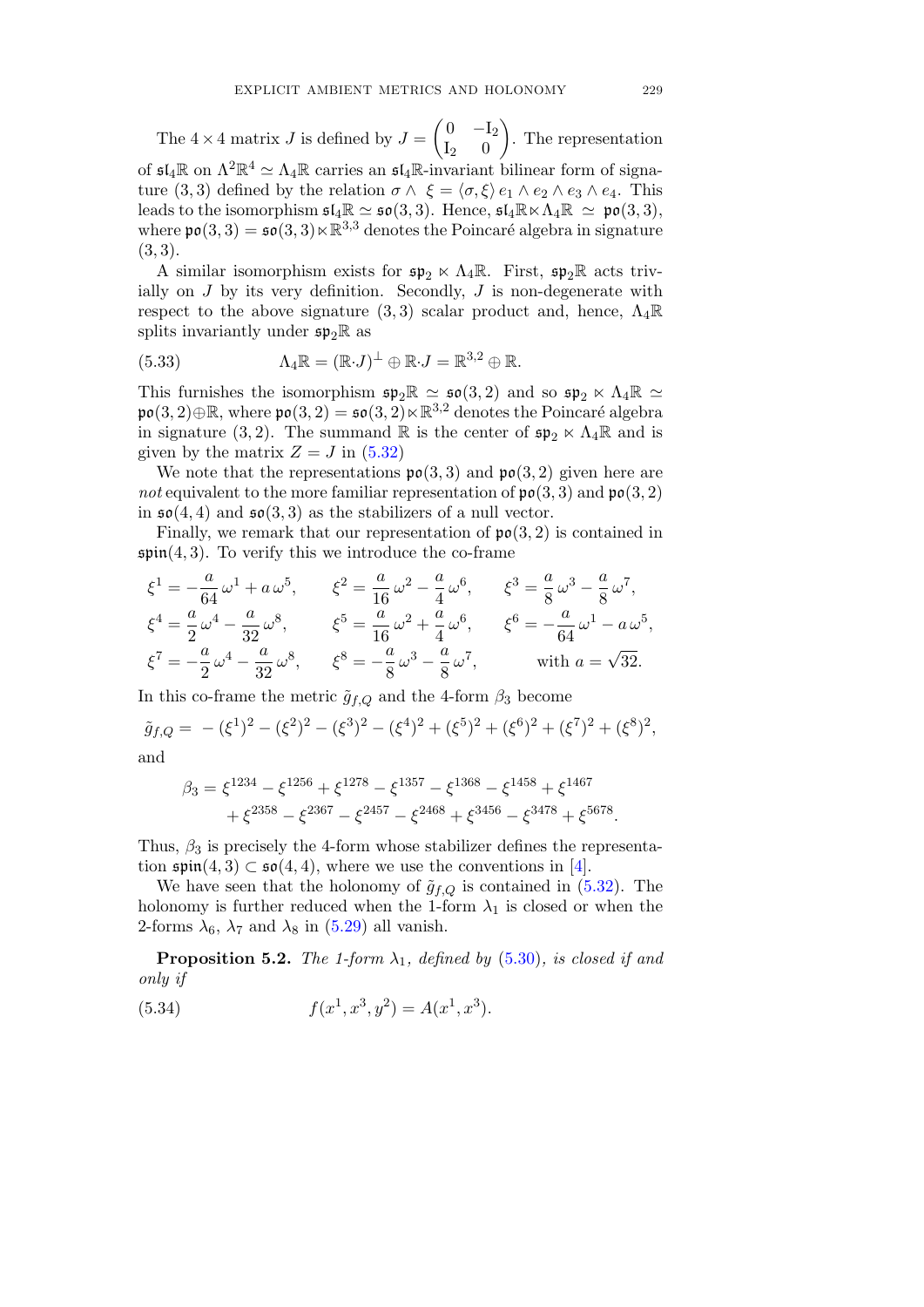In this case the 4-form  $\tilde{\beta}_1 = \zeta^2 \beta_1$ , with  $\zeta = \frac{1}{\zeta}$  $\frac{1}{(A_{x^3})^{\frac{2}{3}}}$ , is parallel and the holonomy of  $\tilde{g}_{f,Q}$  is reduced to a sub-representation of  $\mathfrak{sl}_4\mathbb{R} \ltimes \Lambda_4(\mathbb{R}) \simeq$  $\mathfrak{po}(3,3)$ .

*Proof.* The 4-form  $\beta_1$  may be scaled to a parallel form  $\tilde{\beta}_1$  if and only if the 1-form  $\lambda_1$  is closed, that is,  $\kappa_1 = \kappa_2 = 0$ . The equation  $\kappa_2 = 0$  is easily integrated to yield

$$
f(x1, x3, y2) = P(x1, y2)A(x1, x3) + Q(x1, y2).
$$

Since  $f_{x^3} \neq 0$ , we must have  $P \neq 0$ . Then, with  $B = B(x^1, y^2)$ ,  $P = \frac{1}{B_{y^2}}$ 

and  $Q = \frac{B_{x1} + C(x^1, y^2)}{B}$  $\frac{\partial}{\partial s}(\alpha, s)$ , the equation  $\kappa_1 = 0$  reduces to

$$
\frac{\partial}{\partial y^2} \frac{C_{y^2}}{B_{y^2}} = 0,
$$

which implies

$$
C = k(x^1)B + \ell(x^1).
$$

The function  $\ell$  can immediately be absorbed into the function  $A(x^1, x^3)$ . A simultaneous scaling of A and B by a function of  $x^1$  can be used to translate  $k(x^1)$  to 0. We conclude that

$$
f(x^1, x^3, y^2) = \frac{A + B_{x^1}}{B_{y^2}}.
$$

Making the change of variables  $\tilde{y}^2 = B(x^1, y^2)$  and noting that

 $\tilde{\theta}^2 = d\tilde{y}^2 + A dx^1 = B_{y^2} dy^2 + (A + B_{x^1}) dx^1 = B_{y^2} (dy^1 + F dx^1) = B_{y^2} \theta^2$ finishes the proof.  $q.e.d.$ 

Since  $\mathfrak{po}(3,3)$  and  $\mathfrak{spin}(4,3)$  have the same dimension, but are different, we obtain the following.

Corollary 5.1. Ambient metrics (5.22) for Bryant's conformal structures  $g_{\mathcal{D}_f}$ , with  $f = f(x^1, x^3, y^2)$ , cannot have holonomy equal to  $\mathfrak{spin}(4,3)$ .

We now describe the reduction of holonomy in the case where  $\lambda_6 =$  $\lambda_7 = \lambda_8 = 0$ . Let B be the sub-bundle of degree 4-forms spanned by the forms (5.31).

**Proposition 5.3.** Assume  $\lambda_6 = \lambda_7 = \lambda_8 = 0$ .

[i] Then  $\alpha$  is a recurrent 1-form and the holonomy is reduced to a subrepresentation of  $(\mathbb{R} \oplus \mathfrak{sp}_2\mathbb{R}) \ltimes \Lambda_4(\mathbb{R})$ . The bundle  $\mathcal B$  is parallel and, hence, holonomy invariant.

[ii] If, in addition,  $\kappa_2 = 0$  then there is a least 1 parallel 4-form in B and the holonomy reduces to a sub-representation of  $\mathfrak{sp}_2\mathbb{R} \ltimes \Lambda_4(\mathbb{R})$ .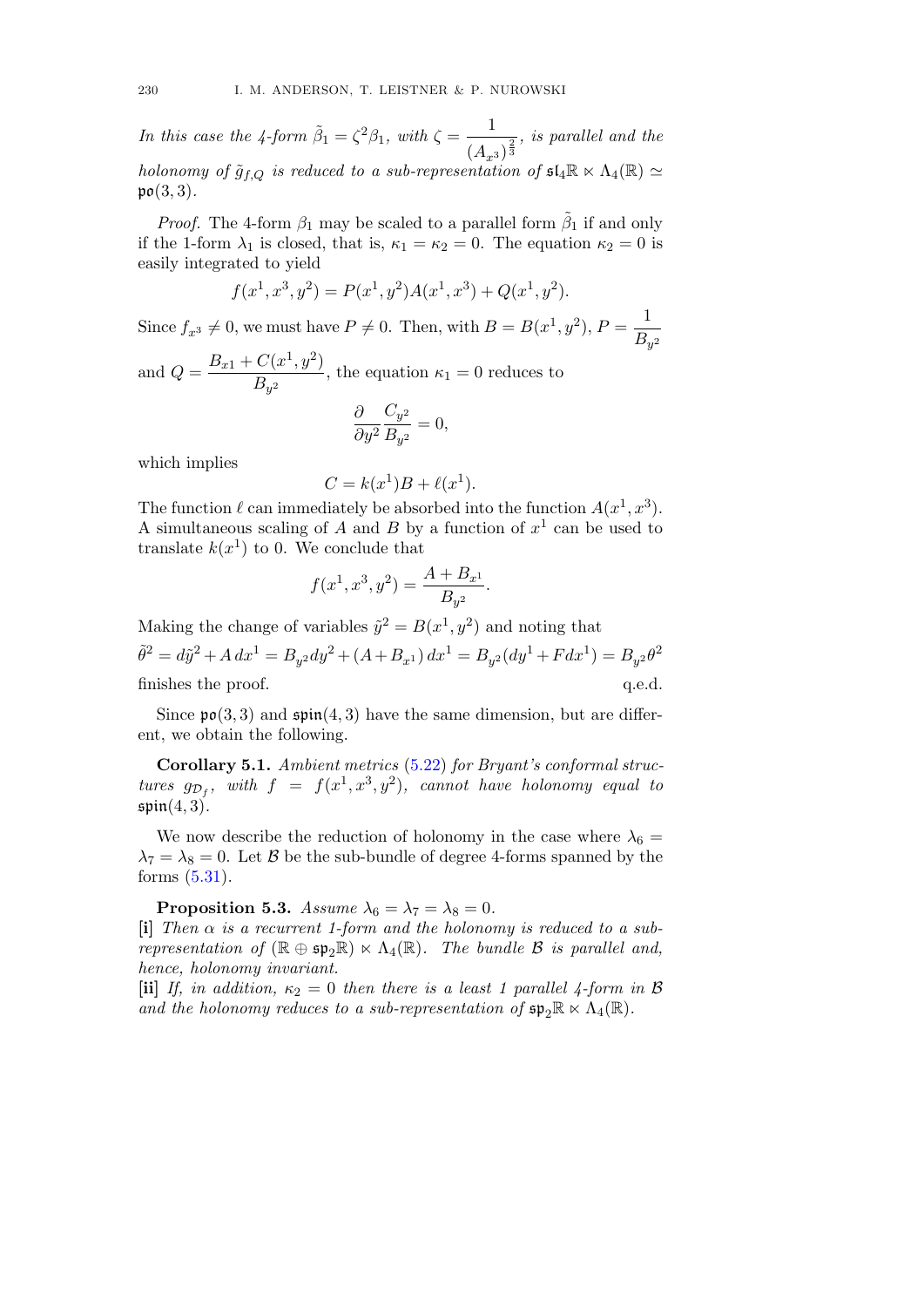[iii] If, in addition,  $\kappa_1 = \kappa_2 = 0$  (so that  $d\lambda_1 = 0$ ), then a multiple  $\tilde{\alpha}$ of  $\alpha$  is parallel and there are three parallel 4-forms  $\tilde{\beta}_1, \tilde{\beta}_2, \tilde{\beta}_3 \in \mathcal{B}$ . The holonomy is reduced to a sub-representation of  $\mathfrak{sp}_2\mathbb{R} \rtimes \mathbb{R}^{3,2} \simeq \mathfrak{po}(3,2) \subset$  $\mathfrak{spin}(4,3)$ .

Proof. The first statement in [i] is immediate from (5.29). The 4-form bundle B is parallel by explicit computation,—one finds that  $\nabla \beta_a =$  $\beta_b \otimes \Lambda_a^b$ , where

$$
\Lambda = \begin{bmatrix} 2\lambda_1 & \lambda_2 & 0 \\ 0 & \lambda_1 & -\lambda_2 \\ 0 & 0 & 0 \end{bmatrix},
$$

and

$$
\Upsilon = d\Lambda + \Lambda \wedge \Lambda = \begin{bmatrix} 2d\lambda_1 & d\lambda_2 + \lambda_1 \wedge \lambda_2 & 0 \\ 0 & d\lambda_2 & -d\lambda_2 - \lambda_1 \wedge \lambda_2 \\ 0 & 0 & 0 \end{bmatrix}.
$$

Here  $\lambda_2$  is a 1-form whose explicit formula we shall not need. The coefficients of any parallel 4-form  $\tilde{\beta} = b_1 \beta_1 + b_2 \beta_2 + b_3 \beta_3$  must satisfy  $\Upsilon$ [ $b_1, b_2, b_3$ ] = 0 in which case, generically,  $b_1 = b_2 = b_3 = 0$ . However, if  $\kappa_2 = 0$ , one finds that  $\Upsilon$  takes the simpler form

$$
\Upsilon = \kappa_1 \begin{bmatrix} 2\,\omega^6 \wedge \omega^8 & \nu\,\omega^6 \wedge \omega^8 & 0 \\ 0 & \omega^6 \wedge \omega^8 & -\nu\,\omega^6 \wedge \omega^8 \\ 0 & 0 & 0 \end{bmatrix}.
$$

The coefficients of a parallel form  $\beta$  must now satisfy  $2b_1 + \nu b_2 = 0$  and  $b_2 - \nu b_3 = 0$  and, indeed, one finds that  $\tilde{\beta}_3 = \beta_3 + \nu \beta_2 - \frac{1}{2} \nu^2 \beta_1$  is a parallel form. The coefficient  $\nu$  (taking into account that  $\kappa_2 = 0$ ) is given by

$$
\nu = \rho \bigg( \frac{f_{x^1x^3x^3}}{(f_x^3)} + (10ff_{x^3y^2} + 5f_{x^3}f_{y^2} - 19f_{x^1x^3}) \frac{f_{x^3x^3}}{9(f_{x^3})^4} - \frac{f_{x^3y^2}}{(f_{x^3})^2} \bigg).
$$

To prove [iii], we take f to be of the form  $(5.34)$  in which case we find that

(5.35) 
$$
\lambda_1 = -d \ln(\zeta) = -\frac{d\zeta}{\zeta} \text{ and } \lambda_2 = \zeta d(\frac{\nu}{\zeta}).
$$

The 4-forms

$$
\tilde{\beta}_1 = \zeta^2 \beta_1, \quad \tilde{\beta}_2 = \zeta (\beta_2 - \nu \beta_1), \text{ and } \tilde{\beta}_3
$$

are then parallel. Under the  $SO(4, 4)$  rotation  $\omega^1 \to \omega^1 - \frac{\nu}{2} \omega^8$ ,  $\omega^4 \to \frac{\nu}{2} \omega^8$  $\omega^4+\frac{\nu}{2}$  $\frac{\nu}{2}\omega^5$  the forms  $\alpha$  and  $\tilde{\beta}_a$  become

$$
\hat{\alpha} = \alpha, \quad \hat{\beta}_1 = \zeta^2 \beta_1, \quad \hat{\beta}_2 = \zeta \beta_2, \quad \hat{\beta}_3 = \beta_3.
$$

In other words, after this simple change of frame the original forms (5.31) are parallel after the appropriate scaling. This proves the statements regarding the holonomy in parts [ii] and [iii] in the statement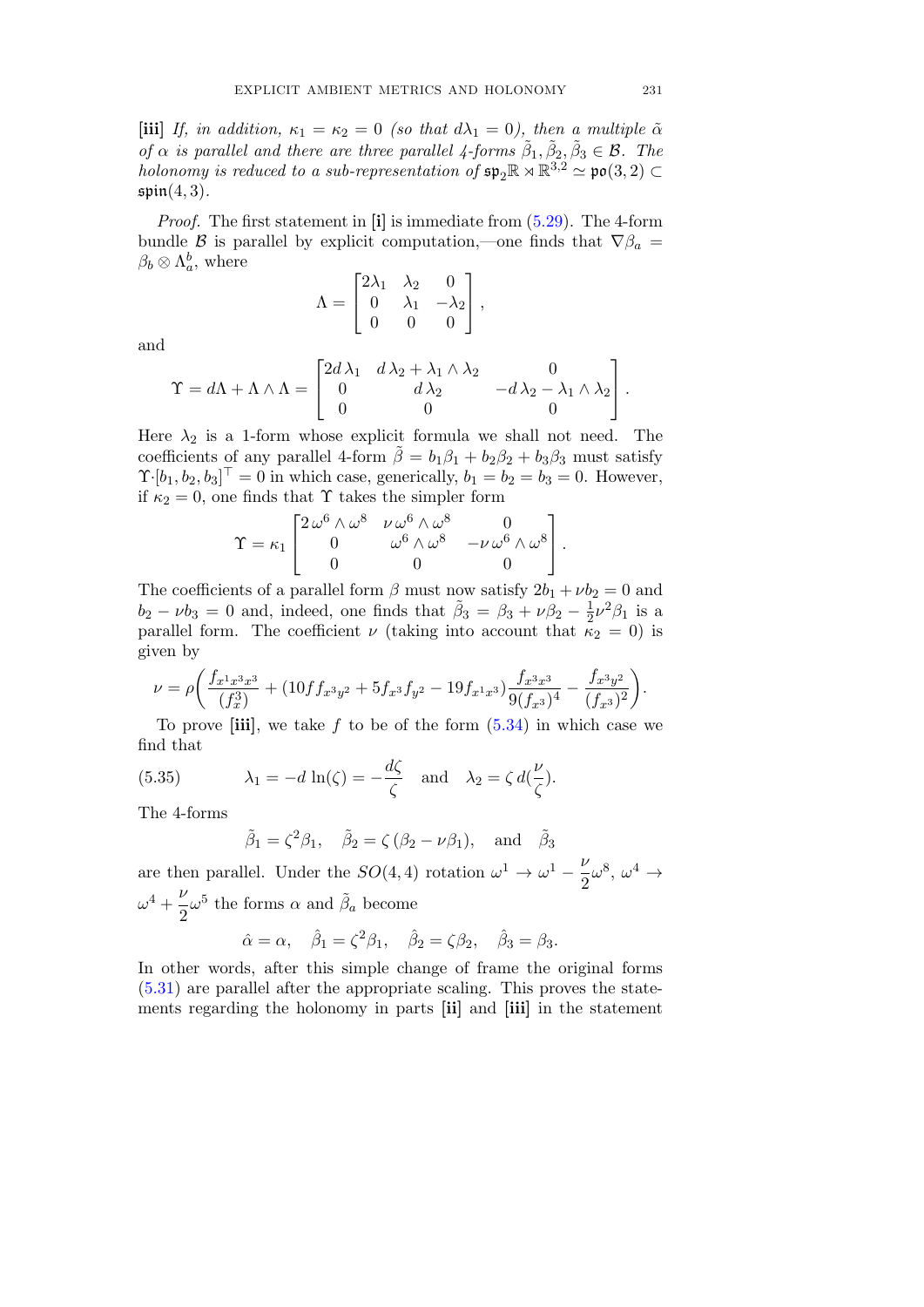of the proposition. Again, we find it rather surprising that the parallel forms for this broad class of Fefferman–Graham metrics can be explicitly computed.  $q.e.d.$ 

Remark 5.2. Since the conformal holonomy is contained in the ambient holonomy, the result in [22, Theorem 1] implies that a conformal class  $[g_{\mathcal{D}_f}]$  with  $f = f(x^1, x^3)$  contains a certain preferred metric  $g_0$ . This metric admits a parallel totally null rank 3 distribution which contains the image of the Ricci-tensor (or equivalently, of the Schouten tensor). We have already established in the proof of Proposition 5.1 that the metric  $g_{\mathcal{D}_f}$  is equal to this metric  $g_0$ , which shows that we have chosen a suitable conformal factor.

Note that the null 4-plane  $\tilde{V}$  of vectors X such that  $X\perp \alpha = 0$  is the only subspace that is invariant under the holonomy. In particular, it does not admit any invariant lines, reflecting the fact that the conformal classes defined by  $f = f(x^1, x^3)$  generically are not conformally Einstein.

Table 2 gives a few examples of the holonomy for various explicit Fefferman–Graham metrics.

Remark 5.3. In case 6 in Table 2, the holonomy is the 12 dimensional matrix algebra defined by (see  $(5.32)$ )  $X =$  $\begin{bmatrix} a & b \\ 0 & 0 \end{bmatrix}$ , where  $a \in$  $\mathfrak{sl}_2(\mathbb{R})$  and  $b \in \mathfrak{gl}_2(\mathbb{R})$ , and with  $Z_{38} = 0$ . This algebra is the sub-algebra of  $\mathfrak{gl}_4(\mathbb{R}) \ltimes \Lambda_4(\mathbb{R})$  which stabilizes the forms  $\{\omega^5 \wedge \omega^6, \omega^{356}, \omega^{456}, \omega^{567},\ldots\}$  $\omega^{568}$ . There is one parallel 2-form, three parallel 3-forms and six parallel 4-forms.

Remark 5.4. For case 7 in Table 2 the holonomy algebra is spanned by the endomorphisms

$$
h_1 = E_1 \otimes \omega^4 - E_8 \otimes \omega^5,
$$
  
\n
$$
h_5 = -E_1 \otimes \omega^3 - E_2 \otimes \omega^4 + E_7 \otimes \omega^5 + E_8 \otimes \omega^6,
$$
  
\n
$$
h_2 = E_2 \otimes \omega^2 - E_7 \otimes \omega^6,
$$
  
\n
$$
h_6 = E_1 \otimes \omega^7 - E_3 \otimes \omega^6,
$$
  
\n
$$
h_3 = \frac{1}{2}(E_1 \otimes \omega^8 + E_2 \otimes \omega^7 - E_3 \otimes \omega^6 - E_4 \otimes \omega^5),
$$
  
\n
$$
h_4 = E_1 \otimes \omega^6 - E_2 \otimes \omega^5,
$$
  
\n
$$
h_7 = -E_2 \otimes \omega^8 + E_4 \otimes \omega^6.
$$

This algebra is the sub-algebra of  $\mathfrak{gl}_4(\mathbb{R}) \ltimes \Lambda_4(\mathbb{R})$  which stabilizes the forms  $\{\omega^5, \omega^6, \omega^3 \wedge \omega^5 - \omega^4 \wedge \omega^6\}$ . The non-trivial structure equations are  $[h_1, h_6] = [h_2, h_5] = [h_3, h_4] = e_7$  and, hence, the holonomy algebra is isomorphic to the Heisenberg algebra  $\mathfrak{he}_3(\mathbb{R})$  (but not with its standard representation).

There are two parallel 1-forms, three parallel 2-forms, six parallel 3-forms and nine parallel 4-forms. The parallel 1-forms are null and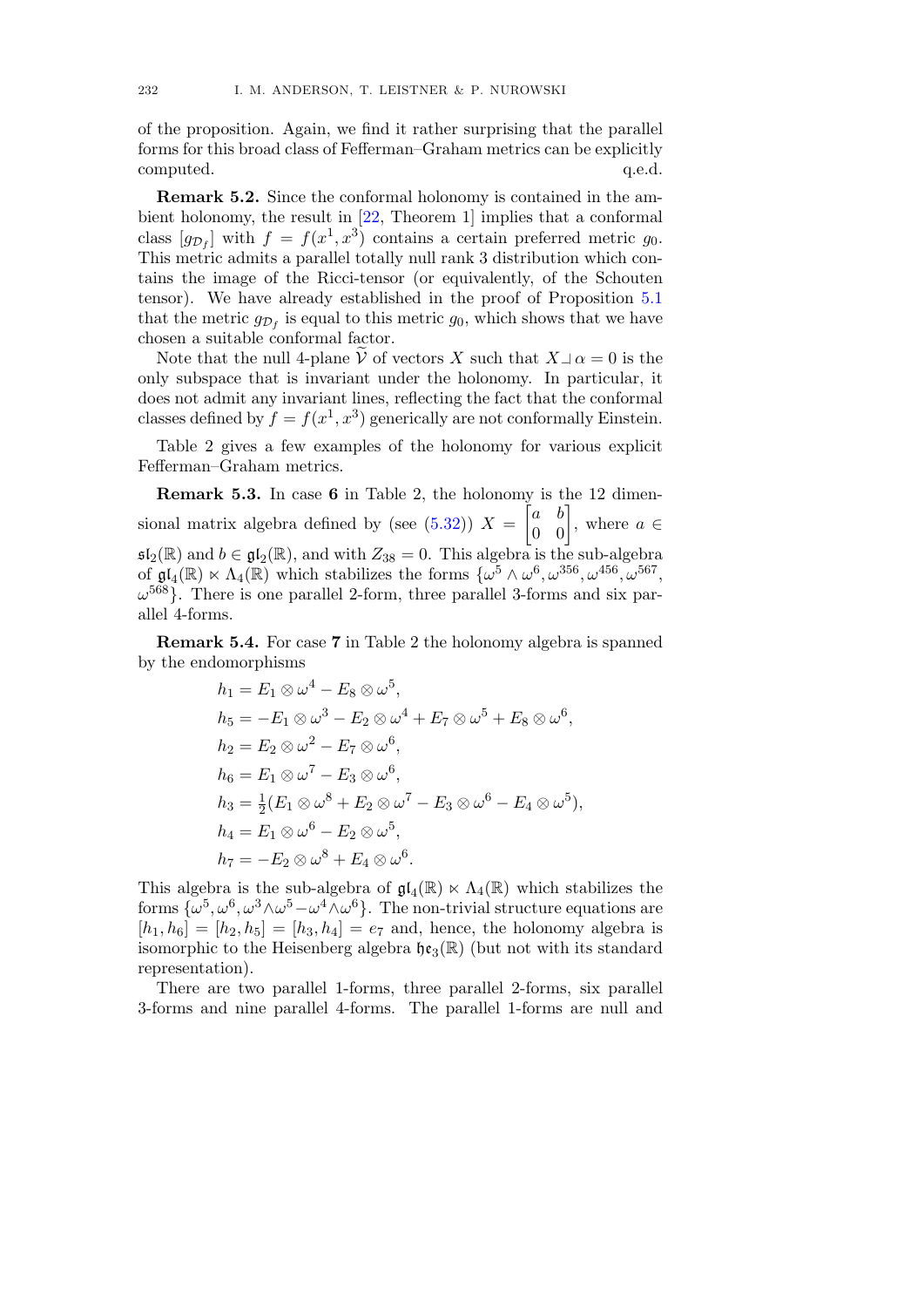| dim.                  | 22                                                                                                                      | $\overline{21}$                                                              | $\overline{17}$                                                                  | $\overline{16}$                                                                                                     | $\frac{15}{1}$                                                                    | $\frac{2}{1}$                                                                             | Ņ                            |
|-----------------------|-------------------------------------------------------------------------------------------------------------------------|------------------------------------------------------------------------------|----------------------------------------------------------------------------------|---------------------------------------------------------------------------------------------------------------------|-----------------------------------------------------------------------------------|-------------------------------------------------------------------------------------------|------------------------------|
| Holonomy              | $\mathfrak{gl}_4\mathbb{R}\ltimes\Lambda_4\mathbb{R}$                                                                   | $\mathfrak{sl}_4\mathbb{R}\ltimes\Lambda_4\mathbb{R}$<br>$\simeq$ po $(3,3)$ | $(\mathbb{R} \oplus \mathfrak{sp}_2\mathbb{R})$<br>$\ltimes \Lambda_4\mathbb{R}$ | $\mathfrak{sp}_2 \mathbb{R} \ltimes (\mathbb{R} \ltimes \mathbb{R}^{3,2})$<br>$\simeq$ po $(3,2) \oplus \mathbb{R}$ | $\mathfrak{sp}_2\mathbb{R}\ltimes\mathbb{R}^{3,2}$<br>$\simeq \mathfrak{po}(3,2)$ | $(\mathfrak{sl}_2\mathbb{R}\ltimes\mathfrak{gl}_2\mathbb{R})$<br>$\times\mathbb{R}^{3,2}$ | $\mathbb{R}^{L_2}$           |
| forms                 | $\langle \beta_1 \rangle$                                                                                               | ã                                                                            | $\langle \alpha \rangle, \, \langle \beta_1 \rangle$                             | $\langle \tilde{\alpha} \rangle, \, \tilde{\beta_3}$                                                                | $\tilde{\alpha}$ , $\beta_1$<br>$\tilde{\beta}_2$ , $\tilde{\beta}_3$             | Remark 5.3                                                                                | Remark 5.4                   |
| rk. T                 | na                                                                                                                      | na                                                                           |                                                                                  | $\mathcal{C}$                                                                                                       |                                                                                   | na                                                                                        | $\Rightarrow$                |
| $[K_1, K_2]$          | $\kappa_2=0$                                                                                                            | $\kappa_2=0$<br>$\kappa_1=0$                                                 | $\lfloor \frac{1}{6(x^3)^2}, 0 \rfloor$<br>$\kappa_2=0$                          | $\left[ \frac{1}{6(x^3)^2}, 0 \right]$                                                                              | $\kappa_1=0$<br>$\kappa_2=0$                                                      | $\kappa_2=0$                                                                              | $\kappa_2=0$<br>$\kappa_1=0$ |
| $\stackrel{*}{\prec}$ | $\lambda_6\neq 0$<br>$\lambda_7\neq 0$                                                                                  |                                                                              |                                                                                  |                                                                                                                     |                                                                                   |                                                                                           |                              |
| $\circ$               | $Q_{46}=1$                                                                                                              | $Q_{66}=1$                                                                   | $Q_{22} = 1$                                                                     |                                                                                                                     |                                                                                   | $Q_{44}=1\mid\lambda_6\neq0\mid\kappa_1=0$                                                |                              |
|                       | $1. \Big  \, (x^3)^2 + (y^2)^2 \, \Big  \, Q_{44} = 1 \, \Big  \, \lambda_6 \neq 0 \, \Big  \, [\tfrac{1}{6(x^3)^2},0]$ | $x^1(x^3)^2$                                                                 | $(x^1)^2 + (x^3)^2$<br>$+(y^2)^2$                                                | $(x^{1})^{2} + (x^{3})^{2}$ $Q_{22} = 1$                                                                            | $(x^3)^{\frac{1}{2}}$                                                             | ್ರೆ                                                                                       | $(x^{1})^{s}x^{3}$           |
|                       |                                                                                                                         | $\dot{\mathbf{a}}$                                                           | $\overline{\mathbf{3}}$ .                                                        | $\overline{\overline{4}}$                                                                                           | ນວ໋                                                                               | $\dot{\circ}$                                                                             | r.                           |

**Table 2.** Explicit holonomy for metrics for  $\tilde{g}_{f,Q}$ 

mutually orthogonal. Since the conformal holonomy is contained in the ambient holonomy [3], the parallel 1-forms define two conformal standard tractors that are null and parallel for the normal conformal tractor connection. It is well-known (see, for example,  $[17, 21]$ ) that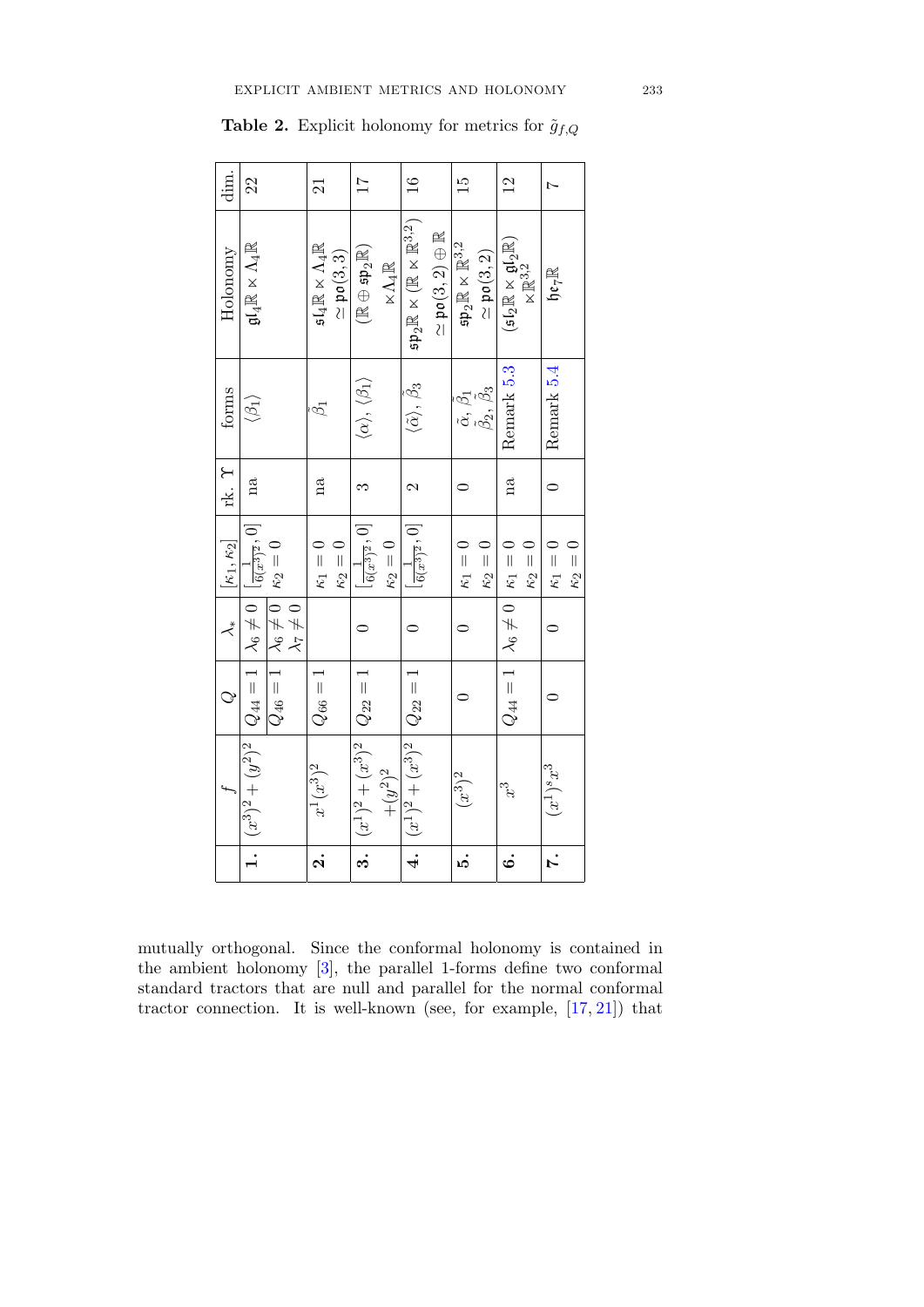parallel tractors, on a dense open set, correspond to local Einstein scales (or Ricci-flat scales in case of null tractors).

For the value  $s = -\frac{3}{2}$  the parallel 1-forms take the simple form { 2  $\frac{2}{t}\omega^5+\sqrt{x^1}\omega^6,\frac{1}{t\sqrt{x^2}}$  $rac{1}{t\sqrt{x^1}}\omega^5$ .

The conformal class  $[g_{\mathcal{D}_f}]$  contains the two parameter family of Ricci-flat metrics

(5.36) 
$$
\frac{1}{\left( (at+b)\sqrt{x^1} + ct \right)^2} \tilde{g}_{f,Q},
$$

where a, b, c are constants and  $a^2 + b^2 + c^2 = 1$ .

Remark 5.5. It is possible to determine various simple lower bounds on the holonomy dimension. For example, if  $Q_{24} \neq 0$ , then from the curvature endomorphisms  $R(E_3, E_6)$ ,  $R(E_3, E_8)$ ,  $R(E_4, E_8)$ ,  $R(E_5, E_6)$ one finds that the holonomy algebra contains

$$
{E_2 \otimes \omega^7 - E_3 \otimes \omega^6, E_2 \otimes \omega^8 - E_4 \otimes \omega^6, E_3 \otimes \omega^8 - E_4 \otimes \omega^7, E_4 \otimes \omega^1 - E_5 \otimes \omega^8}.
$$

The iterated directional covariant derivatives of these 4 tensors with respect to  $E_6$ ,  $E_7$ ,  $E_8$  show that the dimension of the holonomy algebra is  $\geq 15$ .

## 6. Maple worksheets

In this section, we present the Maple worksheets used to derive the results of Section 3. The version of DifferentialGeometry software and the worksheets themselves can be obtained from the DifferentialGeometry website [1].

# 6.1. Worksheet 1.

THE CONFORMAL CLASS ASSOCIATED TO A MONGE EQUATION

### ▶ SYNOPSIS

In this worksheet we shall derive the conformal class associated to the Monge equation  $(4.1)$ ,  $(4.2)$ . We calculate the Fefferman–Graham equations for this class.

```
\blacktriangleright GETTING STARTED
```
We begin by loading the DG packages to be used.

- > with(DifferentialGeometry): with(Tensor):
- > with(ExteriorDifferentialSystems):
- � The Conformal Class for a Rank 3 Pfaffian System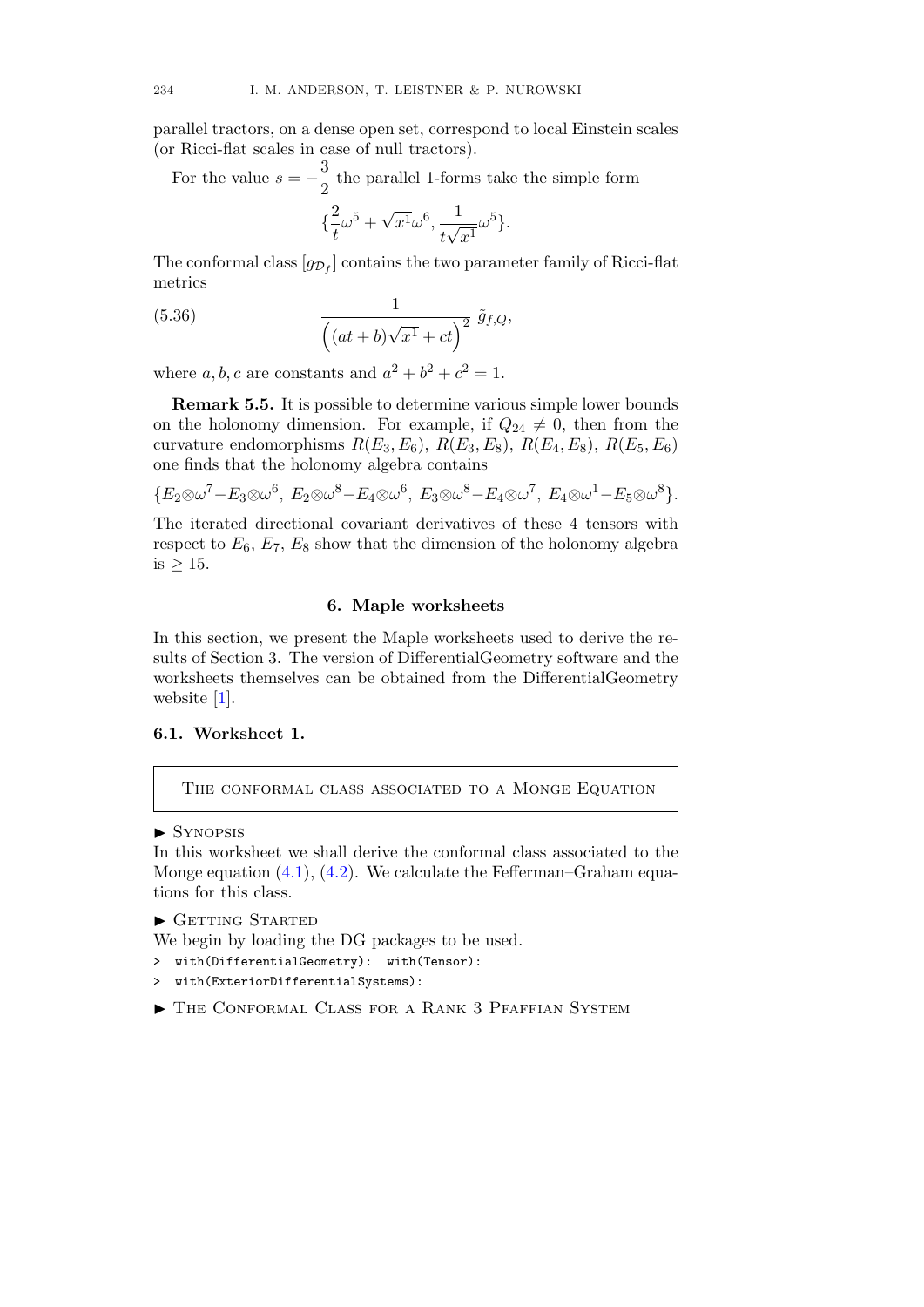In this section, we shall construct the co-frame (4.7) used to define the conformal class (4.8). We begin by creating a coordinate chart.

> DGEnvironment[Coordinate]([x, y, p, q, z], M0):

For ease of notation, we suppress the printing of the arguments in the functions  $f$  and  $h$ .

> DGSuppress( $f(x, y, p)$ ,  $h(x, y)$ );

The formulas used to define the conformal class are implemented in the program NurowskiConformalClass. With the keyword argument version = 2, the null coframe  $(4.3)$  is calculated.

> Omega, G := NurowskiConformalClass(F, M0, version = 2);

We scale the co-frame **Omega** as in  $(4.7)$ .

 $> th1 :=$  Omega[1];  $th2 :=$  Omega[2];

$$
th1 := -p\,dx + dy \quad th2 := (q^2 - f - hz)\,dx + dz - 2q\,dy
$$

 $> th3 := (1/sqrt(40))$  &mult Omega[3]; th $4 := (1/80)$  &mult Omega[4]; √

$$
th3 := -2\sqrt{2(-q\,dx + dp)} \quad th4 := 3dx
$$

 $>$  th5 := (1/80) &mult Omega[5];

$$
th5 := \left(-4qh - 3f_p + \frac{9}{10}pf_{pp} + \frac{2}{5}ph^2 - \frac{3}{5}p^2h_y - \frac{3}{5}ph_x\right)dx + \left(-\frac{9}{10}f_{pp} - \frac{2}{5}h^2 + \frac{3}{5}ph_y + \frac{3}{5}h_x\right)dy - 2h\,dp + 6\,dq
$$

 $>$  CoFrame := [th1, th2, th3, th4, th5]:

Now create an anholonomic co-frame environment.

> DGEnvironment[AnholonomicCoFrame](CoFrame, M5, vectorlabels = [E], formlabels = [theta]):

The underlying coordinates are still  $[x, y, z, p, q]$  but now tensorial quantities are expressed in terms of the coframe (4.7) and its dual (denoted here by  $E_i$ ). Thus, the conformal class  $(4.8)$  is written as

> gN := evalDG(-2\*theta1 &s theta5 - 2\*theta2 &s theta4 + theta3 &t theta3): Now calculate the structure equations  $(4.6)$ . For example, we find that > LieBracket(E5, E4);

$$
\frac{\sqrt{2}}{9}E_3 + \frac{2}{9}hE_5
$$

From these structure equations we deduced that the Fefferman–Graham equations for the ambient metric for  $(4.8)$  are the linear equations  $(2.10)$ .

� The Linear Fefferman–Graham Equations

In this section, we evaluate each term in the linear Fefferman–Graham equations (2.10).

> DGSuppress([A(x, y, p, rho), B(x, y, p, rho), C(x, y, p,rho)]); Our ansatz  $(4.9)$  is

> H := evalDG( $A(x, y, p, rho)*theta1$  &t theta1 + B(x, y, p, rho)\*2\*theta1 &s theta $4 + C(x, y, p, rho) * theta4$  &t theta4)

The first two terms in  $(2.10)$  are calculated using DGmap to map the differentiation command diff onto the coefficients of H.

> FG1 := rho &mult DGmap(1, diff, H, rho, rho);

$$
FG1:=\rho A_{\rho,\rho}\,\theta^1\otimes\theta^2+\rho B_{\rho,\rho}\,(\theta^1\otimes\theta^4+\theta^4\otimes\theta^1)+\rho C_{\rho,\rho}\,\theta^4\otimes\theta^4
$$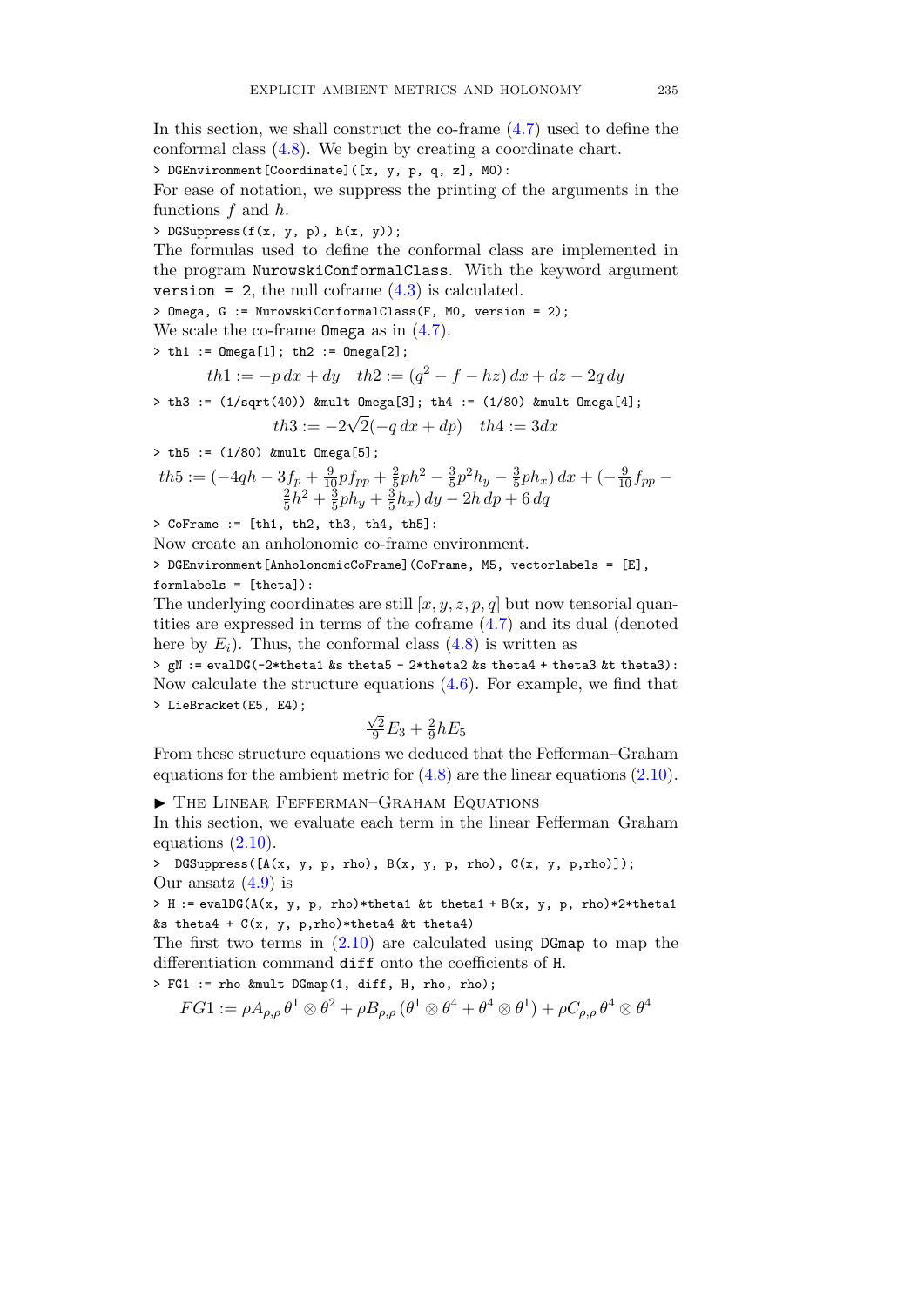$>$  FG2 :=  $(-3/2)$  &mult DGmap(1, diff, H, rho);

$$
FG2:=-\tfrac{3}{2}\rho A_{\rho}\,\theta^1\otimes\theta^2-\tfrac{3}{2}\rho B_{\rho}\,(\theta^1\otimes\theta^4+\theta^4\otimes\theta^1)-\tfrac{3}{2}\,\rho C_{\rho}\,\theta^4\otimes\theta^4
$$

For the Laplacian term we need the inverse metric and the Christoffel connection of gN.

> InversegN := InverseMetric(gN):

> nabla := Christoffel(gN):

The Laplacian is given by the trace of the second covariant derivatives. > FG3a := CovariantDerivative(CovariantDerivative(H, nabla), nabla); > FG3 := (-1/2) &mult ContractIndices(InversegN, FG3a, [[1, 3], [2, 4]])  $-\frac{1}{16}A_{p,p}\,\theta^1\otimes\theta^1+(-\frac{1}{16}B_{p,p}+\frac{1}{72}A_p)\,(\theta^1\otimes\theta^4+\theta^4\otimes\theta^1)+(-\frac{1}{16}C_{p,p}-\frac{1}{16}A_p)$ 

$$
\tfrac{1}{36}B_p + \tfrac{1}{648}A) \, \theta^4 \otimes \theta^4
$$

The curvature term is computed next.

- > Riem := CurvatureTensor(gN):
- > RiemUp := RaiseLowerIndices(InversegN, R, [4]):

> FG4 := ContractIndices(RiemUp, H, [[1, 1], [4, 2]]);

$$
0\,\theta^1\otimes\theta^1
$$

Finally, here are the terms involving the Ricci tensor.

> Ricci := RicciTensor(gN);  
\n
$$
-\frac{9}{80}f_{p,p,p,p} \theta^1 \otimes \theta^1 - \left(\frac{9}{40}h_y + \frac{3}{80}f_{p,p,p}\right) (\theta^1 \otimes \theta^4 + \theta^4 \otimes \theta^1) - \left(\frac{1}{10}h_x + \frac{1}{10}h_yp - \frac{1}{15}h^2 + \frac{1}{60}f_{p,p}\right) \theta^4 \otimes \theta^4
$$

- > RicciUp := RaiseLowerIndices(Inverse gN, Ricci, [1]):
- > FG5 := ContractIndices(RicciUp, H, [[1, 1]]);

$$
0\,\theta\,1\otimes\theta\,1
$$

The sum of these terms gives the Fefferman–Graham equations.

 $> FG$  := evalDG(FG1 + FG2 + FG3 + FG4 + FG5 + Ricci):

The command DGinformation allows us to extract the individual components of the tensor FG, for example,

> 2\*DGinformation(FG, "CoefficientList", [[1, 4]])[1];

$$
2\rho B_{\rho,\rho} - 3B_{\rho} - \frac{1}{8}B_{p,p} + \frac{1}{36}A_p - \frac{9}{20}h_y - \frac{3}{40}f_{p,p,p}
$$

See equation  $(4.10)$ .

## 6.2. Worksheet 2.

THE AMBIENT METRIC AND ITS INFINITESIMAL HOLONOMY

## ▶ SYNOPSIS

In this worksheet we study the infinitesimal holonomy of the Fefferman– Graham metric for the Nurowski conformal class. Proposition 4.1 is established and then the calculations for Theorem 4.4 are illustrated. The holonomy for the first metric in Example 4.1 is computed. The holonomy algebra is shown to be the split real form of  $\mathfrak{g}_2$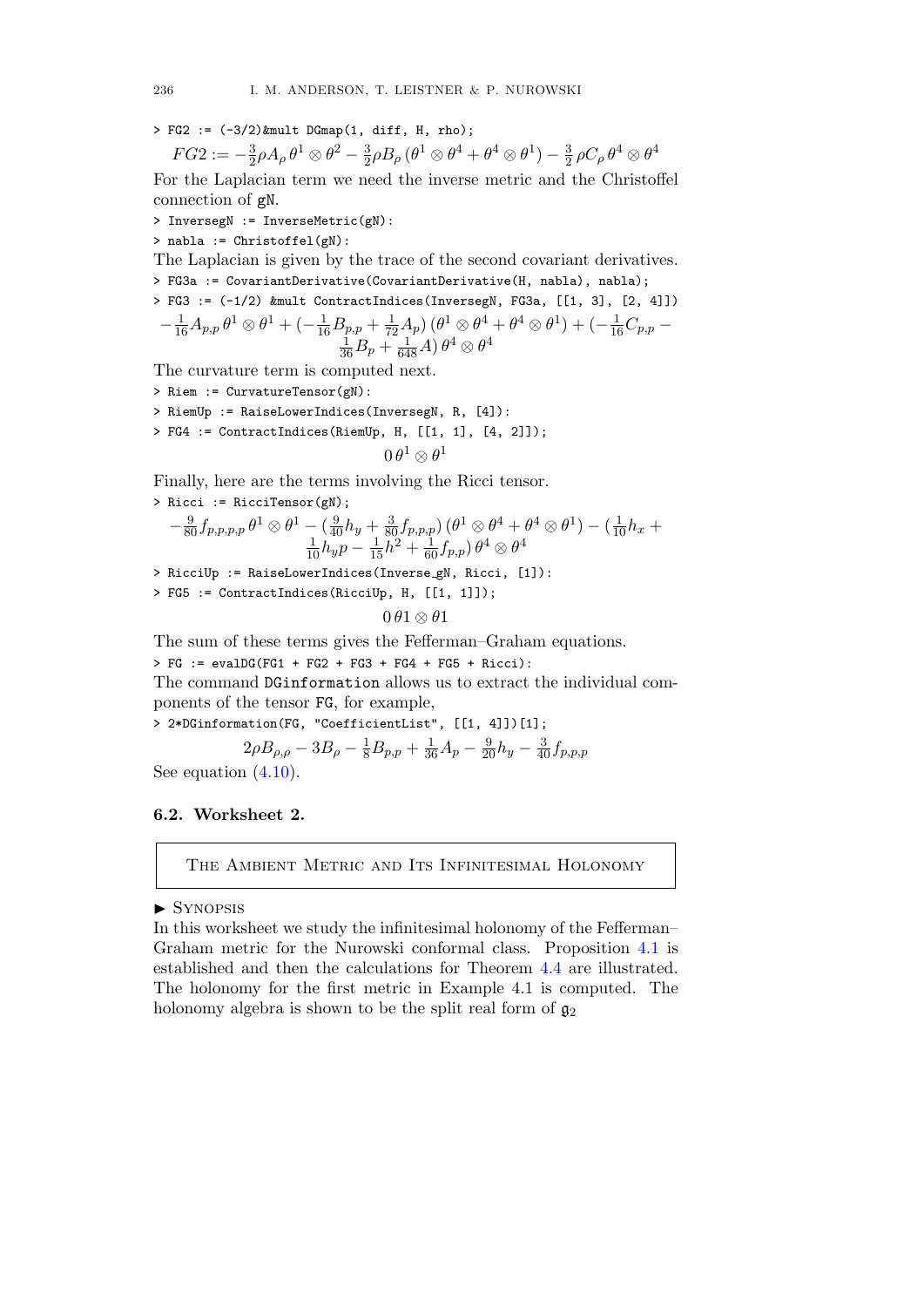```
GETTING STARTED
```
We begin by loading the DG packages to be used.

> with(DifferentialGeometry): with(Tensor): with(LieAlgebras):

> with(ExteriorDifferentialSystems):

This time we also load the small package ExplicitAmbientMetricsAndHolonomy which was specifically created to support the computations for this paper. This package is loaded separately with a read statement.

> read "C:\\Users\\Ian\\Desktop\\ExplicitAmbientMetricsAndHolonomy.mm";

> with(ExplicitAmbientMetricsAndHolonomy);

> DGSuppress(f(x,y,p), h(x,y), A(x, y, p, rho), B(x, y, p, rho), C(x, y, p, rho));

� The Ambient Metric

The command NurowskiFeffermanGrahamMetric calculates the Fefferman– Graham metric for a given choice of functions  $f$  and  $h$  and solutions  $A, B, C$ to the linear Fefferman–Graham equations.

We use infolevel to obtain information regarding the various frames which are defined during execution.

> infolevel[ NurowskiFeffermanGrahamMetric] := 2:

> NFG := NurowskiFeffermanGrahamMetric(M, f(x,y,p), h(x,y), A(x,y,p,rho),  $B(x,y,p,rho)$ ,  $C(x,y,p,rho)$ )

Calculating the Nurowski coframe (dim. 5) in the coordinate frame M0 Initializing anholonomic frame M1(dim. 5) from the Nurowski coframe vectorlabels =  $|E|$ , formlabels =  $|theta|$ 

Initializing anholonomic frame M2(dim. 5) for the scaled Nurowski coframe vectorlabels =  $|E|$ , formlabels =  $|theta|$ 

Initializing anholonomic frame M3(dim. 7) for Fefferman–Graham normal metric

vectorlabels =  $|E|$ , formlabels =  $|Tau, Rho, theta|$ 

Initializing anholonomic frame M4(dim. 7) for Fefferman–Graham null metric

vectorlabels =  $[X]$ , formlabels = [omega]

Initializing anholonomic frame M5(dim. 7) for Fefferman–Graham orthonormal metric

vectorlabels =  $[Z]$ , formlabels =  $[sigma]$ 

The output of NurowskiFeffermanGrahamMetric is a record giving all the various coframes and metrics.

The export NurowskiScaledCoframe of the record NFG gives the co-frame (4.7), for example,

> NFG:-NurowskiScaledCoframe[5];

 $\left(-4qh - 3f_p + \frac{9}{10}pf_{pp} + \frac{2}{5}ph^2 - \frac{3}{5}p^2h_y - \frac{3}{5}ph_x\right)dx + \left(-\frac{9}{10}f_{pp} - \frac{2}{5}h^2 + \frac{3}{5}ph_y + \frac{3}{5}h^2\right)dy - 2h\,dp + 6\,dq$ 

Various forms of the Fefferman–Graham metric are available. > FGmetricNormal := NFG:-FeffermanGrahamNormalMetric;

 $2\rho dT \otimes dT + tdT \otimes dP + tdP \otimes dT + t^2A\theta^1 \otimes \theta^1 + t^2B\theta^1 \otimes \theta^4 - t^2\theta^1 \otimes \theta^5 - t^2\theta^2 \otimes \theta^4 + \cdots$ 

> FGmetricNull := NFG:-FeffermanGrahamNullMetric;

 $\theta^1 \otimes \theta^7 + \theta^2 \otimes \theta^6 + \theta^3 \otimes \theta^5 + \theta^4 \otimes \theta^4 + \theta^5 \otimes \theta^3 + \theta^5 \otimes \theta^2 + \theta^6 \otimes \theta^1$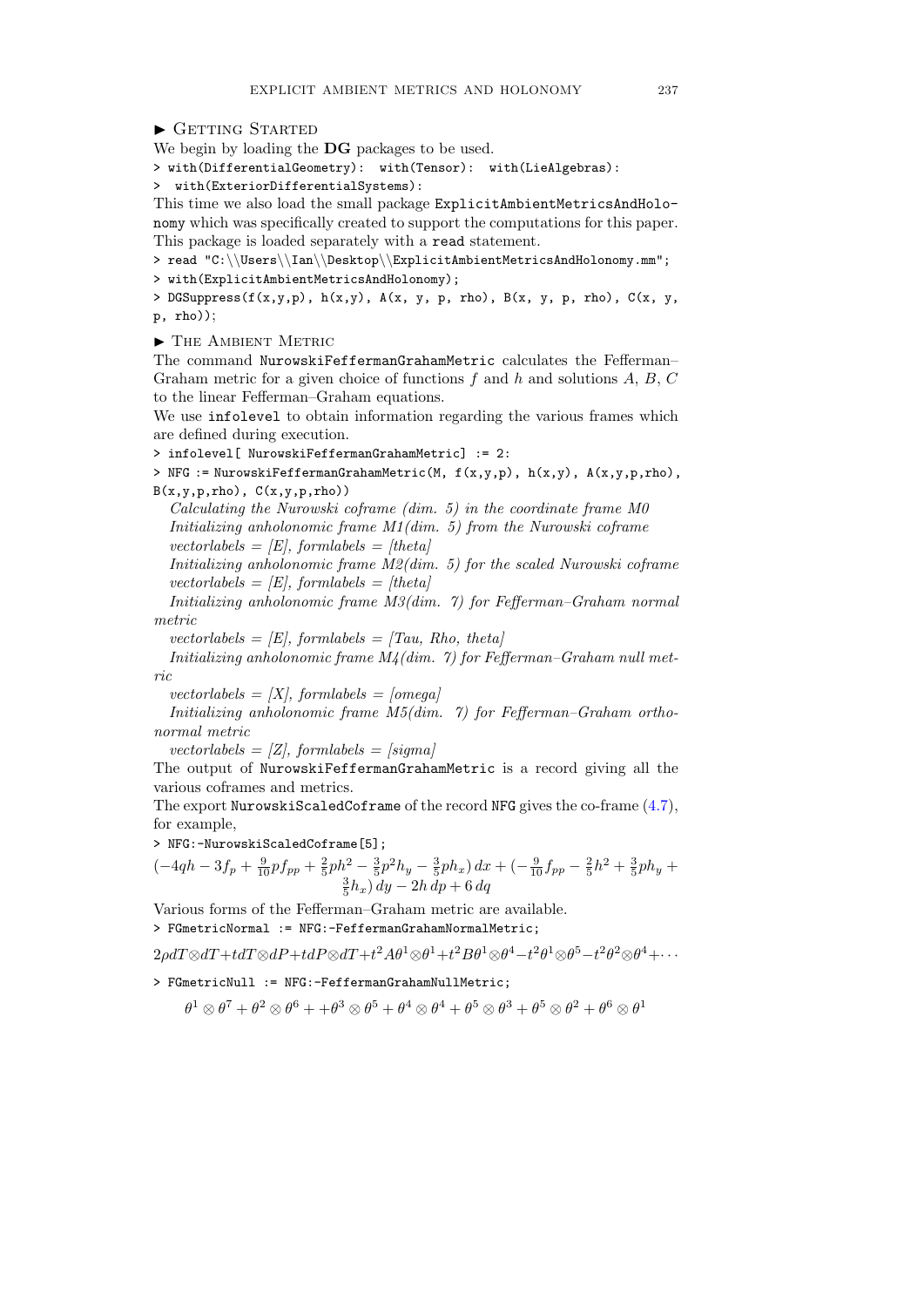> FGmetricOrtho := NFG:-FeffermanGrahamOrthonormalMetric;

$$
\sigma^1 \otimes \sigma^1 + \sigma^2 \otimes \sigma^2 + \sigma^3 \otimes \sigma^3 + \sigma^4 \otimes \sigma^4 - \sigma^5 \otimes \sigma^5 - \sigma^6 \otimes \sigma^6 - \sigma^7 \otimes \sigma^7
$$

The linear Fefferman–Graham equations are computed by

> FGEquations := FeffermanGrahamEquations(f(x,y,p), h(x,y), A(x,y,p, $\rho$ ),  $B(x,y,p,\rho)$ ,  $C(x,y,p,\rho)$ 

giving, for example,

> FGEquations[1];

$$
2A_{\rho\rho} - 3A_{\rho} - \frac{1}{8}A_{pp} - \frac{9}{40}f_{pppp}
$$

We check that the metric FGmetricNull is Ricci flat by virtue of the Fefferman– Graham equations.

> Ric := RicciTensor(FGmetricNull):

> DGsimplify(simplify(Ric, FGEquations));

$$
0 \,\omega^1 \otimes \omega^1
$$

� The Parallel Three Form

The parallel 3-form for the Fefferman–Graham metric in the null co-frame is: > Upsilon := NFG:-ThreeFormNull;

 $\Upsilon = 2 \omega^1 \wedge \omega^2 \wedge \omega^3 - \omega^1 \wedge \omega^4 \wedge \omega^7 - \omega^2 \wedge \omega^4 \wedge \omega^6 - \omega^3 \wedge \omega^4 \wedge \omega^5 + \omega^5 \wedge \omega^6 \wedge \omega^7$ 

We check that  $\Upsilon$  is parallel by calculating its covariant derivative and simplifying the result using the first order system, as given by:

> FirOrdSys := FirstOrderSystem( $f(x, y, p)$ ,  $h(x, y)$ ,  $[A(x, y, p, rho),$  $B(x, y, p, rho), C(x, y, p, rho)]$ ; > FirOrdSys[1]

$$
B_p = \frac{5}{9}A - \frac{2}{9}\varrho A_\varrho
$$

Calculate the Christoffel connection of the Fefferman–Graham metric.

> nabla := Christoffel(FGmetricNull):

Calculate the covariant derivative of the 3-form.

> nablaUpsilon := CovariantDerivative(Upsilon, nabla):

Simplify using the first order system.

> DGsimplify(DEtools[dsubs](FirOrdSys, nablaUpsilon));

$$
0\,\omega^1\otimes\omega^1\otimes\omega^1\otimes\omega^1
$$

 $\blacktriangleright$  The HOLONOMY OF THE FEFFERMAN–GRAHAM METRIC WITH  $A_{\rho} \neq 0$ The command G2Holonomy retrieves the 14 holonomy tensors  $h_i$  listed in (4.19). > Hol := G2Holonomy():

Let us check one of the equations in the proof of Theorem 4.4. > Hol[3];

$$
X_3 \otimes \omega^4 - X_3 \otimes \omega^5 + X_6 \otimes \omega^1 - X_7 \omega^2
$$

Calculate the directional derivative and simplify using the first order system. > Dh3 := DirectionalCovariantDerivative(X5, Hol[3], nabla):

> Dh3 := DGsimplify(DEtools[dsubs](FirOrderSystem, Dh3));

$$
\frac{\sqrt{2}}{18t}X_2\otimes \omega^5 - (\cdots)X_3\otimes \omega^2 - \frac{h}{9}X_3\otimes \omega^4 - \frac{\sqrt{2}}{18t}X_3\otimes \omega^6 \cdots
$$

This reduces, modulo the previous holonomy tensors, to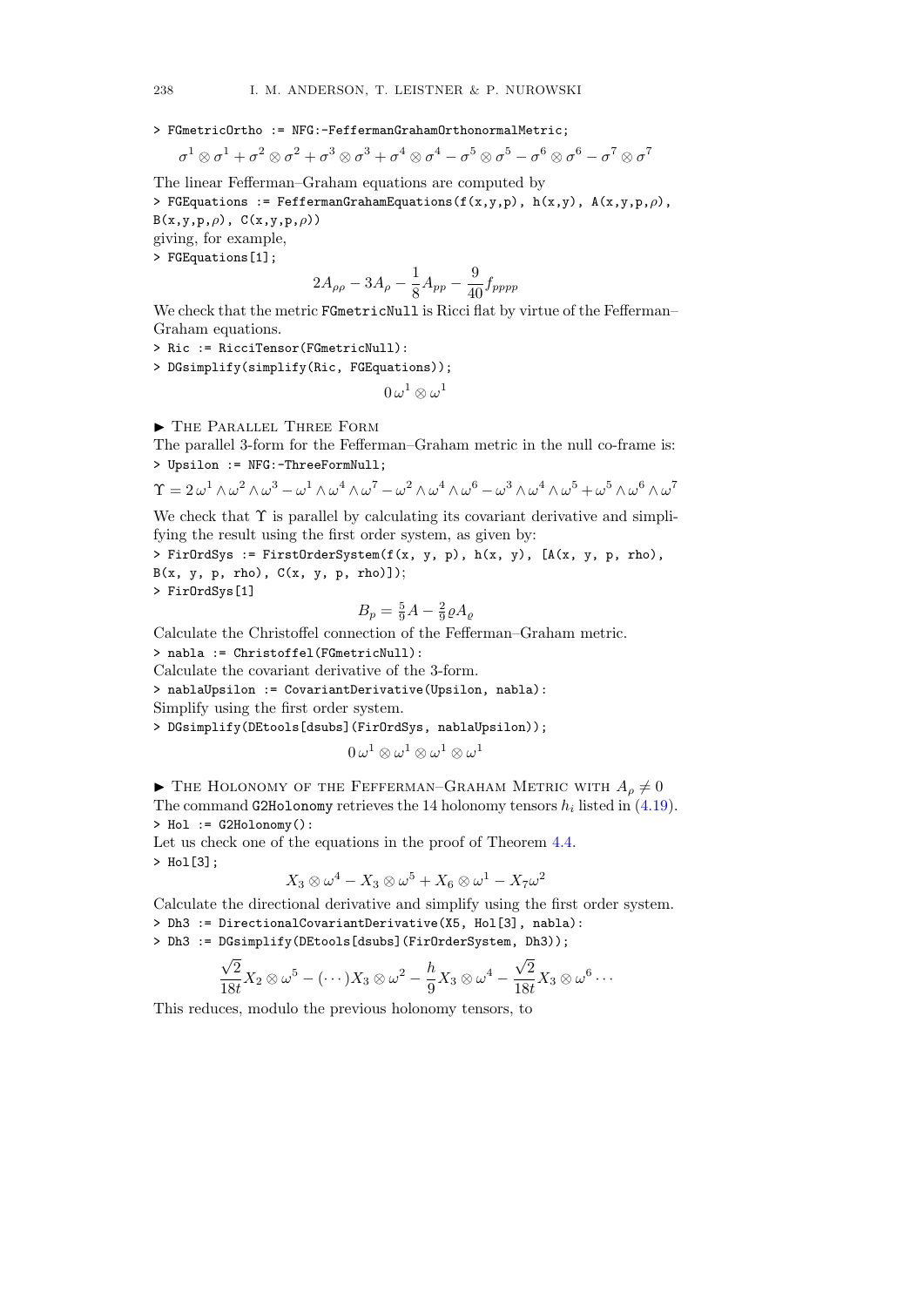> DGmod(Dh3, Hol[1 .. 3])

$$
\frac{\sqrt{2}}{18t}X_2 \otimes \omega^5 - \frac{\sqrt{2}}{18t}X_4 \otimes \omega^6 + \frac{\sqrt{2}}{9t}X_4 \otimes \omega^1 - \frac{\sqrt{2}}{9t}X_7 \otimes \omega^4
$$

which is, up to a scalar multiple, the next holonomy tensor > Hol[4];

$$
X_2 \otimes \omega^5 - X_3 \otimes \omega^6 + 2 X_4 \otimes \omega^1 - 2 X_7 \otimes \omega^4
$$

 $\blacktriangleright$  EXAMPLE 4.3

We use PolynomialSolutionsForAmbientMetricCoefficients to find the polynomial solutions to the Fefferman–Graham equations from (4.12), with  $f = p^3$ ,  $h = 0$ ,  $\alpha_0 = \beta_0 = \gamma_0 = 0$ .

> A, B, C := PolynomialSolutionsForAmbientMetricCoefficients(p^3, 0, 0, 0,0);

$$
A, B, C = 0, -\frac{3\rho}{20} - \frac{p\rho}{15}
$$

Define the corresponding Fefferman–Graham metric

> NFG4\_3 := NurowskiFeffermanGrahamMetric(M, p^3, 0, [A, B, C]);

> FGmetric4\_3 := NFG4\_3:-FeffermanGrahamNullMetric:

We set the infolevel to see the number of the curvature endomorphisms at each order.

> infolevel[InfinitesimalHolonomy] := 2

Calculate the holonomy.

> Hol4\_3 := InfinitesimalHolonomy(FGmetric4\_3,  $[t = 1, rho = 1, p = 0]$ , output = "tensor"):

The dimension of the holonomy algebra at order  $\theta$  is  $\theta$ The dimension of the holonomy algebra at order  $1$  is  $6$ 

. .

The dimension of the holonomy algebra at order  $\frac{1}{4}$  is 13

The dimension of the holonomy algebra at order 5 is 14

The span of the holonomy tensors Hol4 3 coincide with that previously defined. > DGequal(Hol, Hol4\_3);

true

### $\blacktriangleright$  The Holonomy Algebra

We check that the holonomy algebra is, indeed,  $g_2$ . Convert the holonomy tensors to matrices, calculate the structure equations and initialize the resulting Lie algebra as holalg.

> HolMatrices := convert(Hol, DGMatrix):

> DGEnvironment[LieAlgebra](HolMatrices, holalg);

The holonomy algebra is semi-simple.

> Query(holalg, "SemiSimple");

#### true

Find a Cartan subalgebra

> CSA := CartanSubalgebra(holalg)

#### $[e_7, e_8]$

Calculate the root space decomposition and its associated properties. > P := SimpleLieAlgebraProperties(CSA):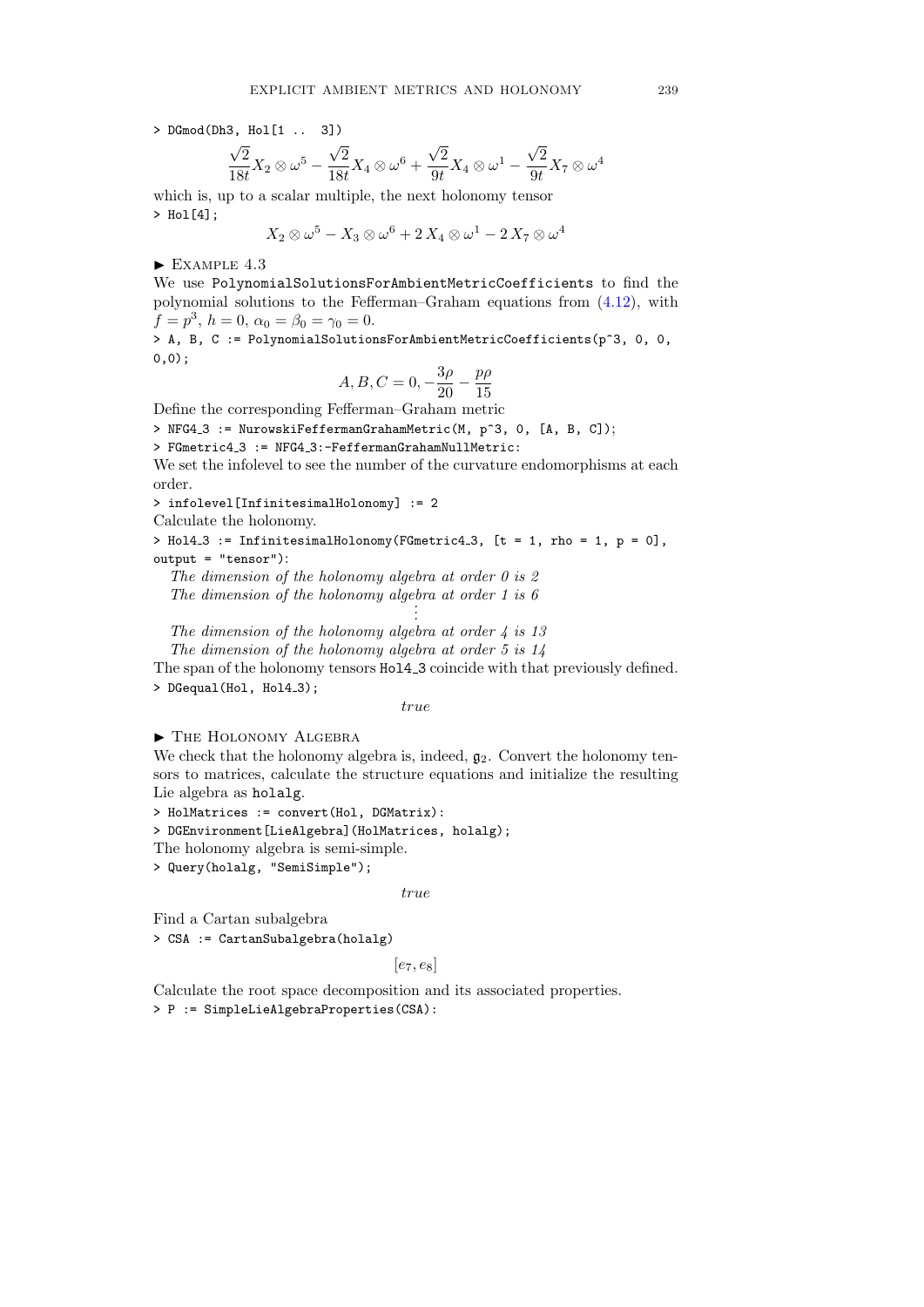> P:-RootType;

"G2"

 $\blacktriangleright$  EXAMPLE 4.4

We calculate the parallel 3-forms for the last metric. Begin with the solutions to the Fefferman–Graham equations.

> A, B, C := PolynomialSolutionsForAmbientMetricCoefficients(0, 0, 0, 0,  $c(x)$  ;

$$
A, B, C := 0, 0, \rho^{5/2} c(x)
$$

Here is the Fefferman–Graham metric.

> FGmetric4\_4 := NFG4\_4:-FeffermanGrahamNullMetric: Find the holonomy. > Hol4\_4 := InfinitesimalHolonomy(FGmetric4\_4, [t= 1, rho = 1, p = 1]): It is 10-dimensional.

 $>$  nops (Hol4 $-4$ )

10

Simplify the holonomy matrices.

 $>$  Hol4\_4 := CanonicalBasis(Hol4\_4):

Find the holonomy invariant 3-forms.

> HolInv3Forms := InvariantTensors(Hol4 4, GenerateDGobjects[DGforms](3));

$$
[\omega^1 \wedge \omega^2 \wedge \omega^5, \quad \omega^1 \wedge \omega^4 \wedge \omega^5, \quad \omega^1 \wedge \omega^5 \wedge \omega^6]
$$

Find the parallel 3 forms.

> CovariantlyConstantTensors(FGmetric4 4, HolInv3Forms);

$$
[18t^2\,\omega^1\wedge\omega^2\wedge\omega^5 - 3\sqrt{2}xt\,\omega^1\wedge\omega^4\wedge\omega^5 + \frac{x^2}{2}\,\omega^1\wedge\omega^5\wedge\omega^6, \quad -3\sqrt{2}\,\omega^1\wedge\omega^4\wedge\omega^5 + x\,\omega^1\wedge\omega^5\wedge\omega^6, \quad \omega^1\wedge\omega^5\wedge\omega^6]
$$

We remark that the package ExplicitAmbientMetricsAndHolonomy also provides functionality for calculating the Fefferman–Graham metrics for the Bryant conformal class and for checking all the results in §5.

#### References

- [1] I. M. Anderson, The DifferentialGeometry Software Project, available at http://digitalcommons.usu.edu.
- [2] I. M. Anderson, T. Leistner, A. Lischewski, and P. Nurowski, Conformal Walker metrics and linear Fefferman–Graham equations (2016), available at arXiv:1609.02371.
- [3] S. Armstrong and T. Leistner, Ambient connections realising conformal tractor holonomy, Monatsh. Math. 152(4) (2007), 265–282. MR2358297, Zbl 1149.53030.
- [4] H. Baum and I. Kath, Parallel spinors and holonomy groups on pseudo-Riemannian spin manifolds, Ann. Global Anal. Geom. 17 (1999), 1–17. MR1674339, Zbl 0928.53027.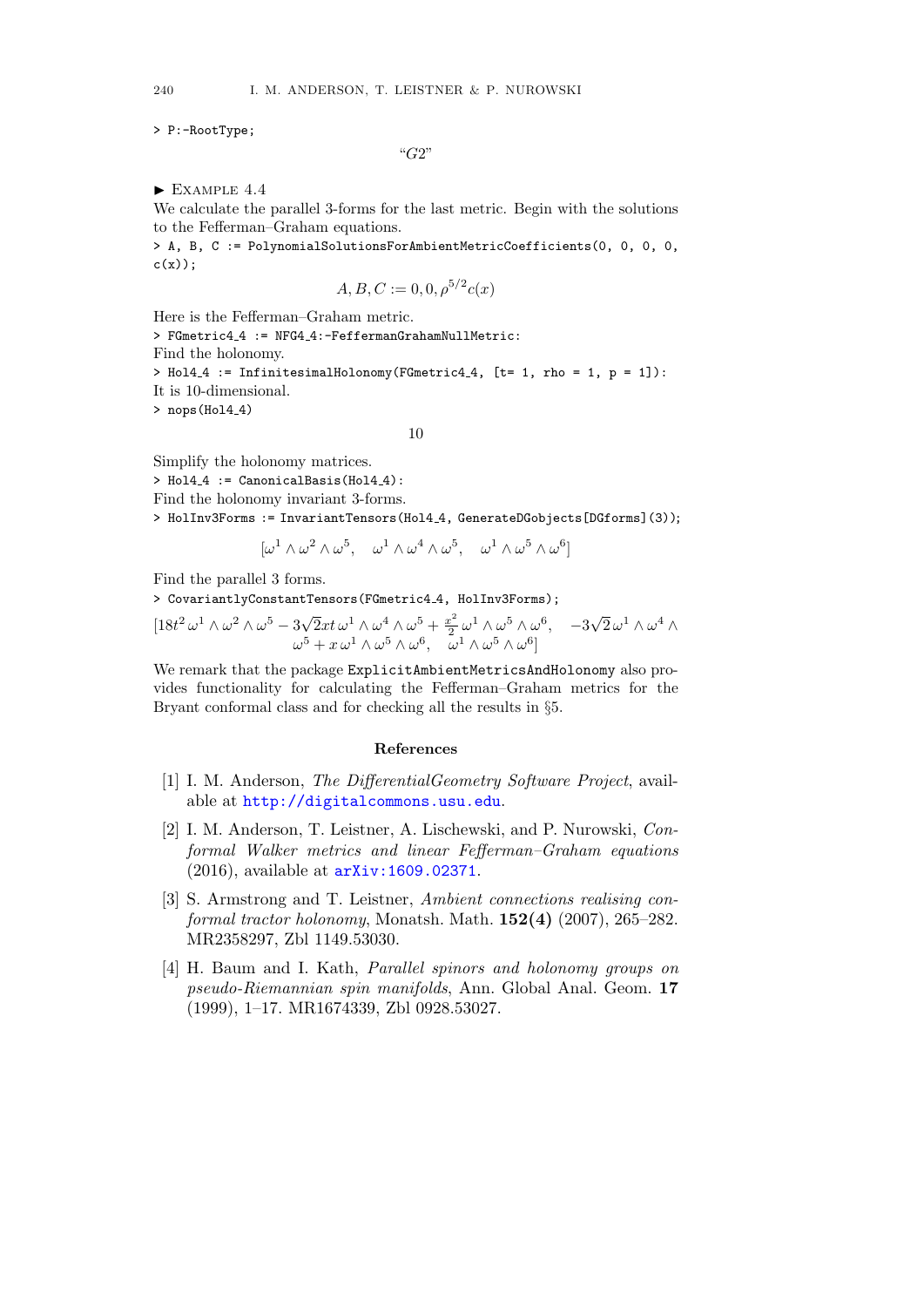- [5] A. L. Besse, Einstein Manifolds, Ergebnisse de Mathematik und ihrer Grenzgebiete, vol. 3, Springer, 1978. MR0867684, Zbl 1147.53001.
- [6] R. L. Bryant, Conformal geometry and 3-plane fields on 6 manifolds, RIMS Symposium Proceedings, vol. 1502, 2006.
- [7] A. Čap and J. Slovak, *Parabolic Geometries I: Background and* General Theory, Mathematical Surveys and Monographs, Vol. 134, 2009. MR2532439, Zbl 1183.53002.
- [8] E. Cartan, Les systèmes de Pfaff, à cinq variables et les équations aux dérivées partielles du second ordre, Ann. Sci. École Norm. Sup. (3) 27 (1910), 109–192. MR1509120.
- [9] E. A. Coddington and R. Carlson, *Linear ordinary differential equa*tions, Society for Industrial and Applied Mathematics (SIAM), Philadelphia, PA, 1997. MR1450591, Zbl 1326.34004.
- [10] B. Doubrov and A. Govorov, A new example of a generic 2 distribution on a 5-manifold with large symmetry algebra  $(2013)$ , available at arXiv:1305.7297.
- [11] C. Fefferman and C. R. Graham, *Conformal invariants*, Astérisque (1985), 95–116. MR0837196, Zbl 0602.53007.
- [12] C. Fefferman and C. R. Graham, The ambient metric, Annals of Mathematics Studies, vol. 178, Princeton University Press, 2012. MR0837196, Zbl 1243.53004.
- [13] R. B. Gardner, The Method of Equivalence and its Applications, SIAM, 1989. MR1062197, Zbl 0694.53027.
- [14] A. R. Gover and F. Leitner, A sub-product construction of  $Poincaré-Einstein$  metrics, Internat. J. Math  $20$  (2009), 1263–1287. MR2574315, Zbl 1190.53040.
- [15] A. R. Gover and P. Nurowski, Obstructions to conformally Einstein metrics in n dimensions, J. Geom. Phys. 56 (2006), 450–484. MR2171895, Zbl 1098.53014.
- [16] C. R. Graham and T. Willse, *Parallel tractor extension and ambient* metrics of holonomy split  $G_2$ , J. Differential Geom. **92** (2012), 463– 505. MR3005060, Zbl 1268.53075.
- [17] T. Leistner, Conformal holonomy of C-spaces, Ricci-flat, and Lorentzian manifolds, Differential Geom. Appl. 24 (2006), 458–478. MR2254049, Zbl 1109.53052.
- [18] T. Leistner and P. Nurowski, Ambient metrics for n-dimensional pp-waves, Comm. Math. Phys 296 (2010), 881–898. MR2628825, Zbl 1207.53028.